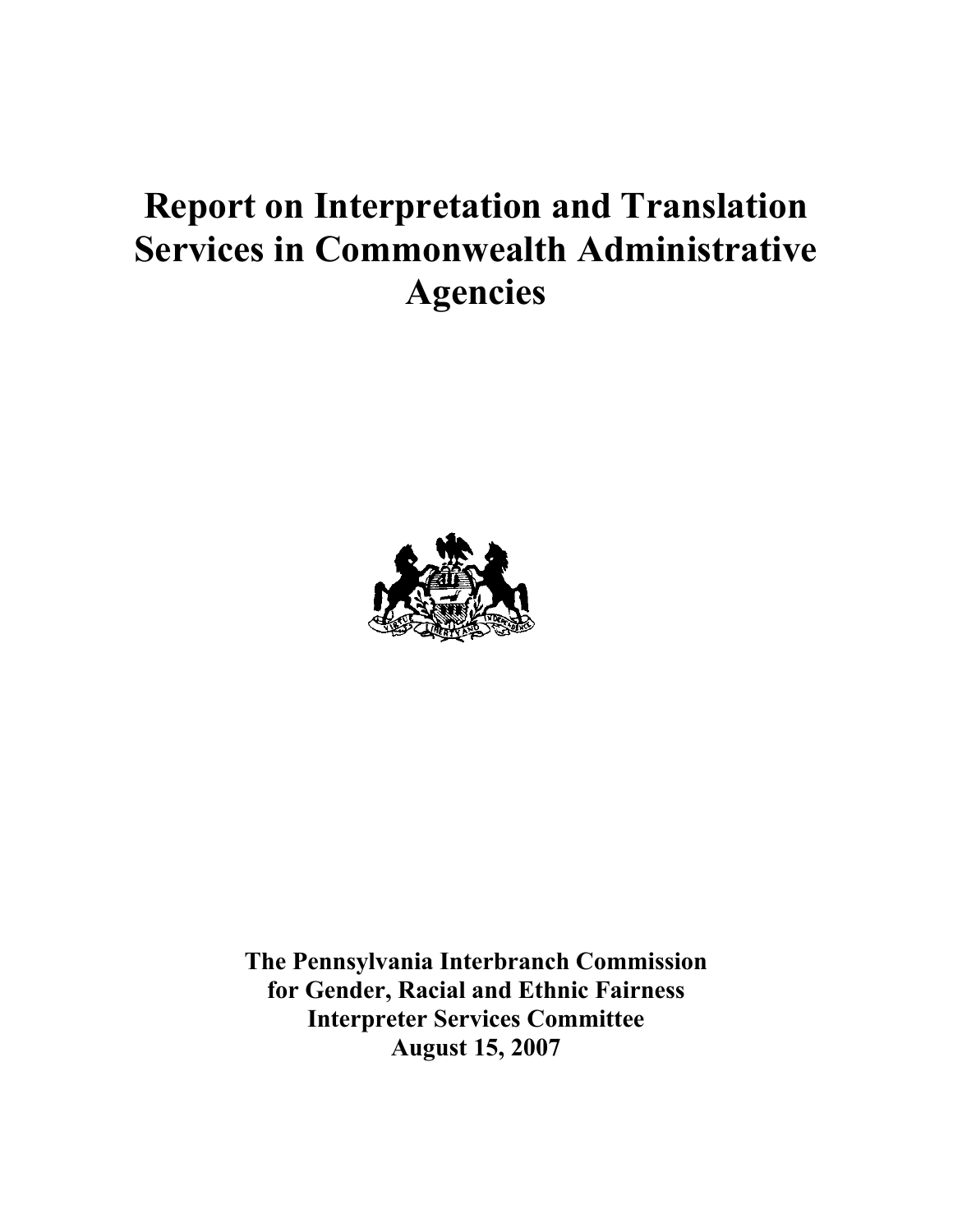# **TABLE OF CONTENTS**

| SUMMARY OF AVAILABILITY OF SIGN LANGUAGE INTERPRETATION SERVICES 6                                                                                                                                                                                                                                                                                                                                                                                                                                                                                                                                                                                                                                                                                                                                                                                                                                                                                                       |
|--------------------------------------------------------------------------------------------------------------------------------------------------------------------------------------------------------------------------------------------------------------------------------------------------------------------------------------------------------------------------------------------------------------------------------------------------------------------------------------------------------------------------------------------------------------------------------------------------------------------------------------------------------------------------------------------------------------------------------------------------------------------------------------------------------------------------------------------------------------------------------------------------------------------------------------------------------------------------|
| <b>SURVEY RESULTS</b><br>B. Frequency Of Need For Non-English Document Translation And Oral And Sign<br>C. Agency Spending On Translation/Interpretation Services - Tables 6 through 6(f)  8<br>F. Most Frequently Needed Translation Or Interpretation Services - Tables 9 through<br>G. Use Of Translation And Interpretation Technology - Tables 10 through 11  11<br>I. Punctuality And Quality Of Translators And Interpreters - Tables 13 through 14(a). 12<br>J. Methods Of Obtaining Translator And Interpreter Services - Tables 15 through 17 13<br>K. Interagency Collaboration On Translation And Interpretation Services -<br>L. Translator Or Interpreter Qualifications Requirements - Tables 19 and 19(a)  15<br>M. Training Provided By Agencies to Translation And Interpretation Service-<br>N. Training Provided By Agencies to Administrative Judges Or Hearing Officers<br>O. Public And Advance Notification Mechanisms - Table 23 through 25  18 |
| COMPARISON OF FINDINGS OF SUPREME COURT STUDY WITH THOSE OF                                                                                                                                                                                                                                                                                                                                                                                                                                                                                                                                                                                                                                                                                                                                                                                                                                                                                                              |
|                                                                                                                                                                                                                                                                                                                                                                                                                                                                                                                                                                                                                                                                                                                                                                                                                                                                                                                                                                          |
|                                                                                                                                                                                                                                                                                                                                                                                                                                                                                                                                                                                                                                                                                                                                                                                                                                                                                                                                                                          |
| A. The Interbranch Commission for Gender, Racial and Ethnic Fairness Agency<br>B. Tables for Interbranch Commission for Gender, Racial and Ethnic Fairness<br>Survey on Commonwealth Agency Interpreter and Translation Services Use  34                                                                                                                                                                                                                                                                                                                                                                                                                                                                                                                                                                                                                                                                                                                                 |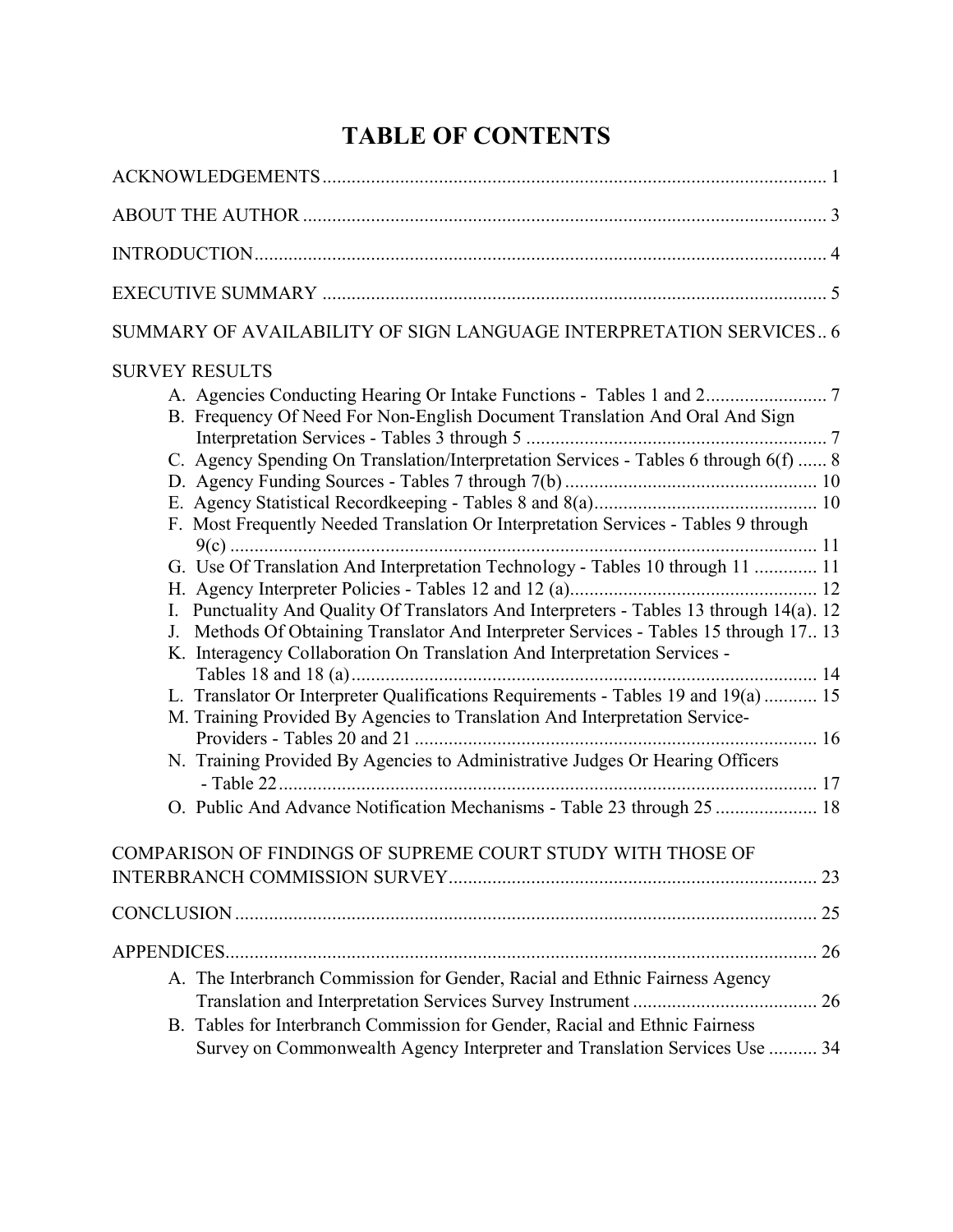# **ACKNOWLEDGEMENTS**

The Interbranch Commission for Gender, Racial and Ethnic Fairness<sup>1</sup> extends its deep gratitude to the Supreme Court of Pennsylvania and the Pennsylvania Legislature for their continuing and unflagging support. This survey was undertaken under the leadership of Chief Justice Ralph J. Cappy who served as the first Chair of the Commission, and was funded by the Legislature whose members have worked cooperatively with the Commission on its many initiatives since its inception.

The Commission also thanks the administrative agencies to whom the surveys were directed for providing prompt and complete responses. They are responsible for the 100% response rate to the survey and for the credibility that response rate lends to the survey results.

The members of the Interpreters Service Committee and the Commission staff deserve special commendation, as well, for their diligence and resourcefulness in guiding this project to its successful completion. Two Committee members in particular, Nora Winkelman, Executive Deputy General Counsel for Legislative Affairs, and the Honorable Pedro Cortes, Secretary of the Commonwealth, provided invaluable assistance to the committee in overseeing the distribution and collection of the survey responses.

Finally, and of particular importance, the Commission must thank and acknowledge the outstanding work of Dr. Jeffery Ulmer, an Associate Professor of Sociology and Crime, Law and Justice at Penn State University, who both designed the survey and interpreted the results of the completed surveys. The Commission is indebted to him for the knowledge and expertise he brought to this project.

<sup>&</sup>lt;sup>1</sup> The Supreme Court of Pennsylvania appointed a Committee in 1999 to study whether gender or racial bias influenced the operation of the justice system in Pennsylvania. In 2003, the Committee completed its study and submitted a 550-page report to the Court with its findings and recommendations. Chapter one of the Committee's Final Report contains the findings and recommendations on the need for translation and interpretation services in Pennsylvania. The current Interbranch Commission for Gender, Racial and Ethnic Fairness was established for the purpose of implementing the recommendations in the Supreme Court Committee's Final Report. The instant survey and report was produced by the Interpreters Service Committee of the Interbranch Commission in furtherance of the recommendations in chapter one of the Final Report.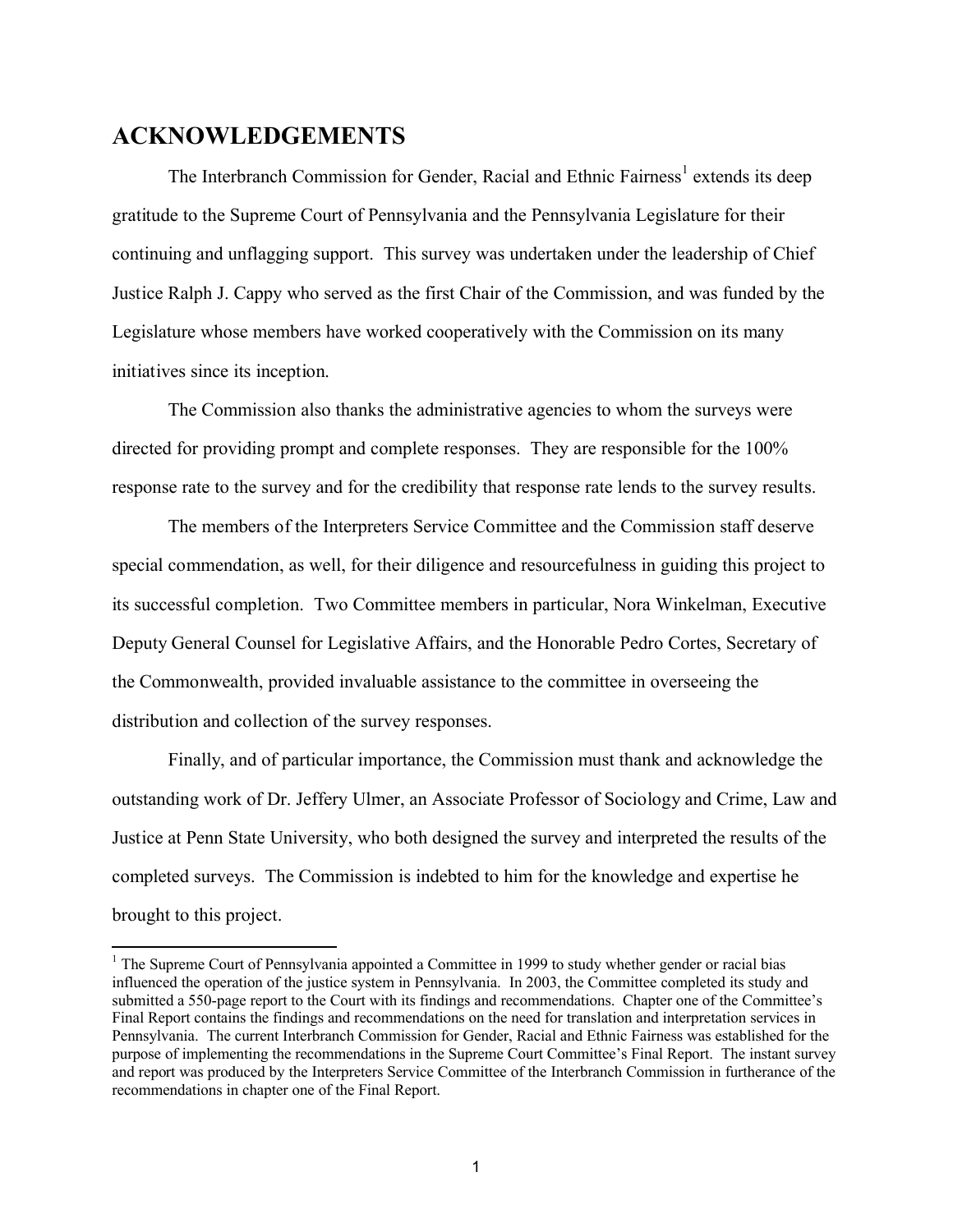# Interpreter Services Committee

The Honorable Ida K. Chen, Chair The Honorable Pedro A. Cortés Lazar Kleit Jennifer Ann Wise, Esquire

# Interbranch Commission for Gender, Racial and Ethnic Fairness

Burrell Brown, Esq., Chair

Cathy Bissoon, Esq. Helen E. Casale, Esq. The Honorable Ida K. Chen Samuel T. Cooper, Esq. The Honorable Pedro A. Cortés Jacqueline D'Angelo, Esq. Khadija T. Diggs, Esq. The Honorable Elizabeth Doyle Lazar H. Kleit The Honorable Ted V. Kondrich The Honorable Maureen Lally-Green Roberta D. Liebenberg, Esq.

# Staff of the Interbranch Commission

Lisette M. McCormick, Esq., Executive Director Christine M. Mawhinney, Paralegal Glen S. Downey, Intern Rebecca Olds, Intern Andrew Flechtner, Intern

Lynn Marks, Esq. Lucille Marsh, Esq. Gladys Miller-Russell Burton D. Morris, Esq. The Honorable Jane Clare Orie Nathan C. Pringle, Jr., Esq. The Honorable Doris A. Smith-Ribner Kathleen D. Wilkinson, Esq. Nora Winkelman, Esq. Jennifer Ann Wise, Esq. Samuel S. Yun, Esq.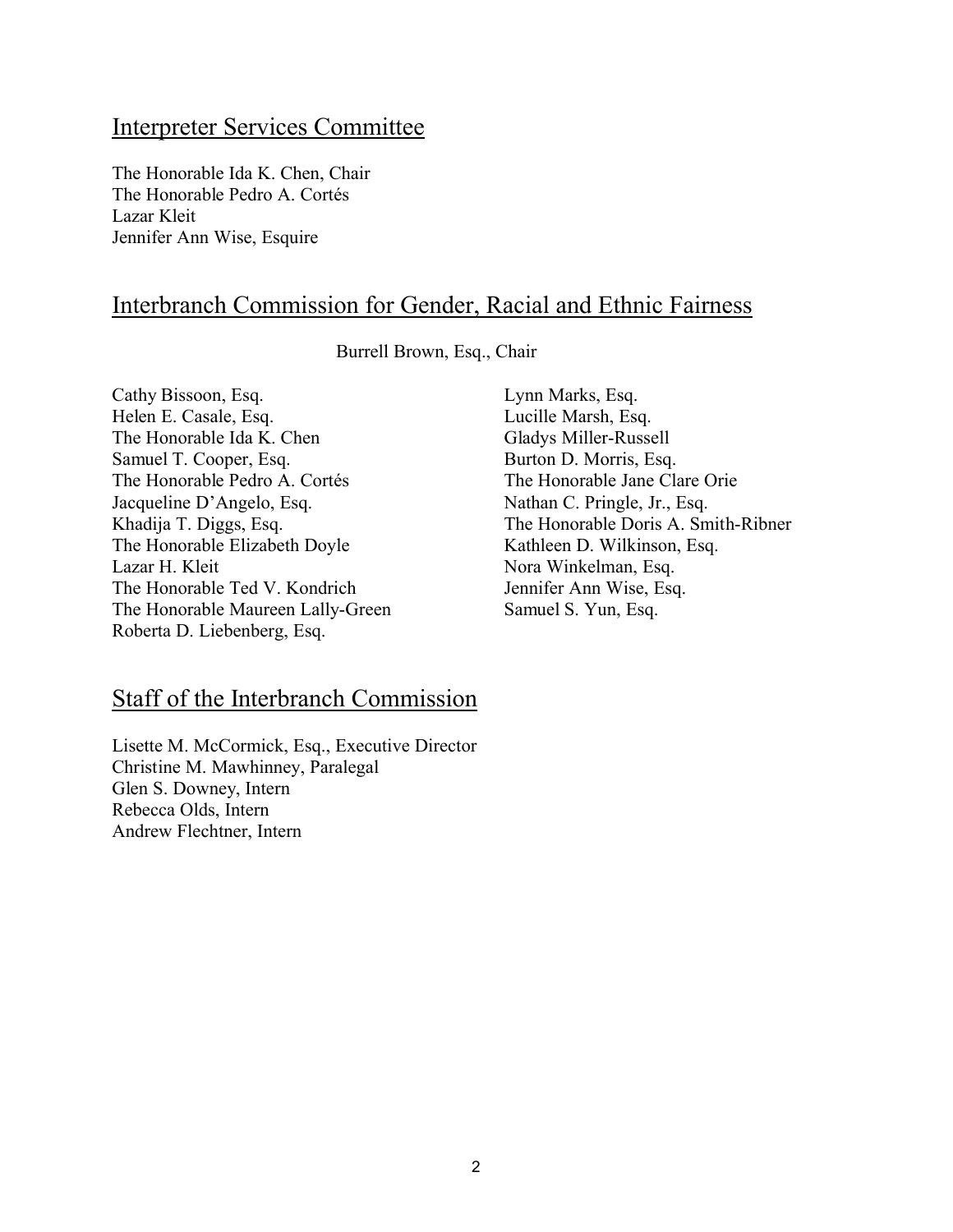# *Jeffery Todd Ulmer, Ph.D*

This survey was designed and analyzed by Dr. Jeffery Todd Ulmer, Associate Professor of Sociology and Crime, Law, and Justice at The Pennsylvania State University in University Park, PA. Dr. Ulmer obtained his B.A. from Susquehanna University, and his M.A. and Ph.D. from The Pennsylvania State University.

Immediately after earning his doctorate in 1993, Dr. Ulmer moved to Purdue University where he spent six years as an Assistant Professor of Sociology. He returned to Penn State in 2000, where he has remained to the present. With his colleague, Professor John Kramer, he conducted research on racial, ethnic, and gender disparity in Pennsylvania sentencing for the Pennsylvania Supreme Court Committee on Racial and Gender Bias in the Justice System in 2003.

In addition, Dr. Ulmer has published 27 social science journal articles on courts and sentencing, along with various other topics in Criminology and Sociology. He is the author of *Social Worlds of Sentencing: Court Communities Under Sentencing Guidelines* (1997, State University of New York Press). He is also co-author (with Darrell Steffensmeier) of *Confessions of a Dying Thief: Understanding Criminal Careers and Illegal Enterprise* (2005, Aldine Transaction Publishers), which won the American Society of Criminology's Michael J. Hindelang Book Award.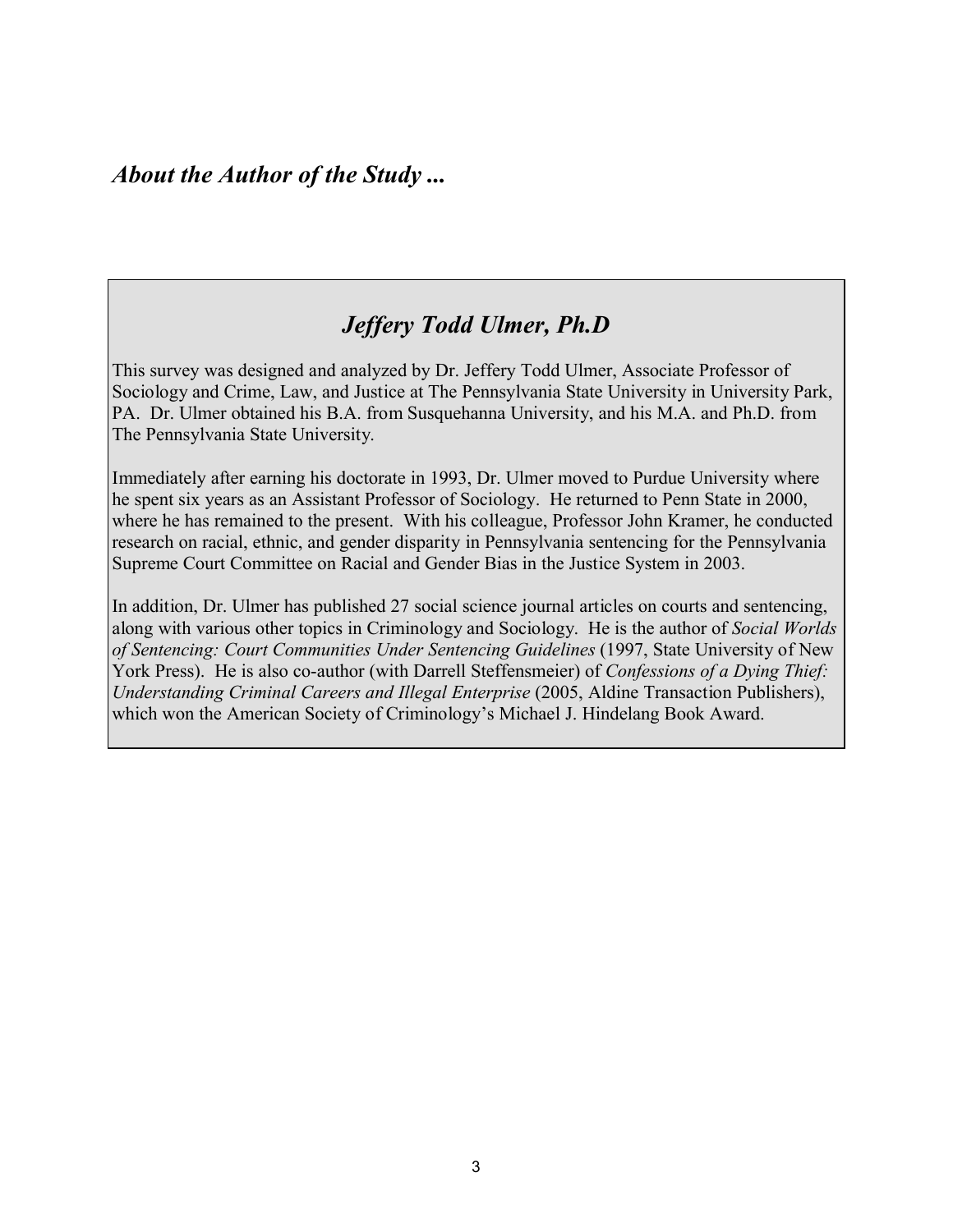# **INTRODUCTION**

The Interpreter Services Committee of the Interbranch Commission for Gender, Racial and Ethnic Fairness devoted much of its first year of operation to conducting a review of the status of interpretation and translation services throughout Pennsylvania's justice system by meeting with various government agencies and individuals, among other efforts. $2$  The Committee also determined that as a part of that effort, it would seek information about the availability of interpretation and translation services in state administrative proceedings. To assist in this effort, the Committee engaged the services of Dr. Jeffery Ulmer, Assistant Professor of Criminal Justice at The Pennsylvania State University, to design a survey to obtain that data from all Pennsylvania administrative agencies. The survey was completed in June of 2006 and distributed later that month under the auspices of the Governor's Office of General Counsel.<sup>3</sup> In total, 42 surveys were distributed and 42 were returned to the Committee, for a 100% response rate. The Committee intends to use the information obtained from the survey as a means of identifying best practices among the agencies for providing language interpretation services.

This report describes the results of the survey on the use of translation and sign and non-English interpretation services by agencies in the Commonwealth of Pennsylvania. The survey questionnaire appears at the end of this report as an Appendix, along with the coding of the variables in the resulting dataset.

<sup>&</sup>lt;sup>2</sup> The Interbranch Commission produced its first Annual Report in June 2005. For more information on other initiatives of the Commission, see the Interbranch Commission for Gender, Racial and Ethnic Fairness 2005 Annual Report at www.courts.state.pa.us/index/interbranchforfairness/.

<sup>&</sup>lt;sup>3</sup> At the time that the survey results were produced, Senate Bill 669 had been passed by the full Senate. On November 20, 2006 Governor Ed Rendell signed the bill into law, now known as Act 172 of 2006.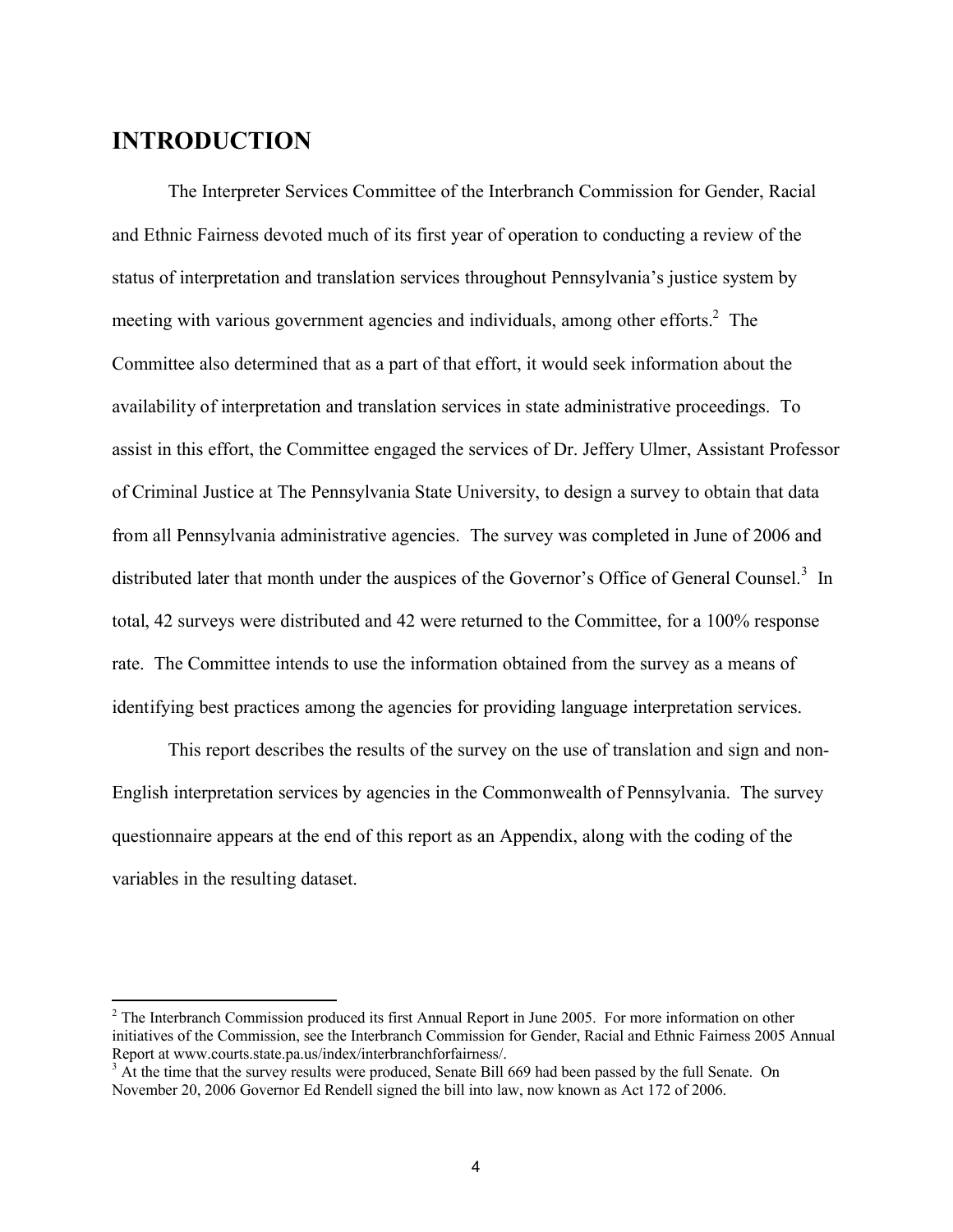# **EXECUTIVE SUMMARY**

- · Surveys were distributed to 42 Commonwealth agencies, with a 100% response rate.
- Twenty-four (57%) of the 42 agencies surveyed conduct hearings or intake functions for the public and use translation or interpretation service to some degree.
- Of those 24 agencies, most have a significant need for those services, with some agencies requiring oral interpretation services as many as two or more times per day.
- Most of those agencies spend relatively small amounts on such services but five "heavy users" spend well over \$100,000 for them.
- Spanish is the most commonly needed translation or interpretation service, followed by American Sign Language (ASL), Vietnamese, Russian, Chinese, Korean, Cambodian, "Asian Languages," French, Swahili, and Arabic.
- Most agencies (71%) that use translation/interpretation services use telephonic translation or interpretation services, though some use computer translation programs that print or broadcast non-English translations. Other reported methods of obtaining those services include assigning one of the agency's full-time interpreters, calling an interpreter services agency, choosing from a list of interpreters in a state contract, and relying on parties to provide their own interpreters.
- One quarter of the agencies that use translation/interpretation services require written certification of translator/interpreter qualifications; the remainder either impose no requirements or use government contracts with providers as quality control.
- · 42% of those agencies have policies for the use of translators or interpreters.
- Almost two-thirds of agencies that use translation/interpretation services collaborate in obtaining those services, with 12% reporting "a great deal" of collaboration.
- Most (71%) agencies that use the services do not provide training to translation or interpretation service-providers, or to administrative judges or hearing officers.
- Most (63%) agencies that provide translation or interpretation services have methods of informing the public of their availability, including posting signs or notices with this information in multiple languages and providing pre-hearing notices containing the information.

#### **EXEMPLARY PRACTICES**

One agency provides training on confidentiality requirements and office practices to its providers of translation and interpretation services.

Two-thirds of agencies have advance notification mechanisms for clients to provide information of their need for translation or interpretation services, including telephone numbers to request services and postcards or publications on how to obtain accommodations.

Five agencies have full-time interpreters on staff.

One agency provides administrative judges and hearing officers with basic trainings, periodic refresher training and random federal quality appraisals on the use of translation and interpretation services.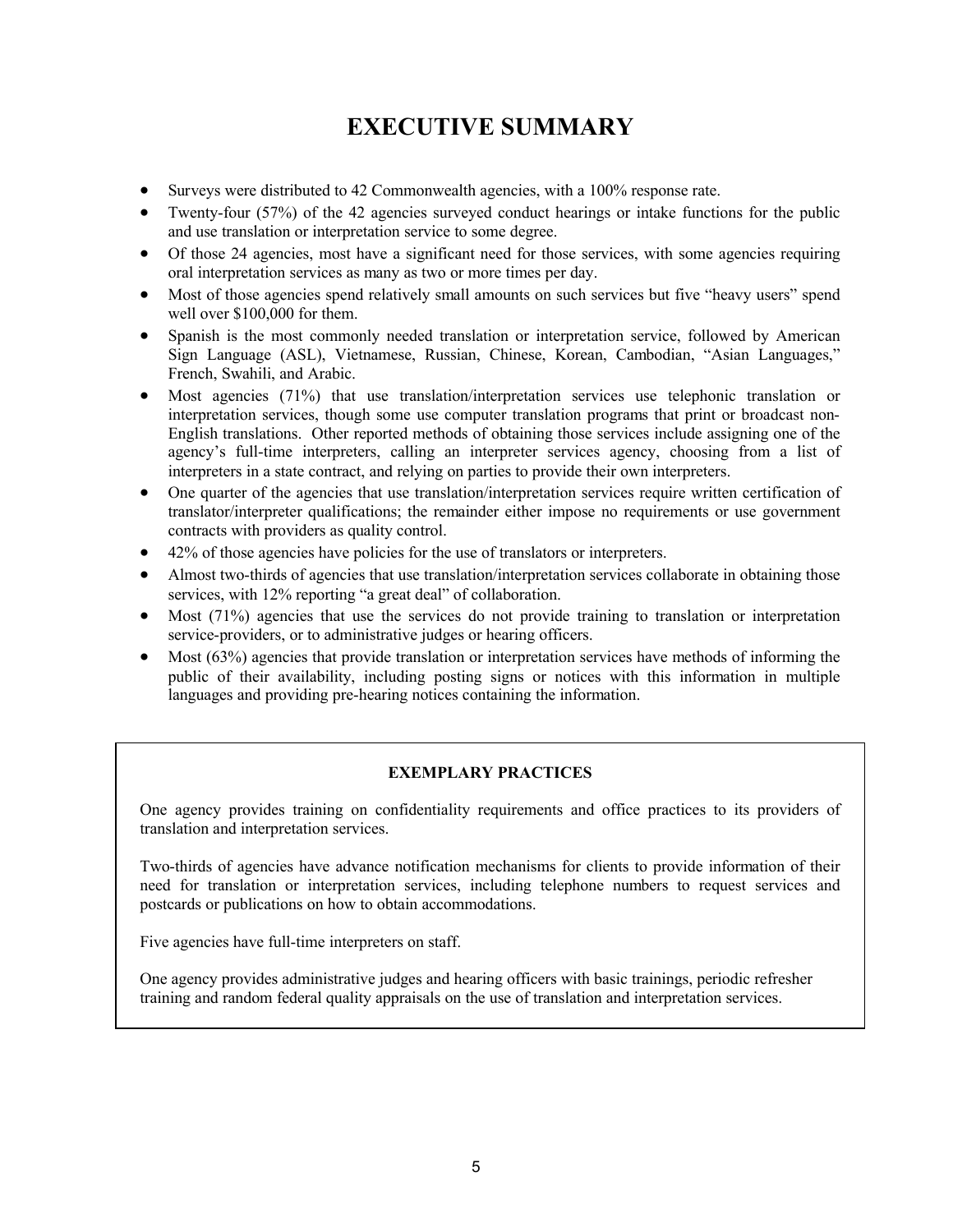# **SUMMARY OF AVAILABILITY OF SIGN LANGUAGE INTERPRETATION SERVICES**

#### · **Frequency of Need for Sign Interpretation Services**

Of the 42 agencies surveyed, 24 conduct hearings and/or intake functions and use translation/interpretation services to some degree. Table 5 of the survey indicates that of those 24 agencies, 54% never need sign language interpretation, while 31% need it one to five times per year.

#### · **Agency Spending on Sign Interpretation Services**

Of the 24 agencies that conduct hearings and/or intake functions, most spend relatively small amounts on translation/interpretation services but five spend well over \$100,000 for them. Table (f) of the survey shows that the top spending agency (\$545,000 per year) requires document translation once a month, oral interpretation six times a year, but sign interpretation more than five times a day. Another spends over \$168,000 and requires oral interpretation services once a day and sign interpretation services once a month.

#### · **Agency Statistical Recordkeeping**

Table 8(a) of the survey shows that among the few agencies that maintain statistics on translation/interpretation services, three agencies do so for sign language services.

#### · **Most Frequently Needed Translation or Interpretation Services**

Table 9 of the survey indicates that sign language is the second most frequently needed translation or interpretation service among the agencies surveyed.

#### · **Use of Translation and Interpretation Technology**

Table 10(b) of the survey shows that four agencies (about 17%) use computer programs that print English on-screen for hearing-impaired people.

#### · **Agency Translator/Interpreter Policies**

Tables 12 and 12(a) of the survey show that 42% of the agencies have policies for the use of translators or interpreters (including sign) and that there are no appreciable differences among agency branch offices in how the policies are implemented.

#### · **Punctuality and Quality of Translators and Interpreters**

Table 14 of the survey indicates that 41% of the responding agencies agree or strongly agree that the sign interpreters they use are punctual, and about 18% are undecided. Identical results characterize Table 14(a), where the same proportions of respondents agree or strongly agree that sign interpreters meet the agency's quality expectations, and the same proportion are undecided.

#### · **Public and Advance Notification Mechanisms**

Most agencies have mechanisms for clients to provide advance notice of their need for translation or interpretation services, including sign language. Tables 24 and 25 of the survey indicate that these mechanisms include a telephone number to call to request the service, or a postcard or publication with information on how to obtain an accommodation. Most agencies also have methods of informing the public of the availability of translation or interpretation services, such as posting signs or notices with information in multiple languages and providing pre-hearing notices containing that information.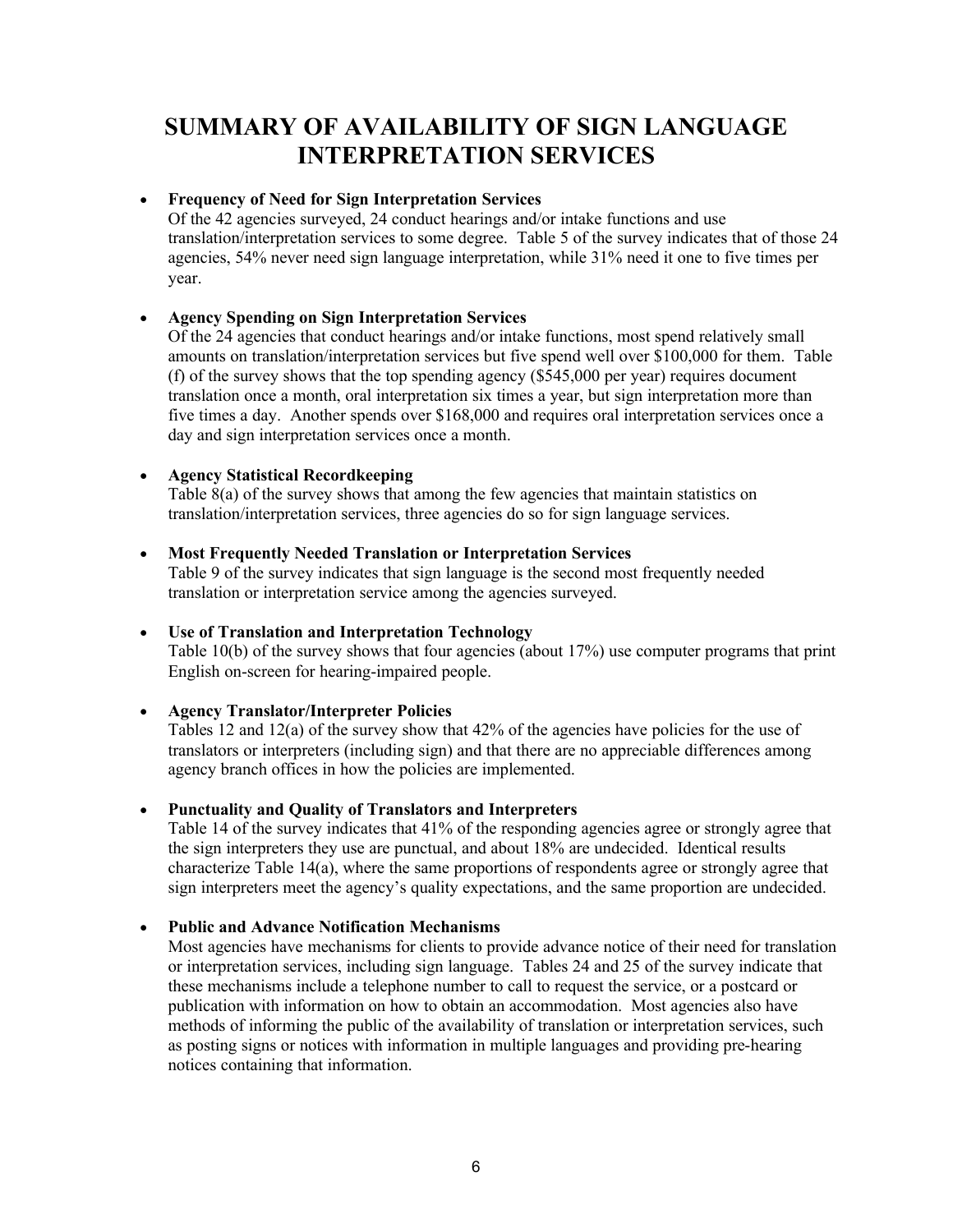# **SURVEY RESULTS**

#### *A. AGENCIES CONDUCTING HEARING OR INTAKE FUNCTIONS*

#### *The vast majority of state administrative agencies conduct hearings or intake functions involving the public, thereby requiring access to translation or interpretation services.*

**Tables 1 and 2** show the number of agencies that conduct hearings or other intake functions. The hearings or intake functions conducted by these agencies throughout the state present situations of contact with the public, and this public contact makes it more likely that agencies will have need of translation services. As the tables show, 73% of agencies hold hearings of some kind, and 33% have other intake functions that involve contact with clients.

Several columns are listed in each of the subsequent tables. The column labeled "frequency" indicates the number of agencies falling in a category or responding a certain way (i.e., the row labels). The column "percent" shows the overall percent of the 42 total responding agencies that fall in a certain category. The "percent of applicable cases" column, which is most often the focus of the discussion below, is the percent of the cases that actually hold hearings or intake functions, and/or use translation services to some degree (this is explained in more detail below). The "cumulative percent" column simply shows the summation of the "percent of applicable cases" column, and confirms that the rows sum up to 100%.

#### *B. FREQUENCY OF NEED FOR NON-ENGLISH DOCUMENT TRANSLATION AND ORAL AND SIGN INTERPRETATION SERVICES*

*The frequency of need for non-English document translation, and oral and sign interpretation services varies considerably from agency to agency. With regard to document interpretation services, while most agencies never require such services, 31% require them one to five times per year, and 5.6% require them once or more per day. With regard to oral interpretation services, 36% of agencies never require such services, 25% require them one to five times per year, and 14% require them two or more times per day, and 11% require them once per month.*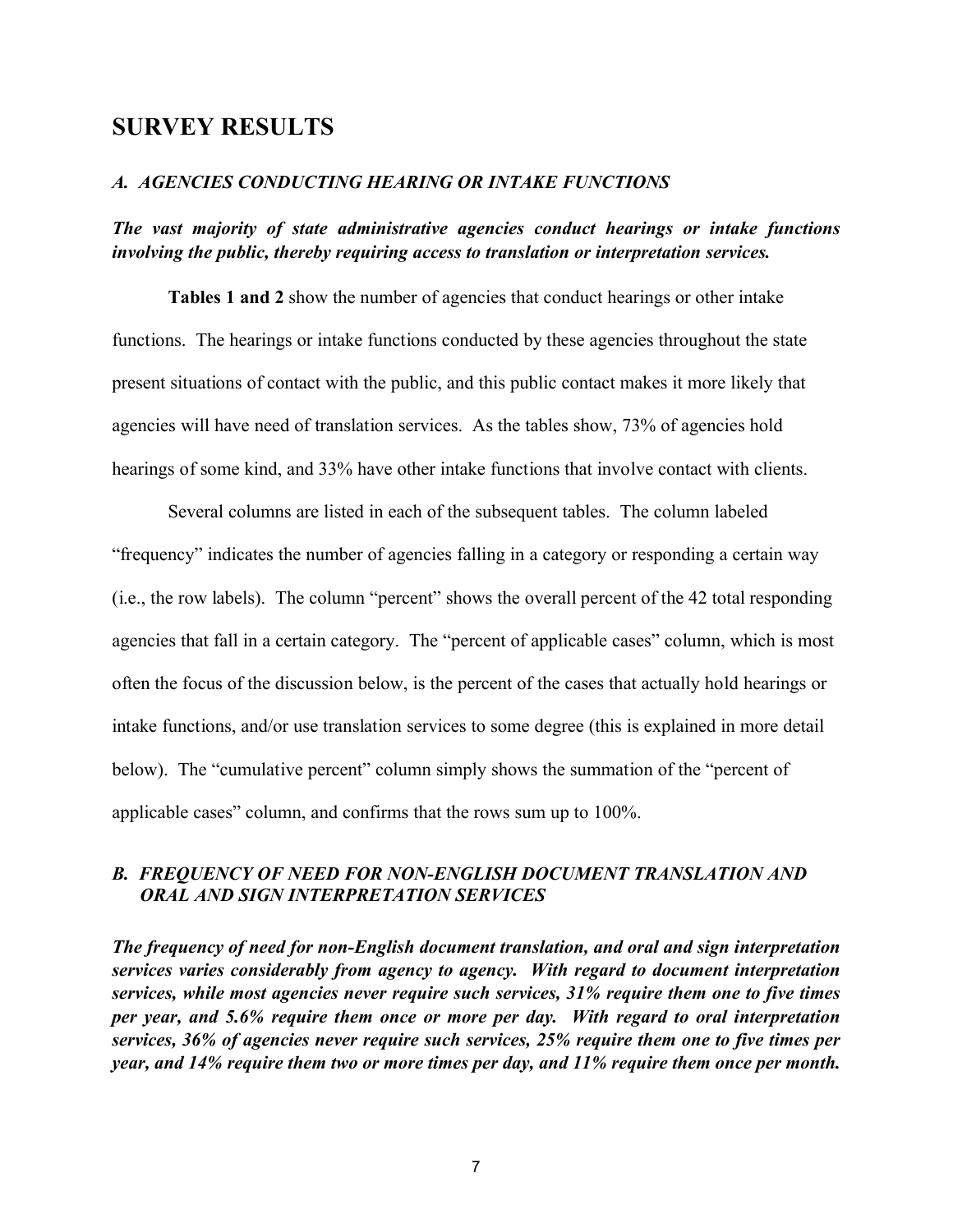*54% of agencies never need sign language interpretation, while 31% need it one to five times per year.* 

**Tables 3-5**, and subsequent tables, focus on those agencies that answer in the affirmative to either conducting hearings or conducting intake functions. The most relevant statistics for these agencies are shown under the column, "percent of applicable cases," and italicized. The tables show the frequency with which agencies need various kinds of translation services. According to **Table 3**, about 47% of agencies never require document translation services, while about 31% of agencies require such services one to five times per year. On the other hand, only two agencies, or 5.6%, require document translation once or more times a day. The rest of the agencies fall between these extremes.

In **Table 4**, 36% of agencies never require oral interpretation services for non-English languages. Requiring such services one to five times a year are nine agencies (25%), and about 11% of agencies require such services once a month. Five agencies, or about 14%, require non-English oral interpretation two or more times a day.

**Table 5** shows that 54% of agencies never need sign language interpretation, while 31% need it one to five times per year. One agency requires sign interpretation once a month, and another requires sign interpretation more than five times a day.

#### *C. AGENCY SPENDING ON TRANSLATION/INTERPRETATION SERVICES*

*Of the 42 agencies surveyed, 24 conduct hearings and/or intake functions and use translation/interpretation services to some degree. Of the 24 agencies, most spend relatively small amounts on such services but five spend well over \$100,000 for them. The top agencies spend \$545,000 and \$169,700 respectively, and are, as one would surmise, the agencies with the most frequent need for such services. Another agency, however, requires translation and interpretation services frequently but spends relatively little on them.*

**Tables 6 and 6(a)-(c)** describe the amount of money agencies spend and expect to spend on translation services. These tables, and all subsequent tables and statistics referred to in this

8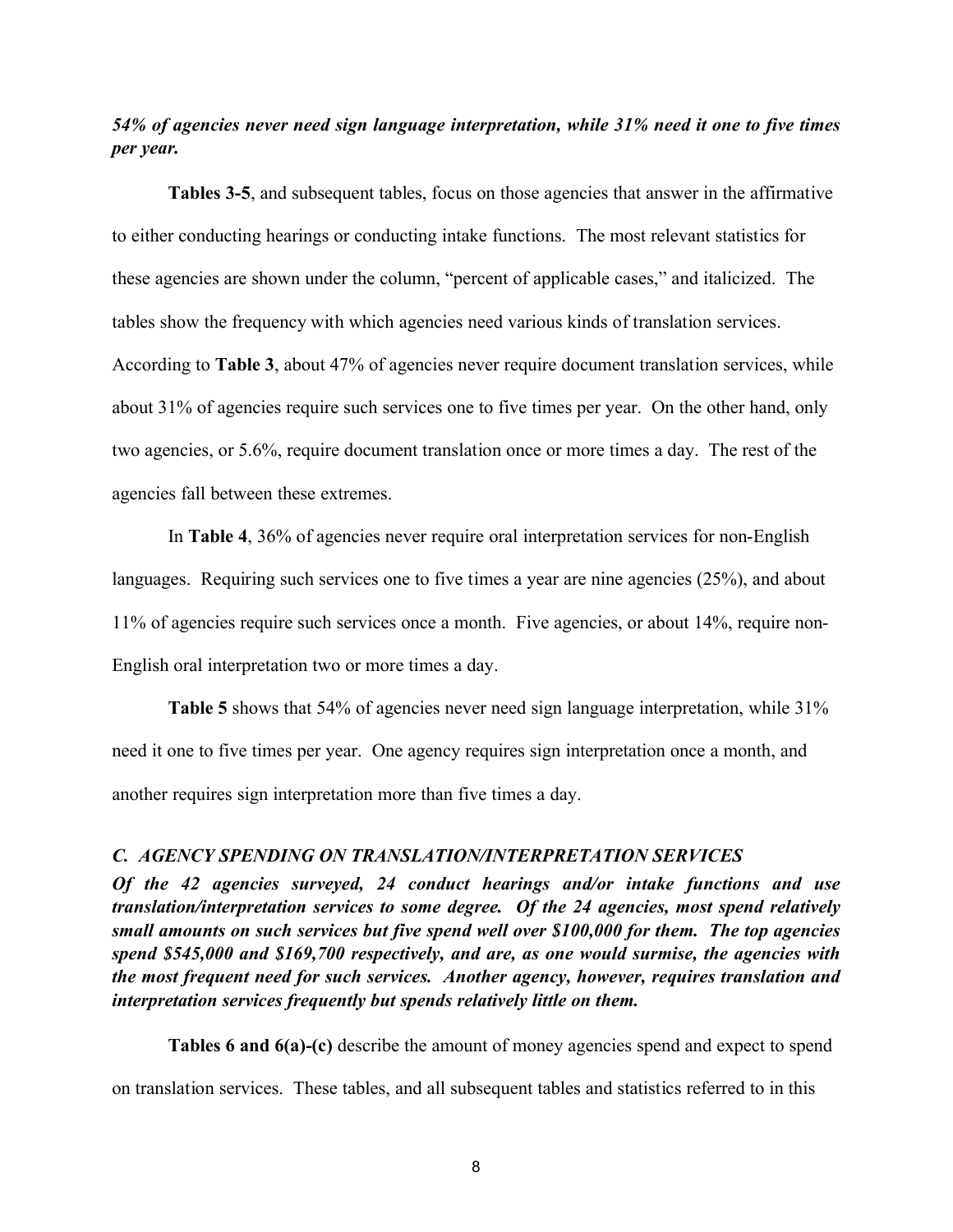report, focus on only the agencies who reported that they conduct hearings and/or intake functions, and only those agencies who report never needing sign, oral interpretation, or document translation services. Eighteen agencies do not hold hearings and/or conduct intake functions and indicate that they never use translation or interpretation services. 24 agencies hold hearings and/or conduct intake functions, and use interpretation services to some degree. The "percent of applicable cases" columns in the tables, which are italicized, refer to these translation service-using agencies.

**Tables 6(a) and 6(b)** show a wide range of spending on translation and interpretation services. Many agencies spend what might be considered relatively negligible amounts. Five agencies spend well over \$100,000. **Table 6(b)** (anticipated spending for the present fiscal year) closely resembles **Table 6(a)** (spending in the last fiscal year). A significant number of agencies will spend relatively small amounts, while a handful of "heavy users" will spend hundreds of thousands of dollars. The ten agencies that spent the most money in the past fiscal year are listed in **Table 6(c)**.

**Tables 6(d) and 6(e)** show cross-tabulations of the association between the spending on translator or interpreter services by agencies, and agency needs for document translation [**Table 6(d**)], oral [**Table 6(e**)], and sign translation [**Table 6(f**)]. There is a tendency for spending and need to go together; that is, the agencies that spend the most money tend to have at least one heavy translation or interpretation need. The top spending agency requires document translation once a month, oral interpretation six times a year, but sign interpretation more than five times a day. The next agency in terms of capital expenditures requires document translation two to five times a day and oral interpretation more than five times a day, and spends over \$169,000. Another spends over \$168,000 and requires oral interpretation services once a day and sign

9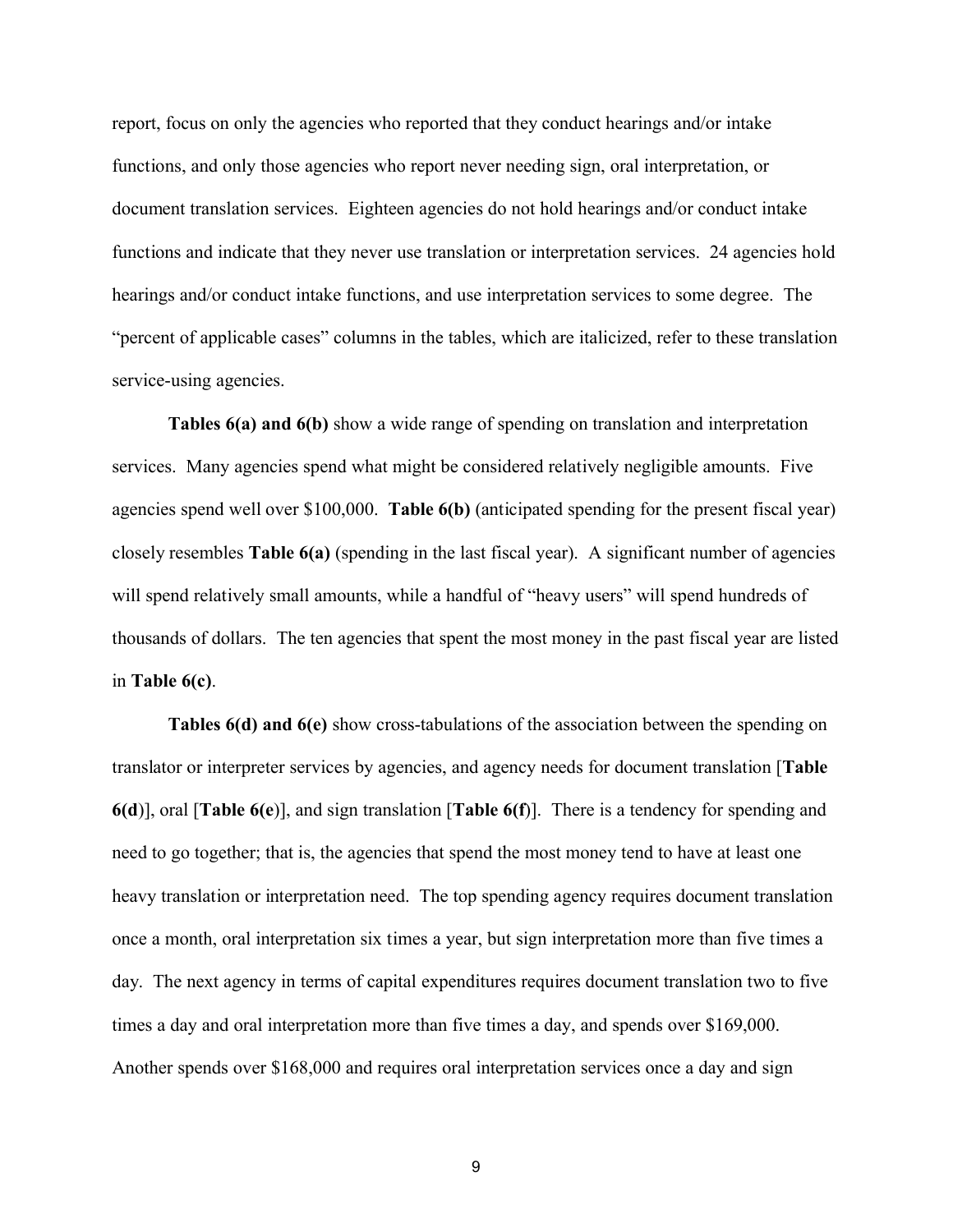interpretation services once a month. While one agency spends over \$138,000 and requires document translation two to three times a month and oral interpretation more than five times a day, another spends relatively little (\$25,000), yet requires document translation once a month and oral interpretation two to five times a day. Finally, another agency requires translation and interpretation services often but spends relatively little on them. According to this agency's survey answers and written comments, this lack of expenditures is apparently because the agency often relies on trusted fellow inmates or family members to interpret for inmates in hearings.

#### *D. AGENCY FUNDING SOURCES*

*There is considerable variation in agency funding sources for translation and interpretation services. The most common include "general government operations funds", "state appropriations" and "general revenue."*

**Tables 7 and 7(a)-(b)** reveal the first three funding sources mentioned by agencies. Survey respondents could list multiple funding sources, and no one lists more than three. **Table 7** shows the first-mentioned funding source, **Table 7(a)** the second, and **Table 7(b)** the third. The funding sources vary widely and appear to be somewhat idiosyncratic to each agency. However, commonly mentioned sources include variations on "general government operations funds," "state appropriations," or "general revenue."

#### *E. AGENCY STATISTICAL RECORDKEEPING*

#### *Few agencies maintain statistics on translation, sign or interpretation services.*

**Tables 8 and 8(a)** show whether agencies maintain statistics on non-English language translation or sign services. Few agencies maintain statistics for either service—five agencies maintain statistics for translation and interpretation services and three agencies maintain them for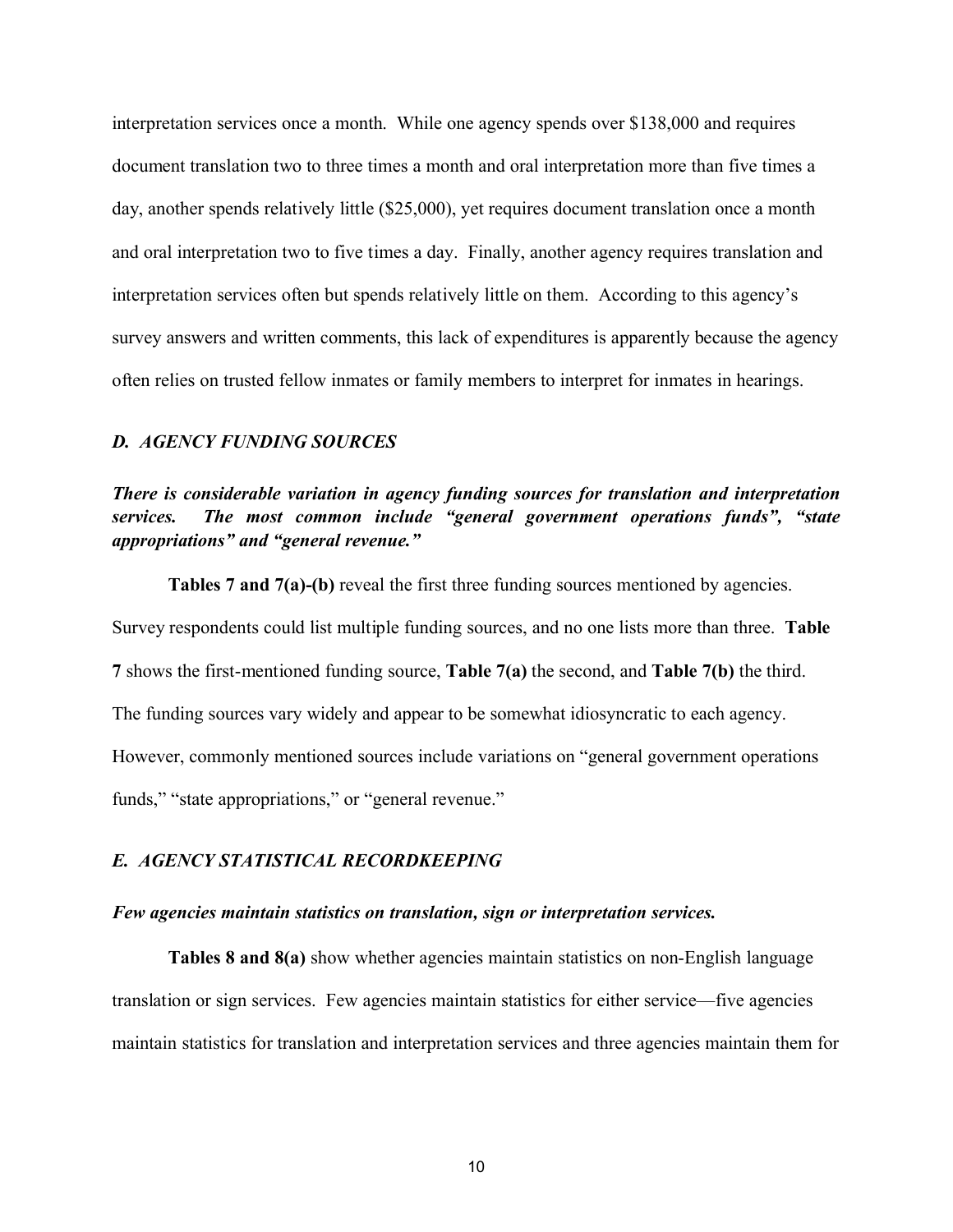sign services. Spontaneously provided written comments on the surveys indicate that when statistics are kept, the source is billing records.

#### *F. MOST FREQUENTLY NEEDED TRANSLATION OR INTERPRETATION SERVICES*

#### *Spanish is the language requiring the most translation or interpretation services, followed by sign language, Vietnamese, Russian and Chinese.*

**Tables 9 and 9(a)-(c)** show the most frequently needed translation or interpretation services, including sign. **Table 9** shows the first-mentioned service needed, **Table 9(a)** the second mentioned, and so forth. The overall most frequently mentioned translation or interpretation service needed is Spanish, mentioned a total of 21 times, including 13 times (31%) as the first mentioned. Sign interpretation is second with thirteen overall mentions and seven first mentions. Third and fourth most frequent are Vietnamese and Russian. Vietnamese receives one first mention but five second mentions. Russian receives two first mentions, a second mention, and four third mentions. Chinese is also mentioned five times overall, and Korean, Cambodian, and "Asian languages" receive six overall mentions together. French receives two third mentions, Swahili receives one second mention, and Arabic receives one third mention. Clearly, significant varieties of translation and interpretation services are needed throughout the agencies.

#### *G. USE OF TRANSLATION AND INTERPRETATION TECHNOLOGY*

#### *Almost 71% of the services-using agencies use telephonic translation services. 8% use computer programs that print documents in non-English languages.*

**Tables 10 and 10(a)-(c)** show the frequency of use of translation or interpretation services technologies. **Table 10** shows 17 agencies, or almost 71% of the applicable servicesusing agencies, use telephonic translation or interpretation services. **Table 10(a)** shows two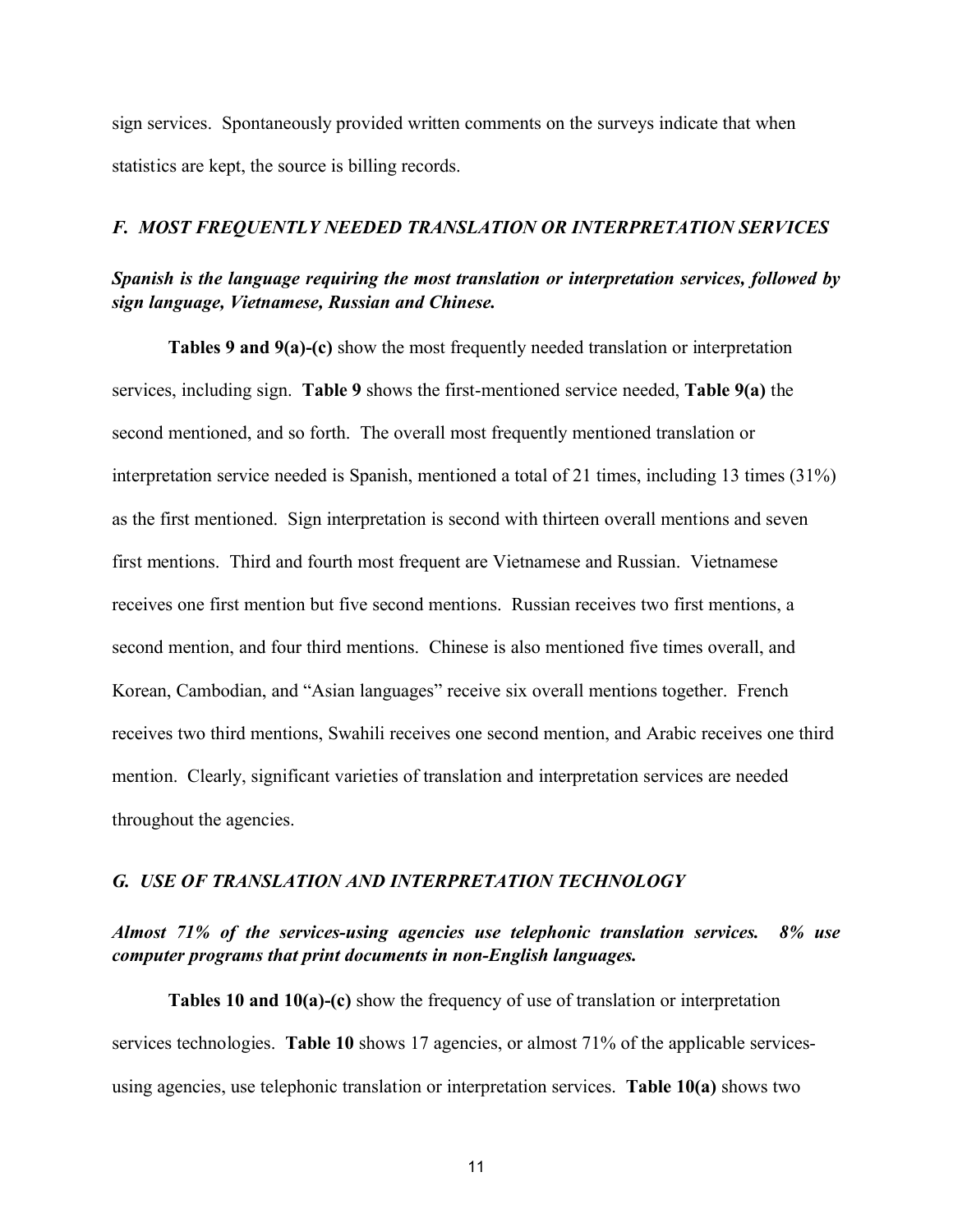agencies, or about 8%, use computer programs that print documents in non-English languages. **Table 10(b)** shows that only one agency uses computer programs that printed on-screen non-English translations, but four agencies (about 17%) used such programs that print English onscreen for hearing-impaired people.

**Table 11** shows other translation or interpretation technologies the agencies mentioned as being used. Two agencies mentioned that they use computer programs for the vision-impaired; one agency stated that it maintains pre-prepared document stencils in commonly needed languages for use when needed, and one agency said it uses/provides documents in Spanish on a website.

#### *H. AGENCY TRANSLATOR/INTERPRETER POLICIES*

### *42% of the agencies have policies for the use of translators or interpreters (including sign) and there are no appreciable differences among agency branch offices in how the policies are implemented.*

**Tables 12 and 12(a)** refer to any written policies the agencies have for the use of translators or interpreters. Ten agencies, or about 42%, say that they do have such policies, but all of the agencies state that there is no variation between offices in the agencies in how the written policies acknowledged in Table 12 are implemented.

#### *I. PUNCTUALITY AND QUALITY OF TRANSLATORS AND INTERPRETERS*

#### *Most agencies report that their translators and interpreters meet their performance expectations and are punctual.*

**Tables 13-13(a) through 14-14(a)** assess the perceived punctuality and quality of

translators and interpreters used by the agencies. When presented with the question, "Overall, the non-English interpreters we use are punctual," 47% of the valid responses agree, and 29% strongly agree. Approximately 24% are undecided, and seven agencies did not answer. In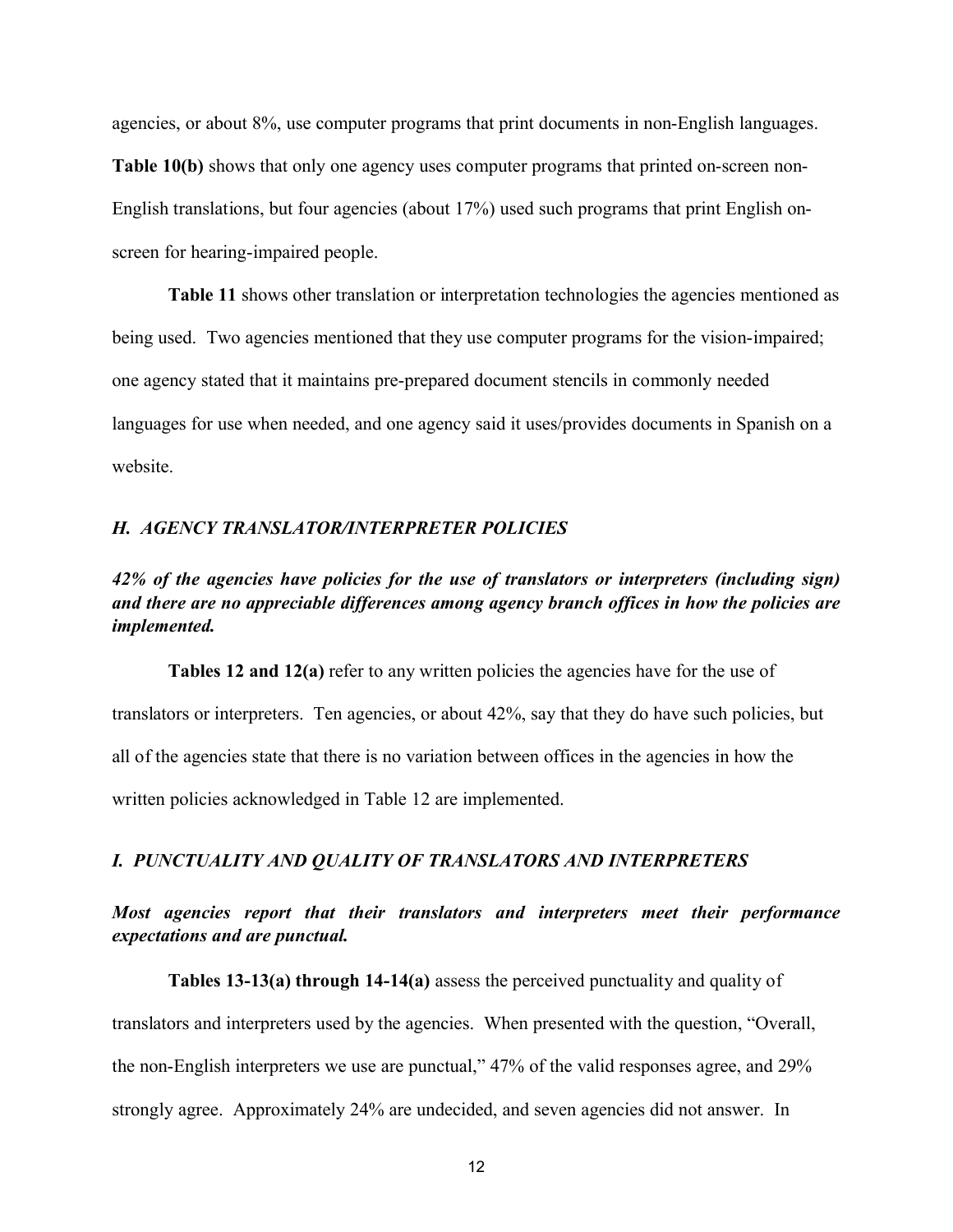response to the question, "Overall, the non-English interpreters we use meet our expectations of quality," 52% agree and approximately 32% strongly agree; approximately 5% disagree, approximately 11% are undecided, and five agencies did not answer. **Tables 14 and 14(a)** ask the same questions for sign interpreters used by the agencies, and comparatively fewer agencies' respondents answered these questions, perhaps because, as shown in Table 5, many agencies do not have substantial sign interpreter needs. In **Table 14**, 41% agree or strongly agree, respectively, that the sign interpreters they use are punctual, and about 18% are undecided. Identical results characterize **Table 14(a)**, where the same proportions of respondents agree or strongly agree that sign interpreters meet the agency's quality expectations, and the same proportion are undecided.

#### *J. METHODS OF OBTAINING TRANSLATOR AND INTERPRETER SERVICES*

*Notably, five agencies report "assigning one of [their] 'full-time" interpreters' as their method of obtaining translator or interpreter services. Other agencies report using a variety of methods to obtain such services, including calling an interpreter services agency, calling a telephonic interpreter services line, choosing from a list of interpreters in a state contract, and relying on parties to provide their own interpreters. Among those in the last category, most place no restrictions on who could interpret in this way.*

**Tables 15 and 15(a)-(c)** show the various ways that agencies report obtaining translator or interpreter services. **Table 15** shows the first way mentioned; **Table 15(a)** the second mentioned; and so forth. No agency mentions more than four ways of obtaining services. The most frequent first mention is "call an interpreter services agency," mentioned first 11 times (approximately 46%), and mentioned 14 times overall. **This was followed by "assign(ing) one of the agency's full time interpreters," which is first-mentioned five times (approximately 21%).** Among the second-mentioned ways of obtaining services (excluding the "none listed" category), "call a telephonic interpreter services line" is most common, with seven second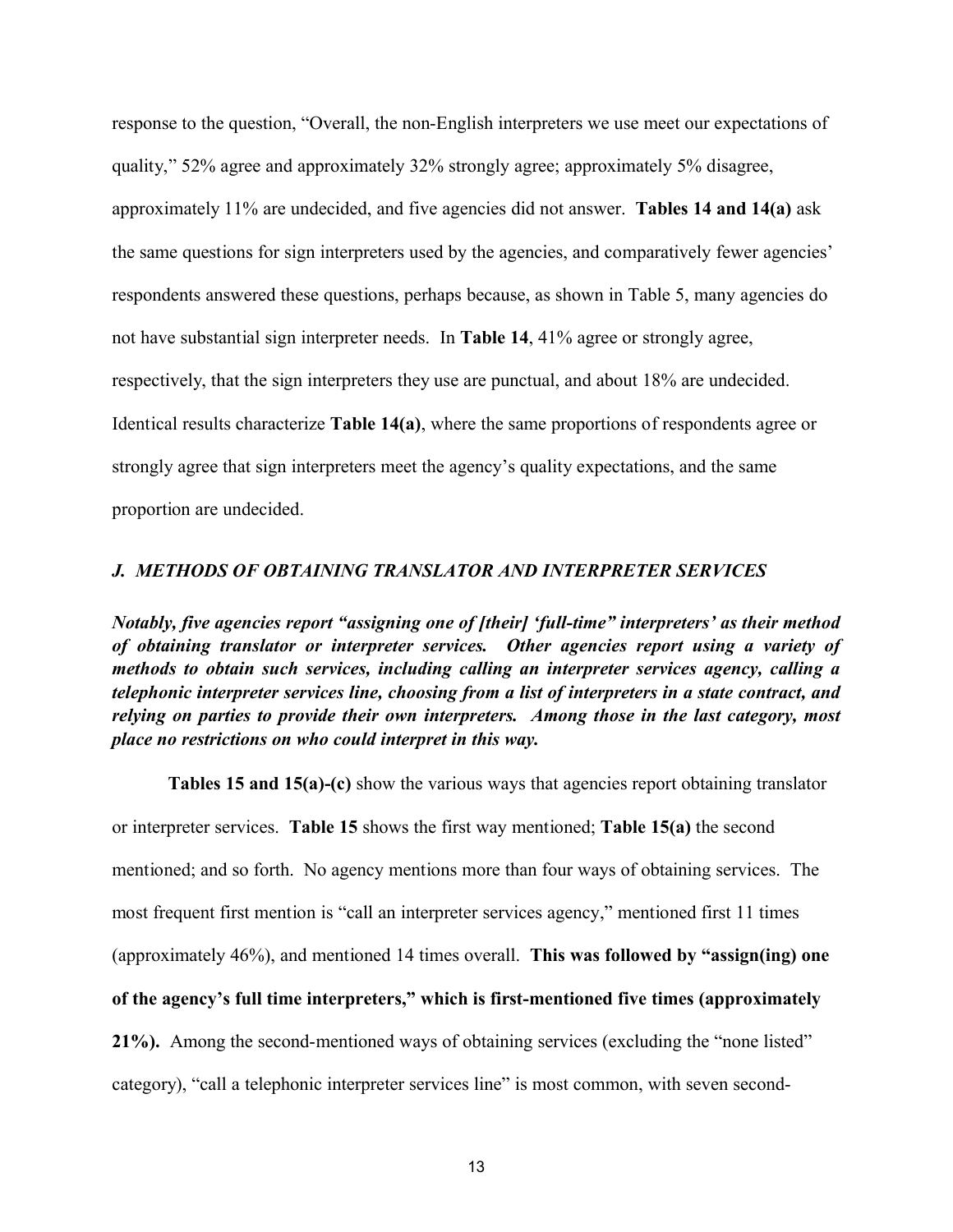mentions (and 12 overall mentions). Among third mentions, relying on parties to provide their own interpreters is mentioned three times, and mentioned overall six times. "Pick one from a qualified list of freelance interpreters" is listed overall four times.

Table 16 shows other ways not listed on the survey form that agencies report obtaining services. Agencies mention "Department of General Services (DGS) contract", "state contract" or other similar references to state contracts five times, and mention using agency staff with fluency in a needed language in an ad hoc way to provide services four times.

The survey asks, if the respondent checked "rely on parties to provide their own interpreters" as a way of obtaining interpreter services, whether there are any restrictions on who can be used in this way. **Table 17** shows the results. Of the seven agencies relying on clients to provide their own interpreters, only two place any restrictions on who could interpret in this way. One agency elaborates: "Family and friends are not permitted to act as interpreters except in unusual circumstances." On the other hand, another agency writes, "Concerns (about parties' own interpreters) are overlooked so that we can develop a record in the case." Similarly, another agency states: "These interpreters are usually family members or friends of clients being investigated and the interview is conducted at their residence.

#### *K. INTERAGENCY COLLABORATION ON TRANSLATION AND INTERPRETATION SERVICES*

#### *Very few agencies report collaborating with other agencies in obtaining translation or interpretation services or in providing training to service-providers.*

**Tables 18 and 18(a)** describe the amount of reported interagency collaboration in obtaining translation or interpretation services and in training those who provide those services. **Table 18** addresses responses to the question, "To what extent does your agency collaborate with other agencies in obtaining interpreter services?" Three agencies, or approximately 13% of the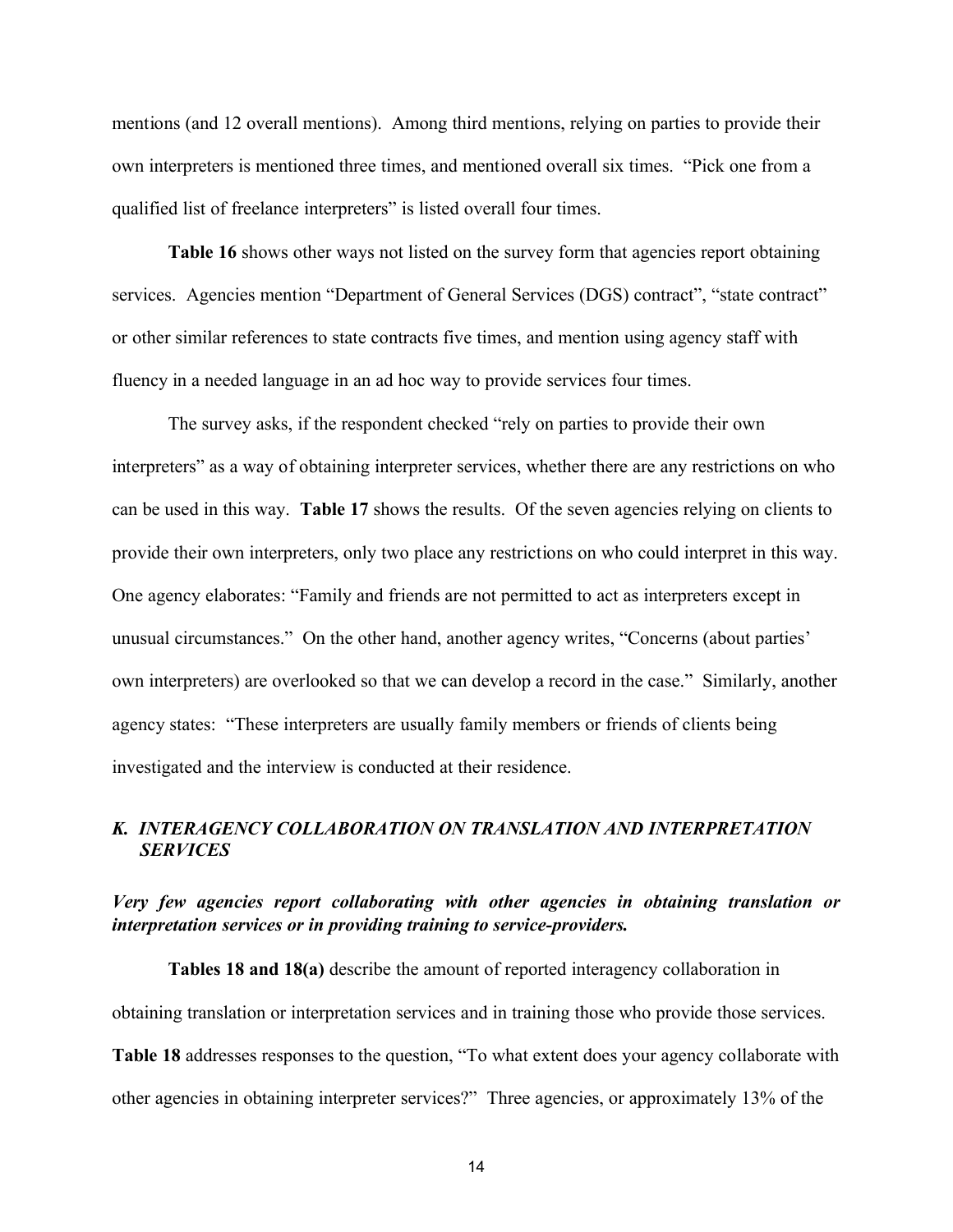valid responses, say "a great deal," while four (approximately 17%) say "a moderate amount." Eight agencies, or 33%, say that they collaborate in obtaining services "a small amount," and nine agencies (approximately 38%) say they collaborate not at all. In **Table 18(a)**, very few agencies report that they collaborate with other agencies in training those providing interpreter services. Two agencies (approximately 9% of valid cases) say they collaborate "a small amount," two are undecided, and 19 agencies (approximately 83%) report no collaboration at all. Discussing inter-agency collaboration, one agency says:

"A Mandarin Chinese interpreter was utilized for a hearing…When the need for an interpreter for this hearing was determined, the legal office reached out to other state agencies as well as [division of our own office] for guidance. Another agency that holds many hearings suggested 'Language Services Associates.'"

#### *L. TRANSLATOR OR INTERPRETER QUALIFICATIONS REQUIREMENTS*

*One quarter of the agencies require written certification of qualifications of those providing translation or interpretation services and another quarter impose no requirements on providers. The majority of the remaining half of the agencies uses government contracts with providers as quality control for translators or interpreters.*

The survey asked respondents what agencies require from translators and interpreters and asked them to choose as many answers as applied from among several fixed categories of answers. The survey then asked them to specify other requirements not covered by the pre-set categories as applicable. **Tables 19 and 19(a)** describe the results. In **Table 19**, half of the 24 valid responses list "other" requirements, one quarter list no requirements, and one quarter list "written certification of their qualifications" as a requirement of those providing interpreter services.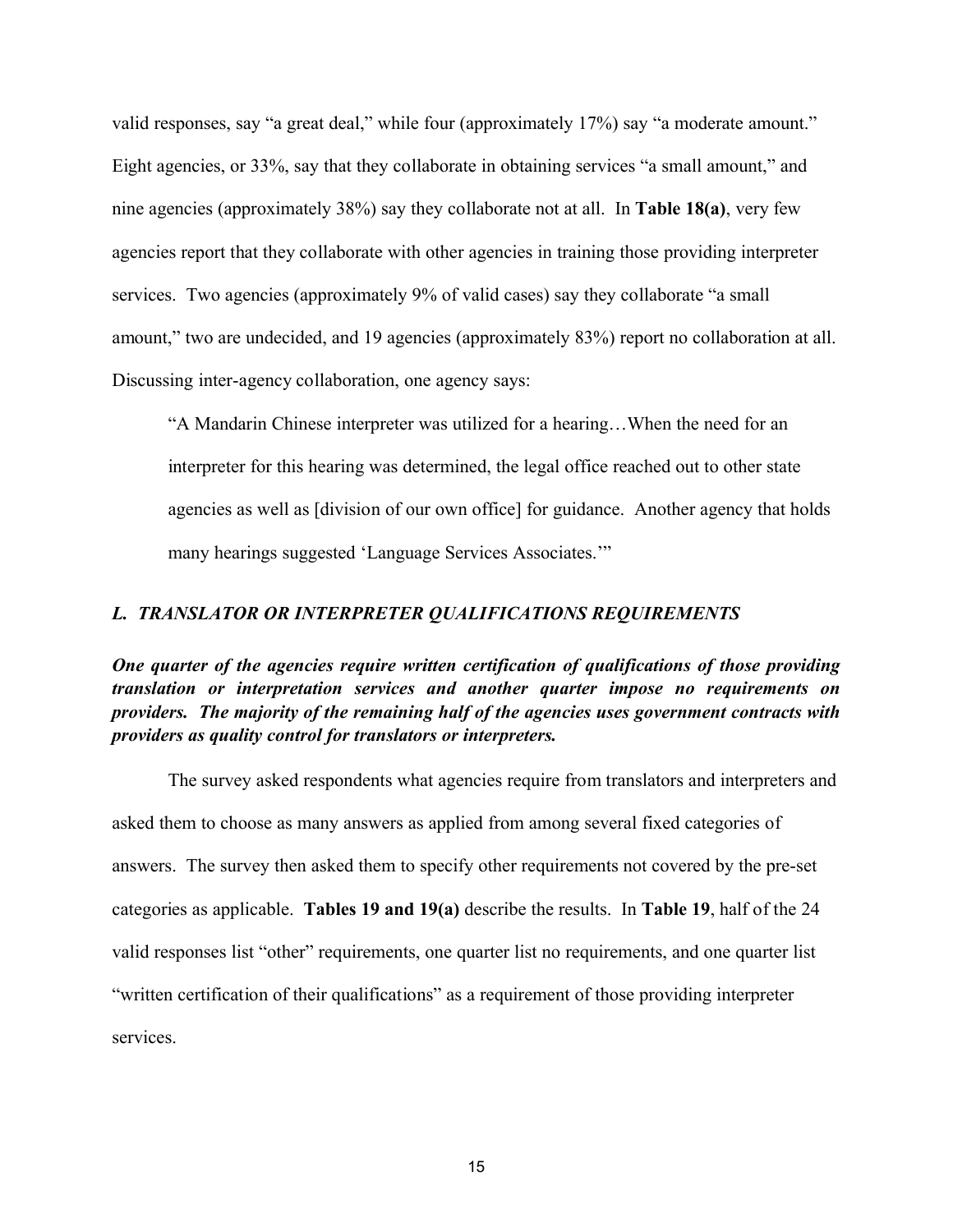**Table 19(a)** lists the several particular open-ended responses agencies provided. In 31 cases, the question was either not applicable (i.e., the 18 agencies that did not have hearings/intake functions or did not use translation or interpretation services) or else no other requirements were listed (13 cases). If there is a common theme in the "other" responses, it is related to the use of DGS or government contracts to serve as quality control for translators and interpreters. Five agencies state: "DGS contract serves as quality control," "language line contract covers qualifications," "rely on Commonwealth screening (through contracts)," "should be on DGS contract 9985-30 list," or "statewide DGS contract CN00014316." One agency writes that, "Interpreters must state qualifications on the record." Another agency states:

"(Interpreters) must be certified to provide the service and cannot have a conflict of interest. ASL interpreters must be registered with the Office of the Deaf and Hard of Hearing. Contractors for language services must assure qualifications of their interpreters."

#### *M. TRAINING PROVIDED BY AGENCIES TO TRANSLATION AND INTERPRETATION SERVICE-PROVIDERS*

*Notably, the survey found that one agency provides translation or interpretation serviceproviders with guidance about confidentiality requirements and office practices. The remainder of agencies gives neither general nor ethics training to translation and interpretation service-providers.* 

**Table 20** shows that most agencies do not provide agency-specific training to translation or interpretation services-providers in commonly encountered situations. Three-quarters of the applicable agencies state that they do not provide such training, while one quarter say they do. Similarly, **Table 21** shows that half of the applicable agencies (12) report no steps taken to educate translators or interpreters about ethical obligations to the agencies and clients. Five agencies, or approximately 21%, report holding "in-house orientation, briefing, or training" for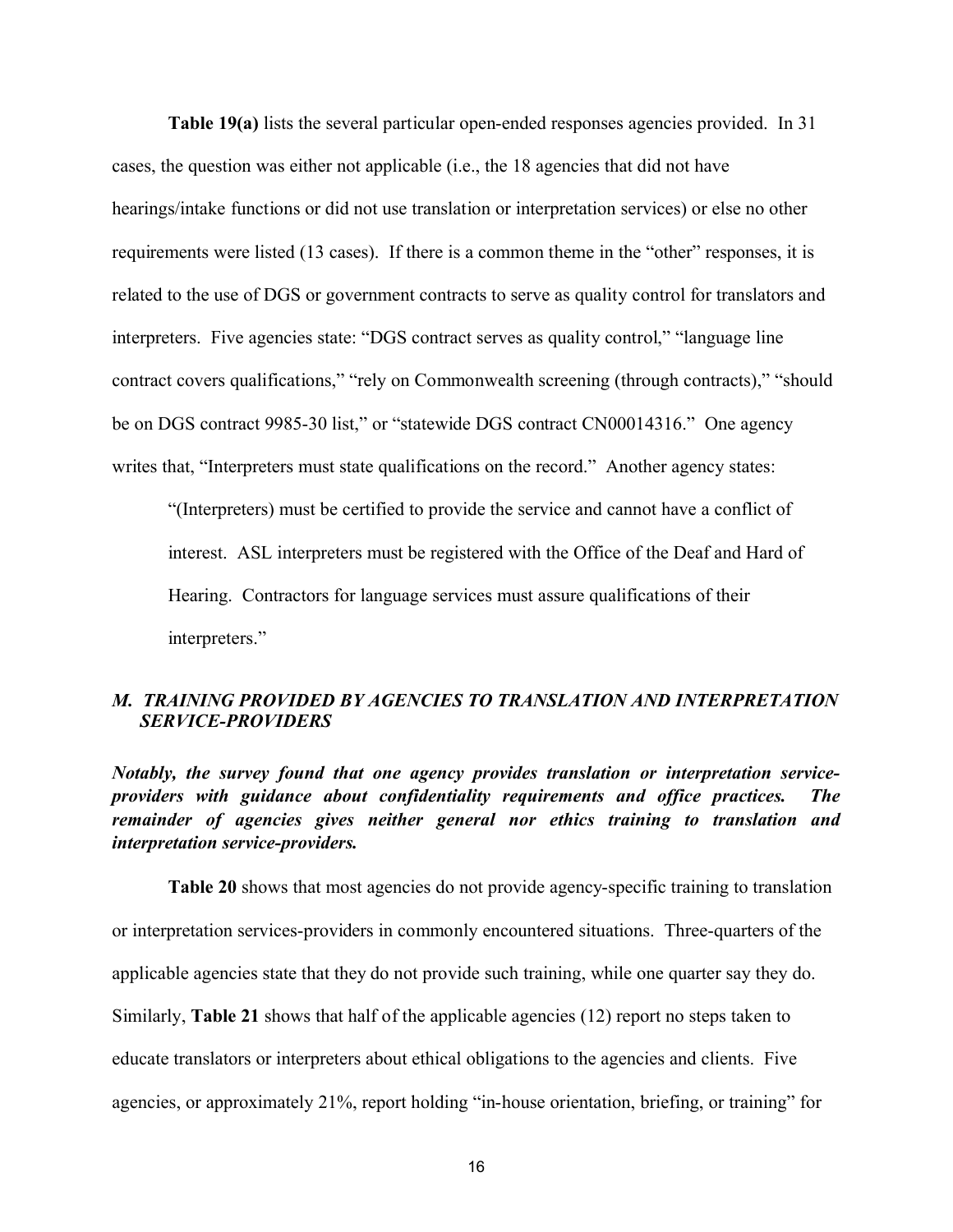interpreters about ethical obligations. **One agency volunteers that it provides translation and interpretation service-providers with guidance about confidentiality requirements and office practices.** 

Seven agencies list efforts regarding translator or interpreter ethics training other than those listed in the survey question's categories. For example, one specifies that, "We follow instructions or directions under the DGS contract #9985-30. We swear-in interpreters under oath that they will translate accurately and to the best of their ability." Similarly, another agency requires "Swearing in—Interpreter Oath, HIPAA Business Associate Agreement," and another states that they swear-in interpreters at the time of interviews. Another agency states, "Confidentiality of the interview is stressed to the interpreter at the time of the service." In an apparent reference to sign interpreters, one agency states, "The Disability Services Coordinator communicates specifics of case to Agency and Interpreter in advance, and [communicates] confidentiality issues." Others agencies list "other" efforts but did not specify what those other efforts were.

#### *N. TRAINING PROVIDED BY AGENCIES TO ADMINISTRATIVE JUDGES OR HEARING OFFICERS*

*Notably, one agency provides basic training, periodic refresher training and random federal quality appraisals to administrative judges and hearing officers regarding the use of translators or interpreters. Most of the remainder of the agencies (71%) does not provide such training to judges or hearing officers.* 

The survey asked if agencies provide judges or hearing officers with guidance regarding the use of translators or interpreters. **Table 22** shows that approximately 29% (seven) of the applicable agencies do so, while approximately 71% (17) do not. Several agencies provided written comments on this question as well: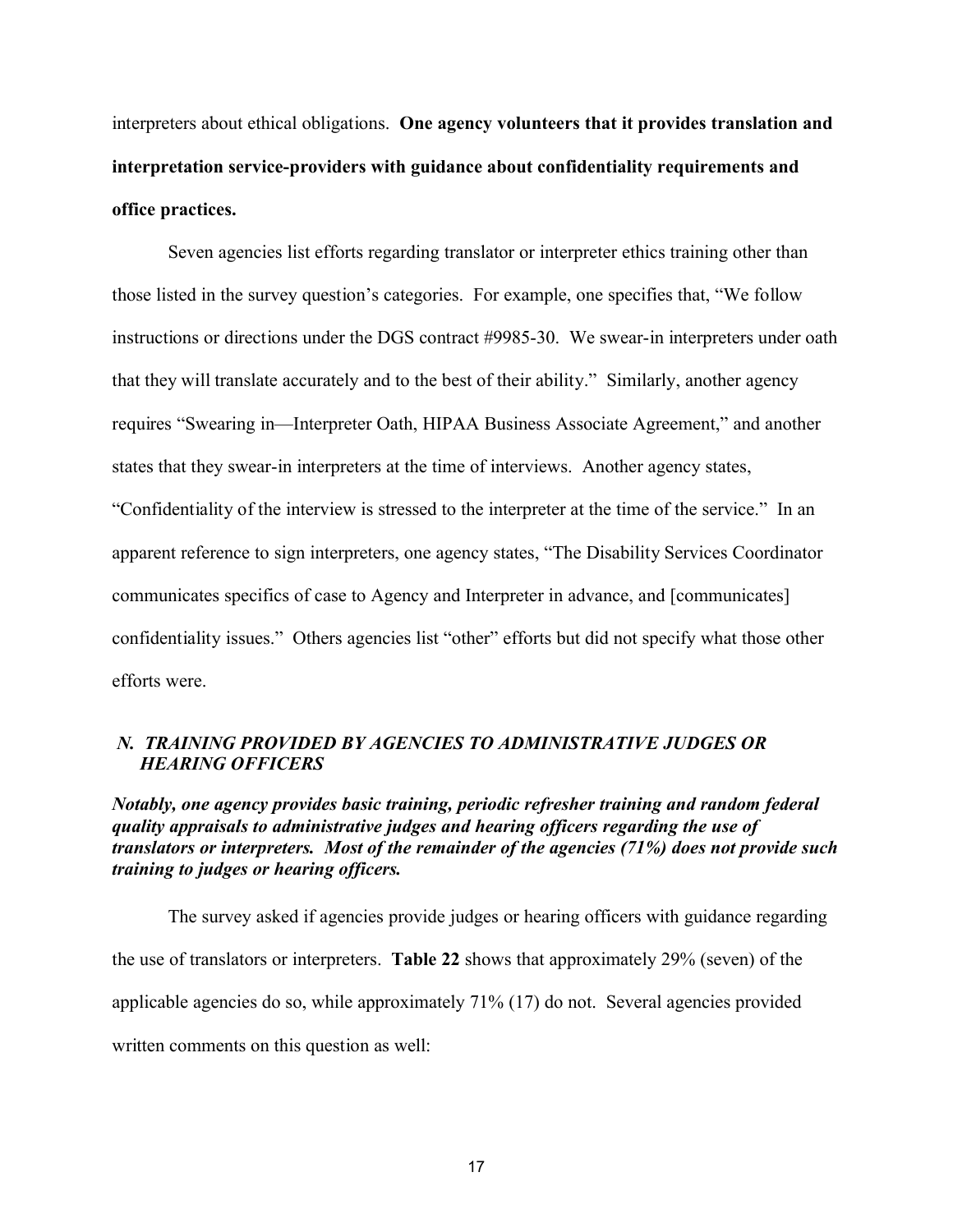- "[Judges] are instructed to meet with interpreters before the hearing, discuss their needs with them, and to accommodate their requests."
- · "We apply internal procedures that apply to securing interpreters from the DGS contract #9985-30."
- · "The agency arranges for interpreter services for all its hearings before its administrative law judges and hearing examiners."
- · "Annual Limited English Proficiency training; [guidance on] our written policy, and [we] also address any issues that arise in the interim through management meetings and then sharing information with staff."
- · "The Disability Services Coordinator communicates with the hearing officers regarding specifics of case and addresses anticipated concerns."
- · **"Basic training, periodic refresher training, and random federal quality appraisals."**

# *O. PUBLIC AND ADVANCE NOTIFICATION MECHANISMS*

*Most agencies have mechanisms for clients to provide advance notice of their need for translation or interpretation services.<sup>4</sup> These include a telephone number to call to request the service, or a postcard or publication with information on how to obtain an accommodation. Most agencies also have methods of informing the public of the availability of translation or interpretation services, such as posting signs or notices with this information in multiple languages and providing pre-hearing notices containing that information.*

**Table 23** shows the degree to which agencies provide mechanisms for clients to notify

the agency in advance that they need translation or interpretation services. Approximately twothirds of applicable agencies do have mechanisms for such advance notice, while about one-third do not. Some respondents specify their methods of advance notice:

<sup>&</sup>lt;sup>4</sup> The purpose of providing such a mechanism for clients with a need for translation or interpretation services is to prevent delays in hearings that occur when such clients appear for hearings without translators or interpreters, causing agencies to postpone the hearing in order to arrange for such services.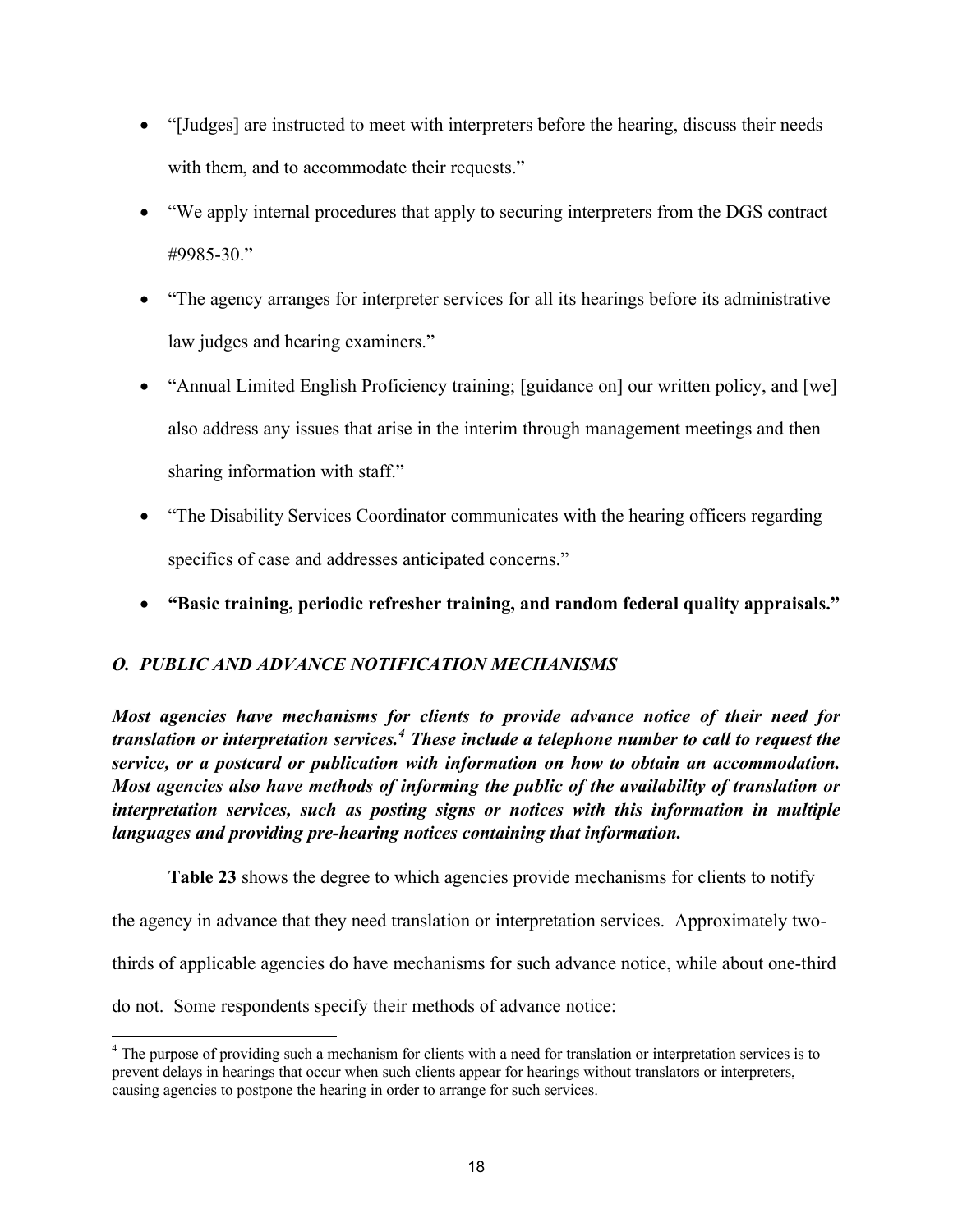- · "Applicants are given a telephone number to call to request the service and provide the language needed or to inform the Office that a family member will be interpreting in the case of the hearing-impaired."
- · "We provide notification that if an accommodation is needed and how to go about requesting an accommodation."
- "All publications and hearing notices ask if special accommodations are required."
- · "Via DC-135A inmate's request to staff members or, for misconduct hearings, DC-141 Part II (A). Notification can be initiated by a staff member as well."
- · "As part of the appeal process, a party can request an interpreter; [parties can also request interpreters with] hearing scheduling response cards."
- "They may submit a request in writing or by telephone including a 1-800 number."
- · "The mechanism is informal—usually client or jail notifies a parole agent, who then contacts the Disability Services Coordinator."
- · "Notices contain language advising individuals of what to do if interpreter services are needed. We also use Courtesy Cards in five basic languages…If another language is required, staff calls the Language Line."
- · "A postcard is included with hearing notices. Also included with decisions and hearing notices is a form in fifteen different languages."
- · "Not all programs do this, and how they do this varies. We are in the process of developing and implementing policies to provide notification where appropriate and bring a greater degree of uniformity to the mechanisms we employ."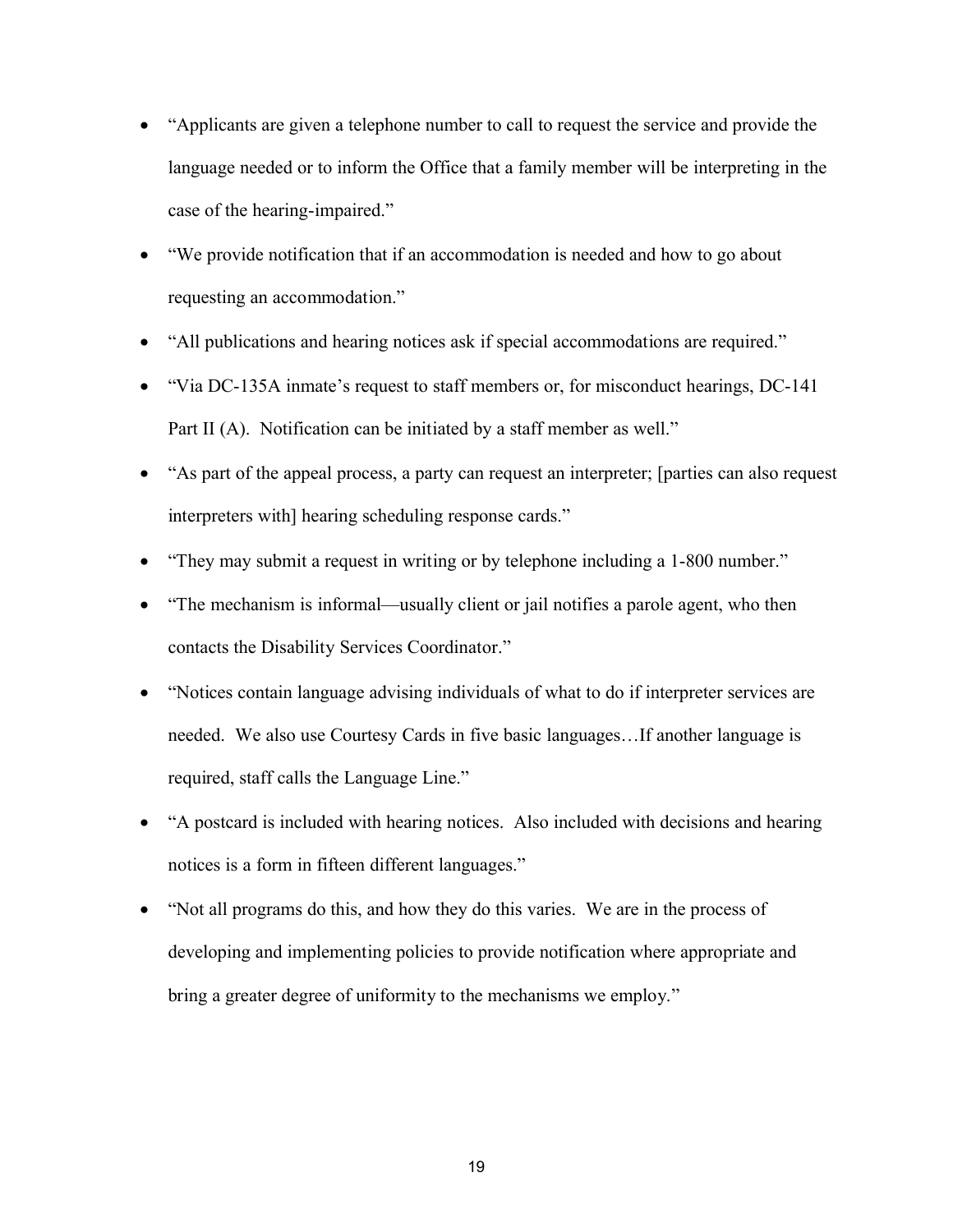• "It is not necessary for customers to notify our agency in advance. If a limited English proficient customer contacts us we can connect them to Language Line Services or use a bilingual employee in our agency."

**Tables 24 and 25** show the ways in which agencies inform prospective clients/members of the public that translation and interpretation services are available. The agencies could check as many as applied and could specify other ways not listed in the survey question's pre-set categories. **Table 24** shows the first ways of informing mentioned by responders and **Table 25**  shows the second (no agencies mentioned more than two ways). In **Table 24**, nine agencies, or approximately 38%, do not mention any ways they inform people of the availability of services. Nine others (approximately 38%) first mention that they post signs or notices with this information (presumably in multiple languages). Five agencies first mention that they allow for/invite pre-hearing notices of the need for services, and one agency first mentions community outreach efforts. In **Table 25**, three agencies mention "pre-hearing notices" second, and another mentions "community outreach efforts" second. Several responders also provide written comments on this issue:

- · One agency mentioned that people are notified that services are available in their "Inmate Handbook and word of mouth."
- Another stated that, "notice of availability of sign language interpreters in compliance with the ADA is provided in some publications."
- Another stated that their online forms notify parties of the availability of interpreter services.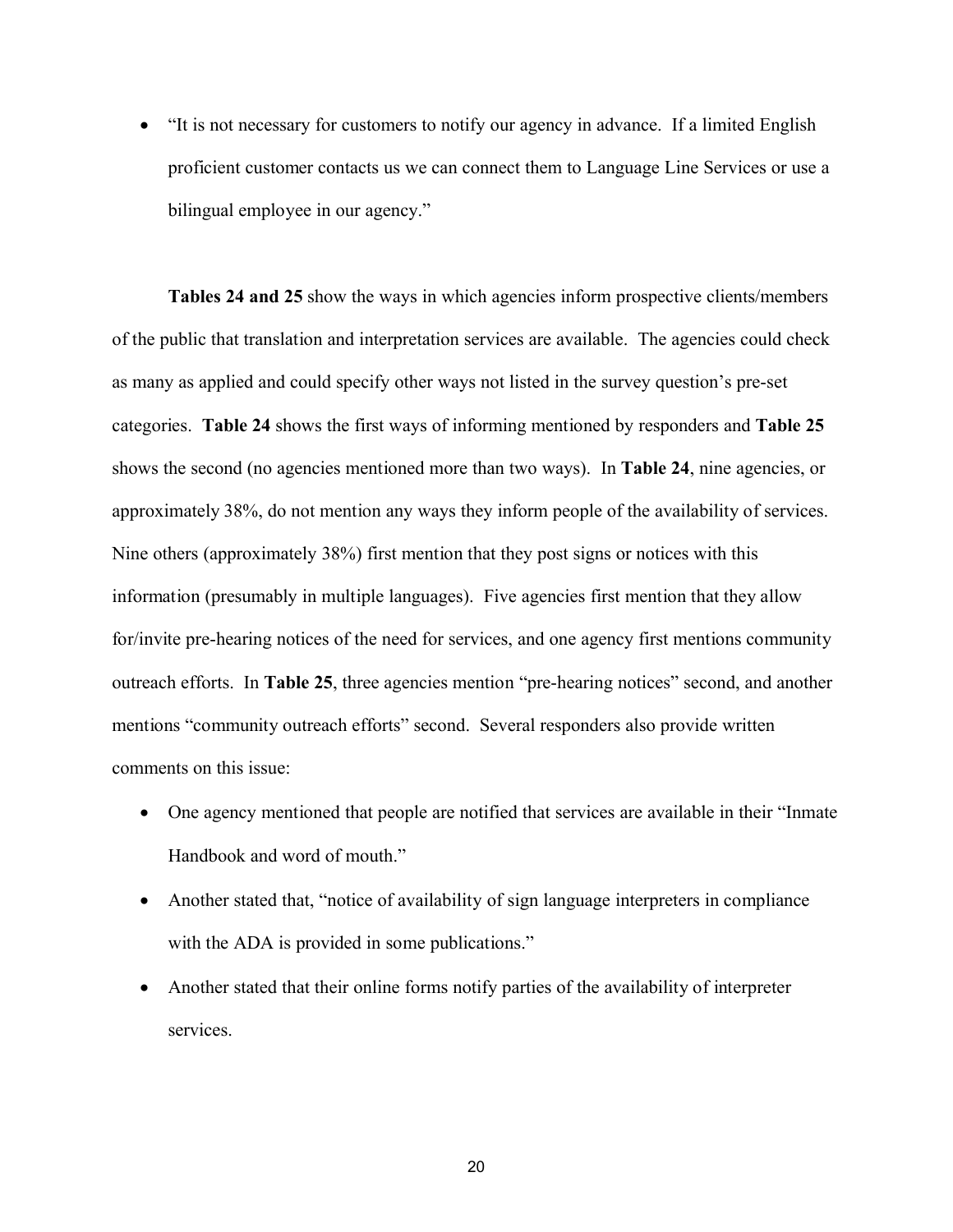- "The Education and Outreach Program in the Office of Victim's Services implemented an outreach effort to educate the non-English speaking public."
- "Key printed materials are available in Spanish...Our handbook for customers says that interpreter services are available."
- "This information is included in our marketing materials."

The survey also provides several open-ended comments, especially in response to the final survey question, which ask the respondent to add any additional information they feel is pertinent to the Interbranch Commission:

- · "It has generally been our experience that job applicants in need of interpretive services generally bring a friend with them or family member to assist them."
- · "Our most common need is to employ a sign language interpreter to assist in administering a civil service examination. We can and have gone several years in a row without receiving a single request for either a language or sign language interpreter to assist at an administrative hearing. The advent of computerized testing has reduced, but not entirely eliminated, the need for interpretive services during examinations."
- · "Most of the services that we utilize require that the interpreter be specialized in the legal field and pre-certified through the Commonwealth system. Most of our clients are offenders, and the setting (hearing, etc.) is usually 'life altering.' Therefore, the legal specialization requirement."
- · "The overwhelming majority of our cases involving interpreters are all citation cases involving cosmetologists (African hair braiders and Vietnamese nail salons), which are relatively minor and which we try to process fairly and expeditiously."

21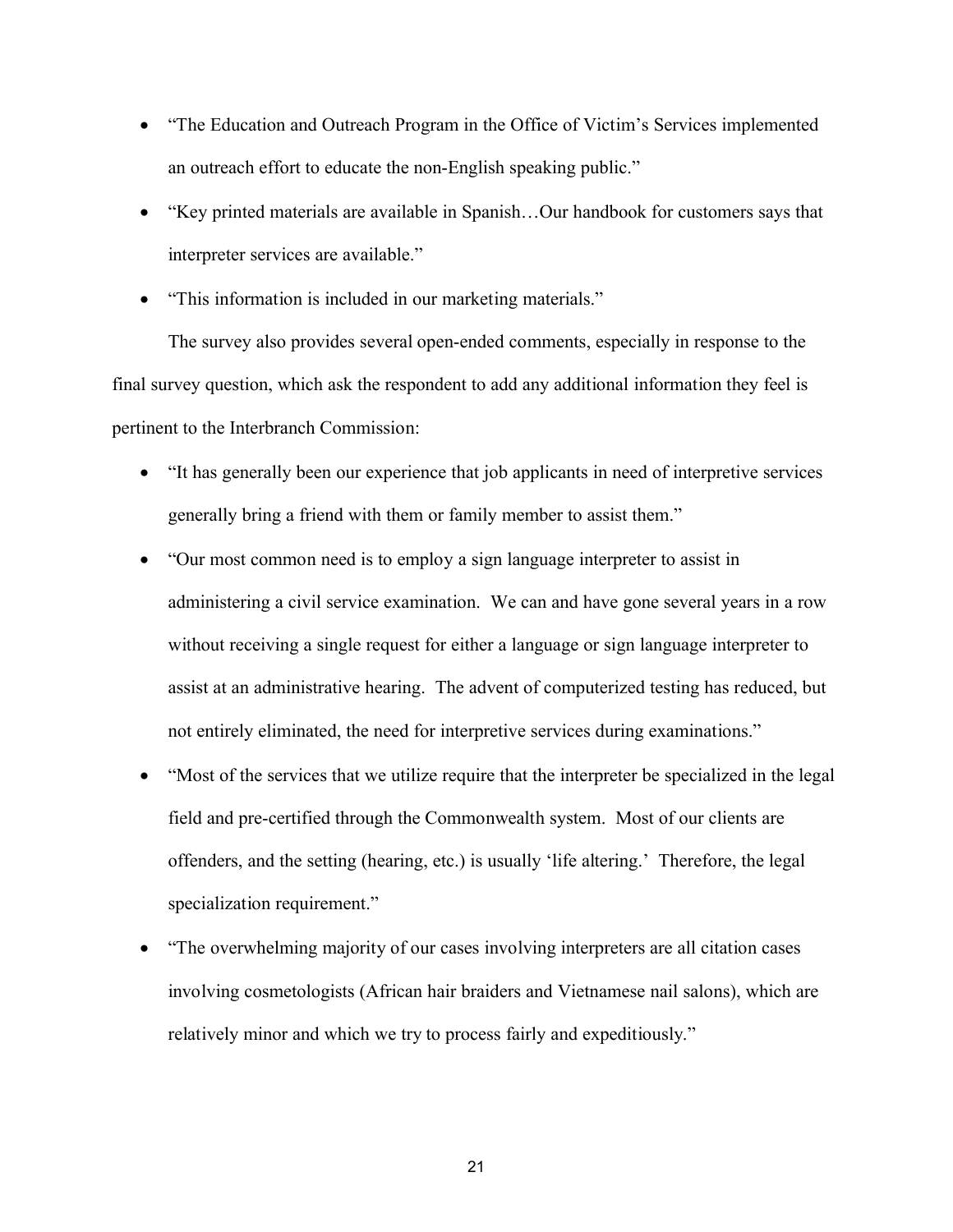- · "The DGS Contract is the best source for securing these services and collaboration with other statewide agencies and services is helpful in developing LEP protocols."
- · "The Civil Service Commission will only certify that a candidate is orally proficient in Spanish. They will not certify that a candidate can read or write proficiently in Spanish."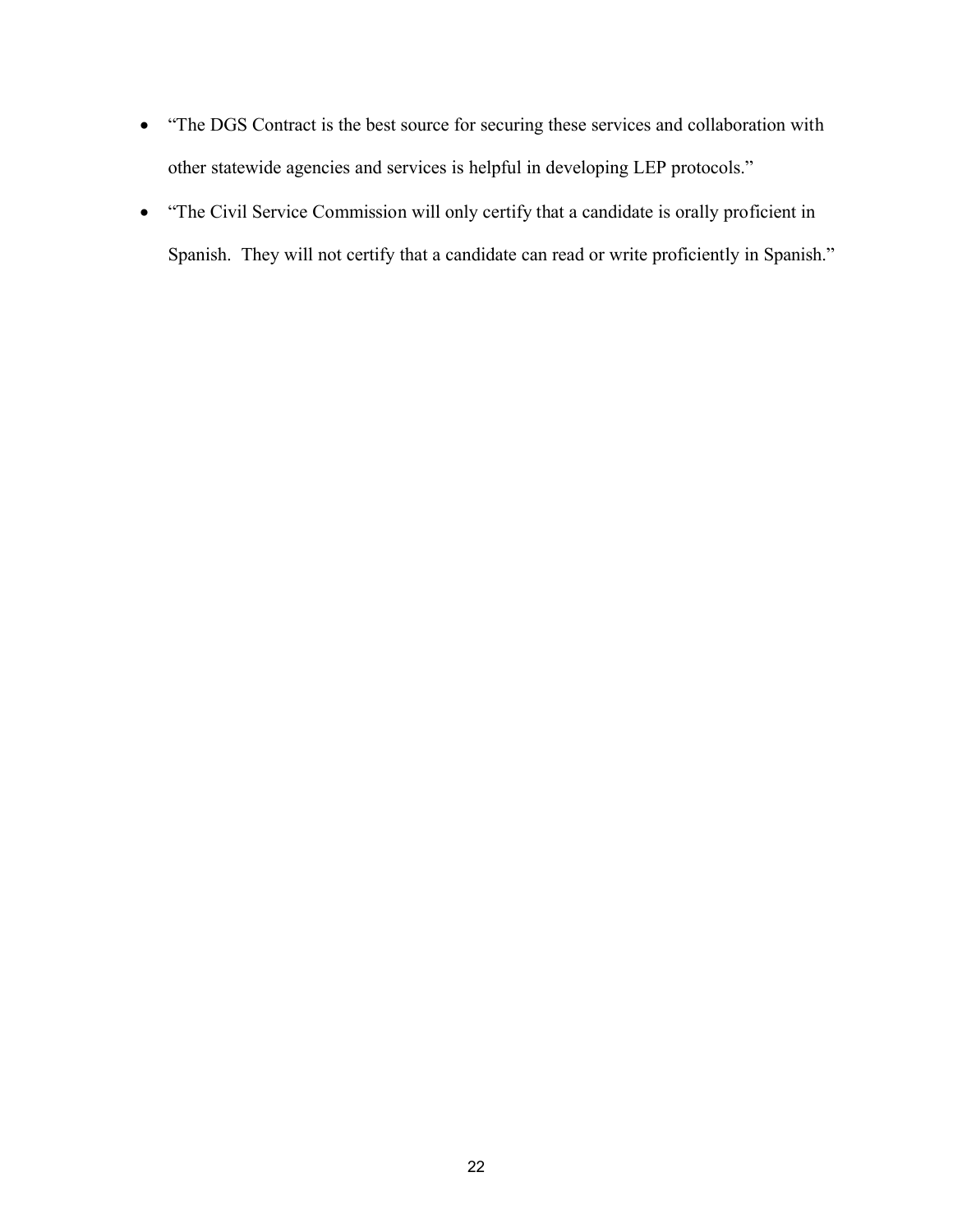# **COMPARISON OF FINDINGS OF SUPREME COURT STUDY WITH THOSE OF INTERBRANCH COMMISSION SURVEY**

As a final step in evaluating the data obtained through this survey, the Interpreter Services Committee compared this data with that compiled by the Supreme Court Committee on Racial and Gender Bias in the Justice System in its Final Report. Chapter one of that report addressed the status of interpreter services within the justice system in Pennsylvania. Among its findings were the following:

- $\bullet$  There has been a significant increase in immigrant, migrant and refugee populations in many Pennsylvania counties in the past twenty years. The 2000 Census estimates that more than 970,000 persons over the age of four in Pennsylvania speak a language other than English at home and that nearly 370,000 do not speak English "very well."
- Pennsylvania has no statewide system for providing interpreter services in court proceedings.
- Pennsylvania has no system for certifying the competence of interpreters in any language.
- Some courts are allowing cases involving limited English proficient (LEP) parties, including criminal defendants, to proceed without interpreters.
- $\bullet$  Some courts routinely allow untrained, non-professional individuals, including relatives and friends, to act as interpreters.
- Paid court interpreters are permitted to interpret without any demonstrated competency, especially when they are working under contract.
- $\bullet$  The ability of the court system to determine facts and dispense justice is compromised by inadequate language services.
- $\bullet$  The lack of standards in Pennsylvania for the use of interpreters and for determining interpreter competency compounds the problem of providing access to justice for LEP persons.

While the Interpreter Services Committee expected that the results from its survey could yield a different set of data due to the inherent differences in the operation of legal and administrative proceedings, we were surprised to find many similarities between the two systems in the need for and provision of translation and interpretation services among the agencies. They include the following: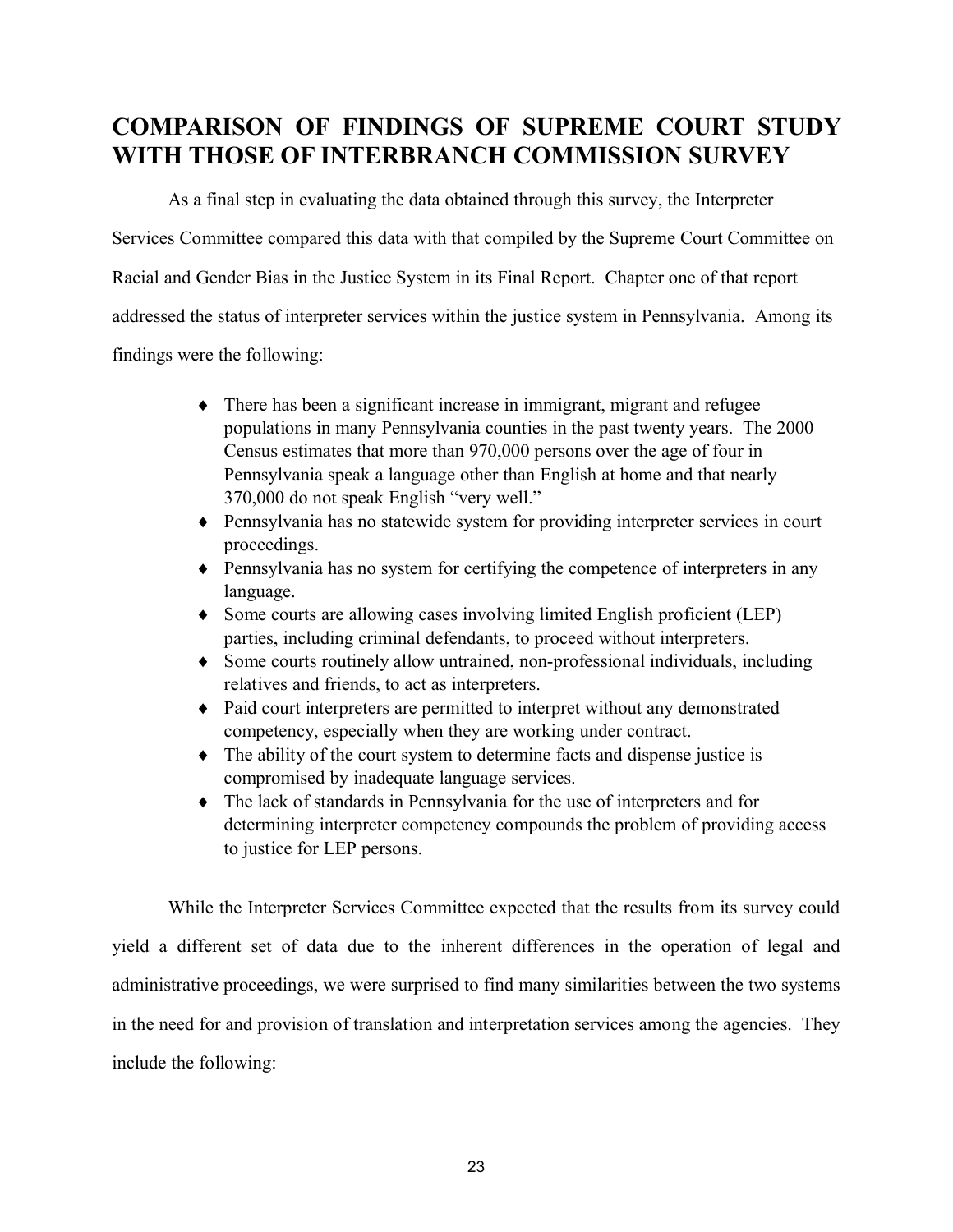- $\bullet$  There is a significant need for interpreter services among the state administrative agencies. The survey found that 24 of the 42 agencies conduct hearings or intake functions that involve the public and use interpretation services to some degree. 25% of the agencies require interpretation services for their clients one to five times per year, and 14% require the services two or more times per day. Further, five of the agencies spend in excess of \$100,000 per year on such services.
- $\bullet$  There is no standardized means of providing interpreter services to administrative agencies and very few agencies collaborate with other agencies in obtaining interpreter services.
- Almost one-third of the agencies with a need for interpreter services rely upon clients to provide their own interpreters and only two of these agencies place restrictions on who can interpret in this manner.
- $\bullet$  There are no standards for interpreter qualifications required by administrative agencies. Only one-quarter of the agencies require written certification of qualifications of those providing interpreter services and another quarter impose no requirements on providers. The majority of the remaining half of the agencies uses government contracts with providers as quality control for interpreters.
- $\bullet$  There is no common source of funding for such services and some of the agencies use general operation funds for the services.

Notably, the Interpreter Services Committee also found some exemplary practices among

the agencies, including the following:

- Five agencies have "full-time" interpreters on staff.
- · One agency provides training on confidentiality requirements and office practices to its providers of translation and interpretation services.
- Another agency provides administrative judges and hearing officers with basic training, periodic refresher training and random federal quality appraisals on the use of translation and interpretation services.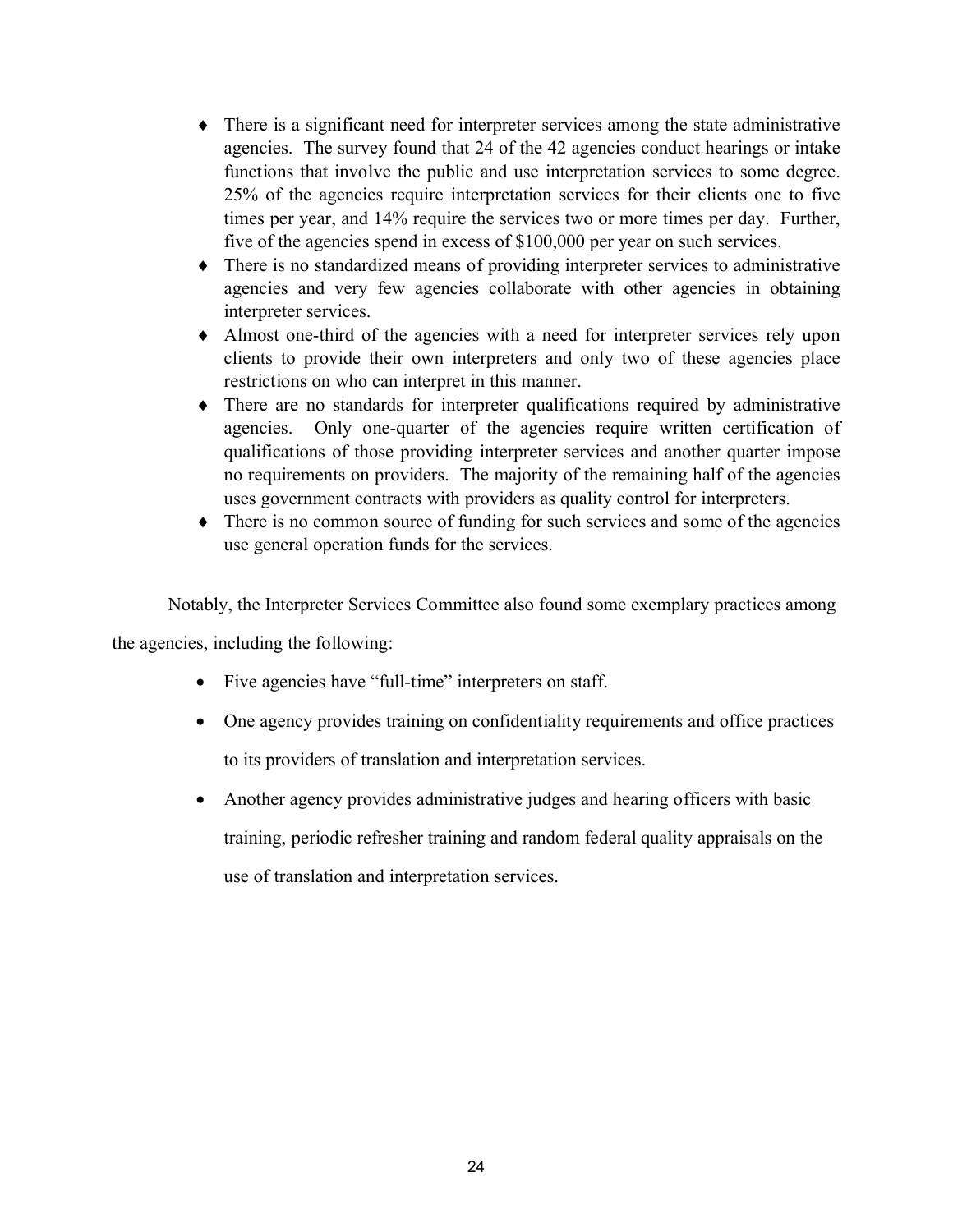# **CONCLUSION**

The results from the survey conducted by the Interpreter Services Committee clearly demonstrate that while some of the Commonwealth's administrative agencies currently do an excellent job of providing interpretation services to its clients, many others could benefit from a sharing of the best practices utilized by these agencies. The Final Report of the Supreme Court Committee on Racial and Gender Bias contained numerous recommendations designed to address the deficiencies it found in the provision of translation and interpretation services within Pennsylvania's justice system. The Interpreter Service Committee believes that the Commonwealth agencies also would benefit from implementation of those recommendations.

Key among the report's recommendations was the establishment of a Language Services Office within the Administrative Office of the Pennsylvania Courts to administer a statewide system of providing and certifying translators and interpreters in the various courts throughout the state. The Supreme Court of Pennsylvania has already implemented that recommendation by establishing an Interpreter Services Office within its administrative offices and hiring a director, Mr. Osvaldo Aviles, to develop the statewide system recommended by its Committee. Pennsylvania also has become a member of the State Court Interpreter Certification Consortium as a means of obtaining testing procedures for the certification of interpreters in Pennsylvania.

The Interbranch Commission is honored to present the data obtained through its survey of administrative agencies to all three branches of the state government for their use. We hope that our work will assist Pennsylvania in becoming a model among other states in providing the services necessary for all of its immigrant and hearing-impaired citizens to participate fully in our system of administration and justice.

25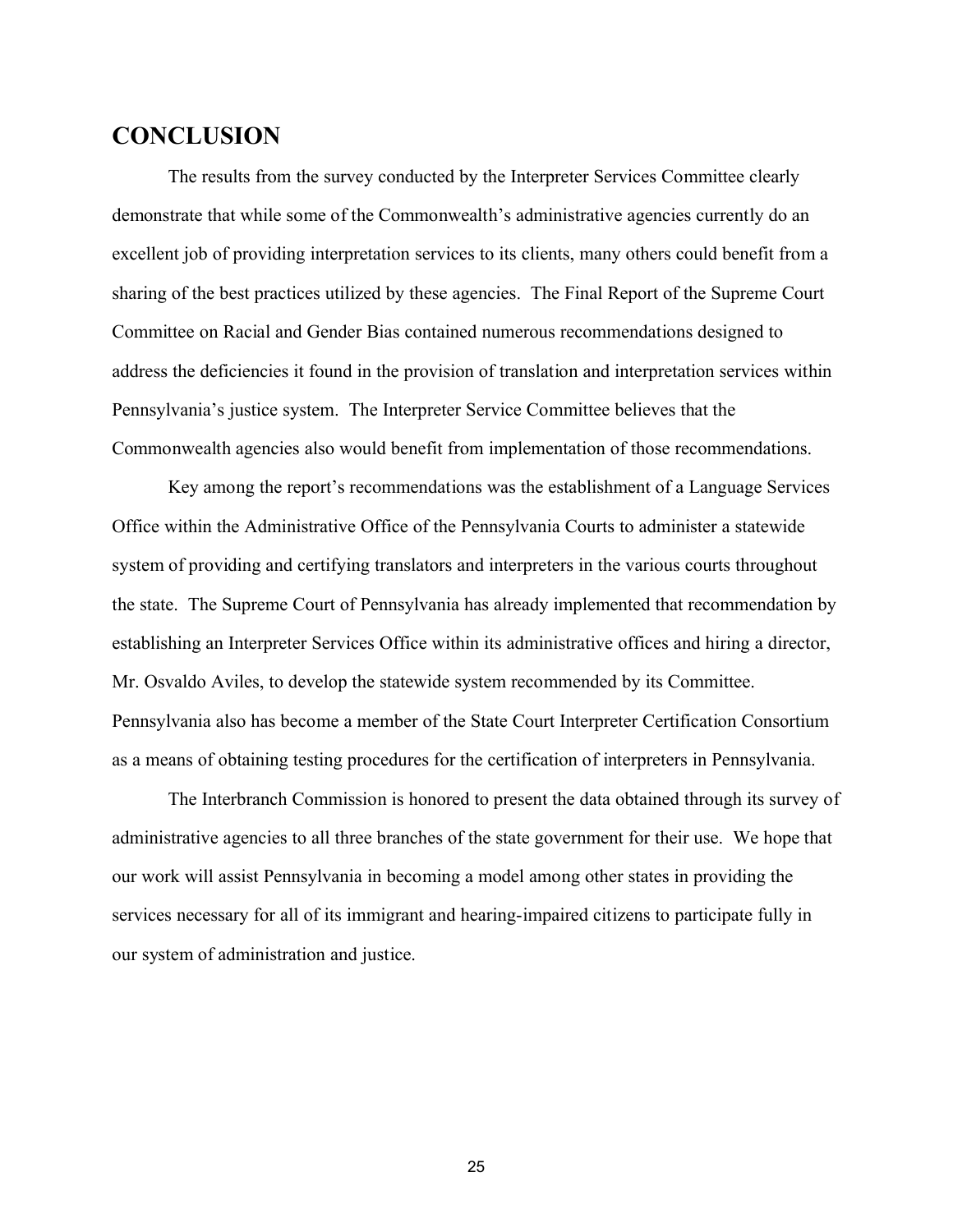# **APPENDICIES**

# **A. The Interbranch Commission for Gender, Racial, and Ethnic Fairness Agency Translation and Interpretation Services Survey Instrument**

1) Does your agency conduct hearings?

0 No  $1$  Yes

**\* If the answer is "No" to the above question, does your agency conduct intake functions that require interaction with individuals with limited English proficiency or hearing impairment?**

0 No 1 Yes

\* I**f the answer to both of these questions above is "No," there is no need for you to fill out the rest of the survey. Thank you for your cooperation.** 

2) On average, how often does your agency require non-English language interpreter services for documents?

\_\_9\_ More than 5 times a day

\_\_8\_ 2-5 times a day

 $\frac{7}{2}$  Once a day

\_\_6\_ 2-4 times a week

5 Once a week

- $-4$  2-3 times a month
- \_\_3\_\_ Once a month
- $\frac{2}{2}$  6 times a year

\_\_1\_\_ 1-5 times a year

0 Never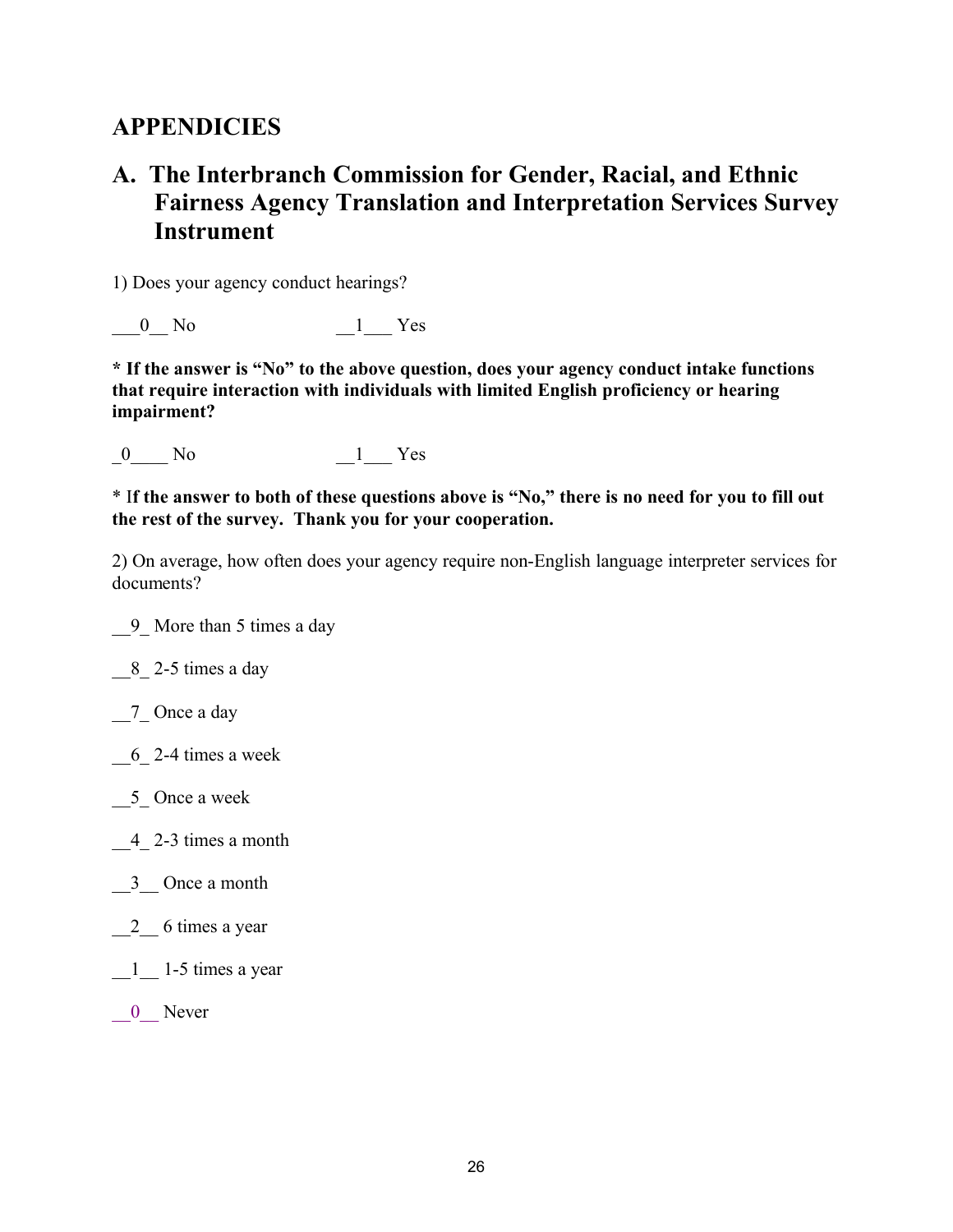2a) On average, how often does your agency require non-English language interpreter services for oral interpretation?

\_\_9\_\_ More than 5 times a day

 $8$   $2-5$  times a day

- 7 Once a day
- $-6$ <sup>2-4</sup> times a week
- $\_5$  Once a week
- $-4$   $-2$ -3 times a month
- $-3$  Once a month
- 2 6 times a year

 $\frac{1}{2}$  1-5 times a year

 $\frac{0}{\sqrt{1-\lambda}}$  Never

3) On average, how often does your agency require sign language interpreter services?

\_\_9\_\_ More than 5 times a day

\_\_8\_\_ 2-5 times a day

- $\frac{7}{2}$  Once a day
- $6$  2-4 times a week
- $\_5$  Once a week
- $-4$   $2-3$  times a month
- \_\_3\_\_ Once a month
- $\frac{2}{2}$  6 times a year

 $\frac{1}{2}$  1-5 times a year

#### 0 Never

**\* If the answer to all three of these questions above is "Never," there is no need for you to fill out the rest of the survey. Thank you for your cooperation.**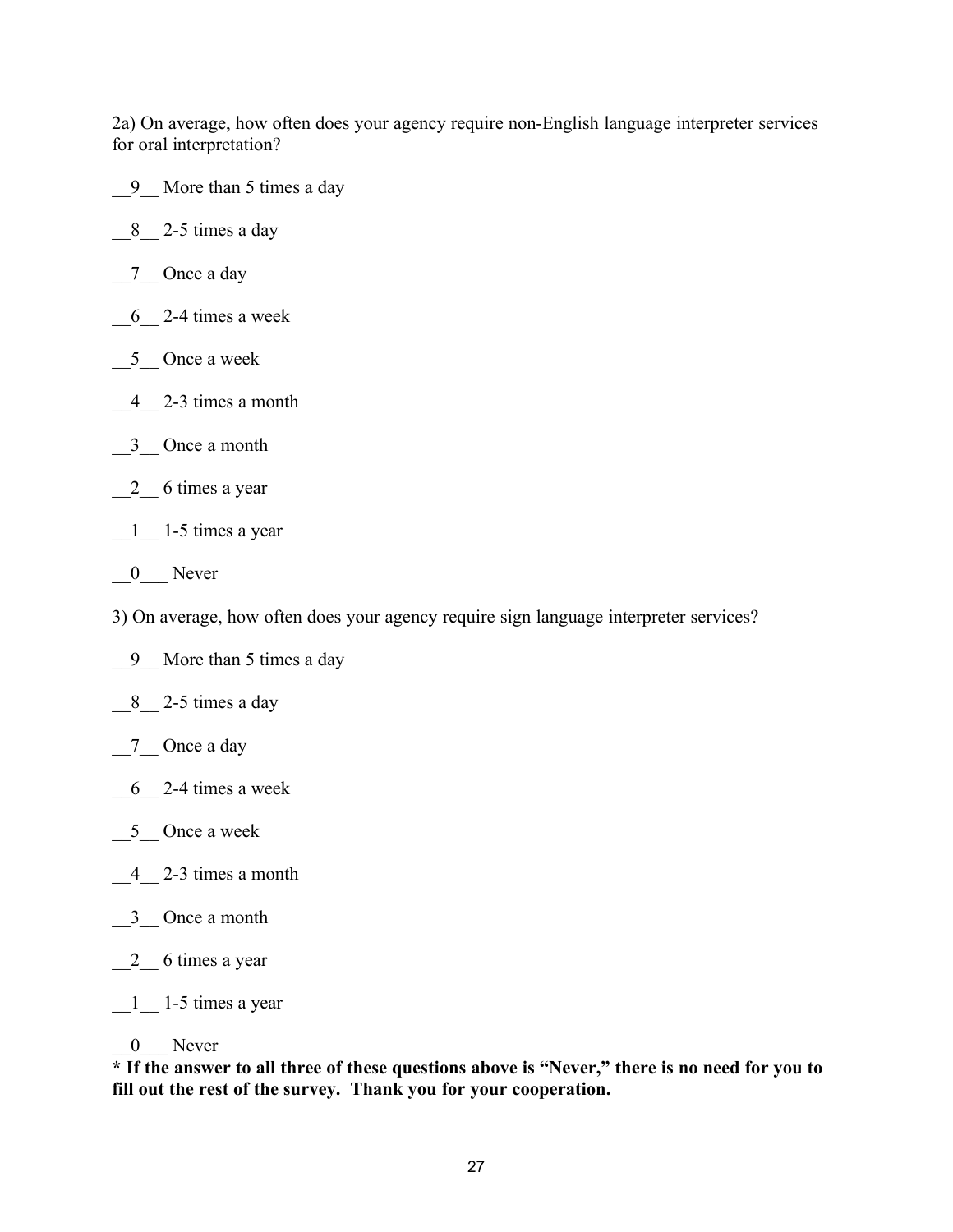4) How much money did your agency spend on interpreter or sign language services during the last fiscal year (2004-2005)?

\$ (dollar amount)

5) How much money does your agency anticipate spending on interpreter or sign language services during this fiscal year (2005-2006)?

 $\text{\$}$  (dollar amount)

5a) What are the sources of the funding for interpreter or sign language services?

\_\_\_\_\_open ended, list\_\_\_\_\_\_\_\_\_\_\_\_\_\_\_\_\_\_\_\_\_\_\_\_\_\_\_\_\_\_\_\_\_\_\_\_\_\_\_\_\_\_\_\_\_\_\_\_\_\_\_\_\_\_

6) Does your agency maintain statistics on the usage of language interpreter services?

 $\begin{array}{cccc} 0 & \text{No} & \text{ } & 1 & \text{Yes} \end{array}$ 

6a) Does your agency maintain statistics on the usage of sign interpreter services?

 $\begin{array}{ccc} 0 & \text{No} & \text{ } & \text{ } & \text{ } \\ \end{array}$  Yes

7) Please list the languages most frequently needed for interpreter services, including sign language, starting from the most frequent and ending with the least frequent, and indicate the percentages of each language, if you have them, as well.

A) (listed)

 $B)$ 

C) \_\_\_\_\_\_\_\_\_\_\_\_\_\_\_\_\_\_\_\_\_\_\_\_\_\_\_\_\_

D) \_\_\_\_\_\_\_\_\_\_\_\_\_\_\_\_\_\_\_\_\_\_\_\_\_\_\_\_\_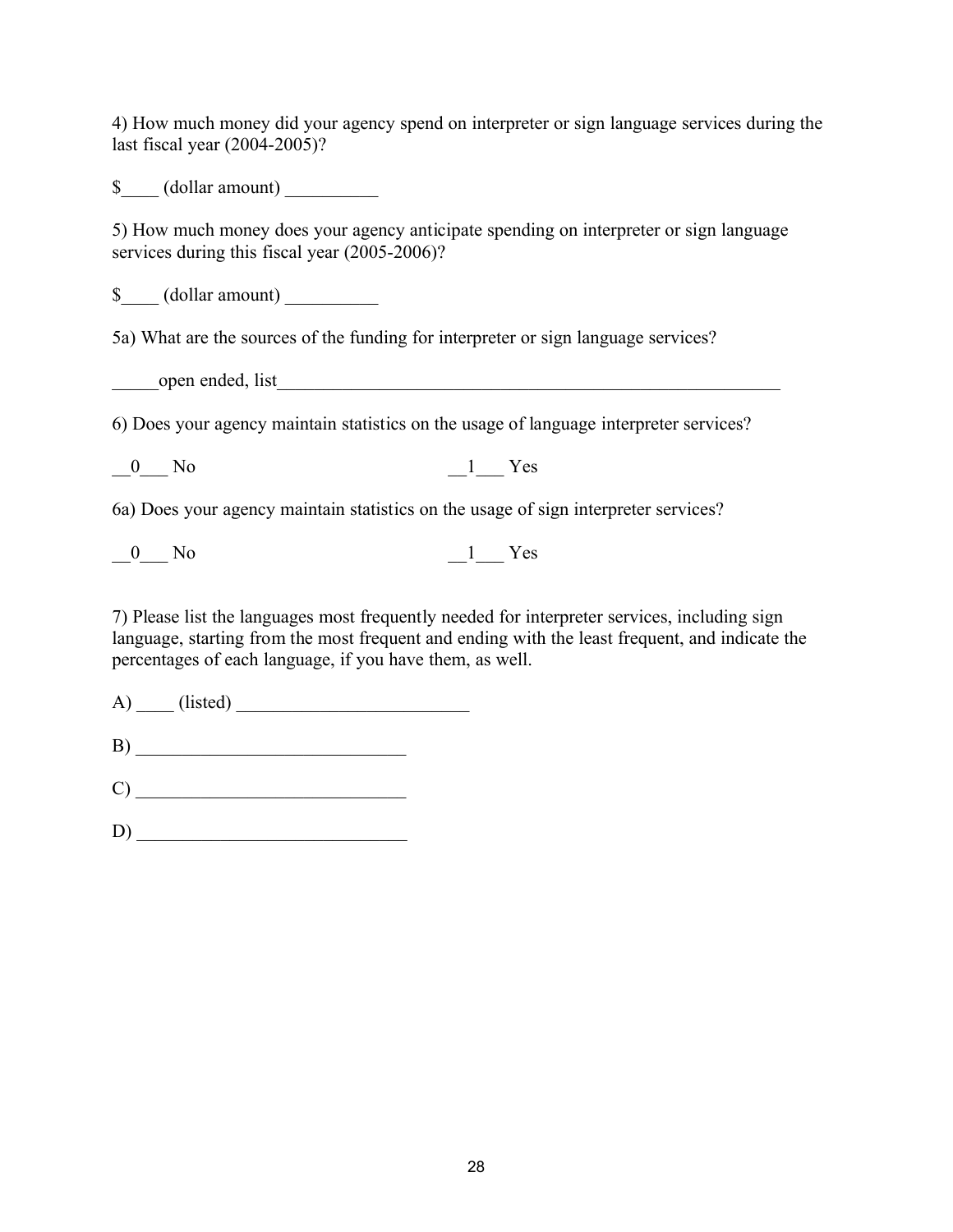8) What technologies does your agency use in providing interpreter or sign services? (Check all that apply)

|               | 1 if yes Telephonic services                                                      |
|---------------|-----------------------------------------------------------------------------------|
| 1 if yes      | Computer programs that print documents in various languages                       |
|               | 1 if yes Computer programs that print on-screen translations in various languages |
|               | 1 if yes Computer programs that print English for hearing-impaired people         |
| 1 if yes None |                                                                                   |
|               | Other (specify below)                                                             |
| listed        |                                                                                   |
|               |                                                                                   |
|               |                                                                                   |

9) Does your agency have written policies and procedures for the use of language and sign interpreters?

 $\frac{1}{\sqrt{1-\frac{1}{\sqrt{1-\frac{1}{\sqrt{1-\frac{1}{\sqrt{1-\frac{1}{\sqrt{1-\frac{1}{\sqrt{1-\frac{1}{\sqrt{1-\frac{1}{\sqrt{1-\frac{1}{\sqrt{1-\frac{1}{\sqrt{1-\frac{1}{\sqrt{1-\frac{1}{\sqrt{1-\frac{1}{\sqrt{1-\frac{1}{\sqrt{1-\frac{1}{\sqrt{1-\frac{1}{\sqrt{1-\frac{1}{\sqrt{1-\frac{1}{\sqrt{1-\frac{1}{\sqrt{1-\frac{1}{\sqrt{1-\frac{1}{\sqrt{1-\frac{1}{\sqrt{1-\frac{1}{\sqrt{1-\frac{1}{\sqrt{1-\frac{1$ 

If yes, please attach a copy of your agency's language and sign interpreter services policy.

\_\_\_\_\_\_\_\_\_\_\_\_\_\_\_\_\_\_\_\_\_\_\_\_\_\_\_\_\_\_\_\_\_\_\_\_\_\_\_\_\_\_\_\_\_\_\_\_\_\_\_\_\_\_\_\_\_\_\_\_\_\_\_\_\_\_\_\_\_\_\_

\_\_\_\_\_\_\_\_\_\_\_\_\_\_\_\_\_\_\_\_\_\_\_\_\_\_\_\_\_\_\_\_\_\_\_\_\_\_\_\_\_\_\_\_\_\_\_\_\_\_\_\_\_\_\_\_\_\_\_\_\_\_\_\_\_\_\_\_\_\_\_

\_\_\_\_\_\_\_\_\_\_\_\_\_\_\_\_\_\_\_\_\_\_\_\_\_\_\_\_\_\_\_\_\_\_\_\_\_\_\_\_\_\_\_\_\_\_\_\_\_\_\_\_\_\_\_\_\_\_\_\_\_\_\_\_\_\_\_\_\_\_\_

9a) Are there differences between your various offices in how you implement written policies and procedures for the use of language and sign interpreters?

 $-1$  Yes  $0$  No

If "Yes," Please explain \_\_\_\_\_\_\_\_\_\_\_\_\_\_\_\_\_\_\_\_\_\_\_\_\_\_\_\_\_\_\_\_\_\_\_\_\_\_\_\_\_\_\_\_\_\_\_\_\_\_\_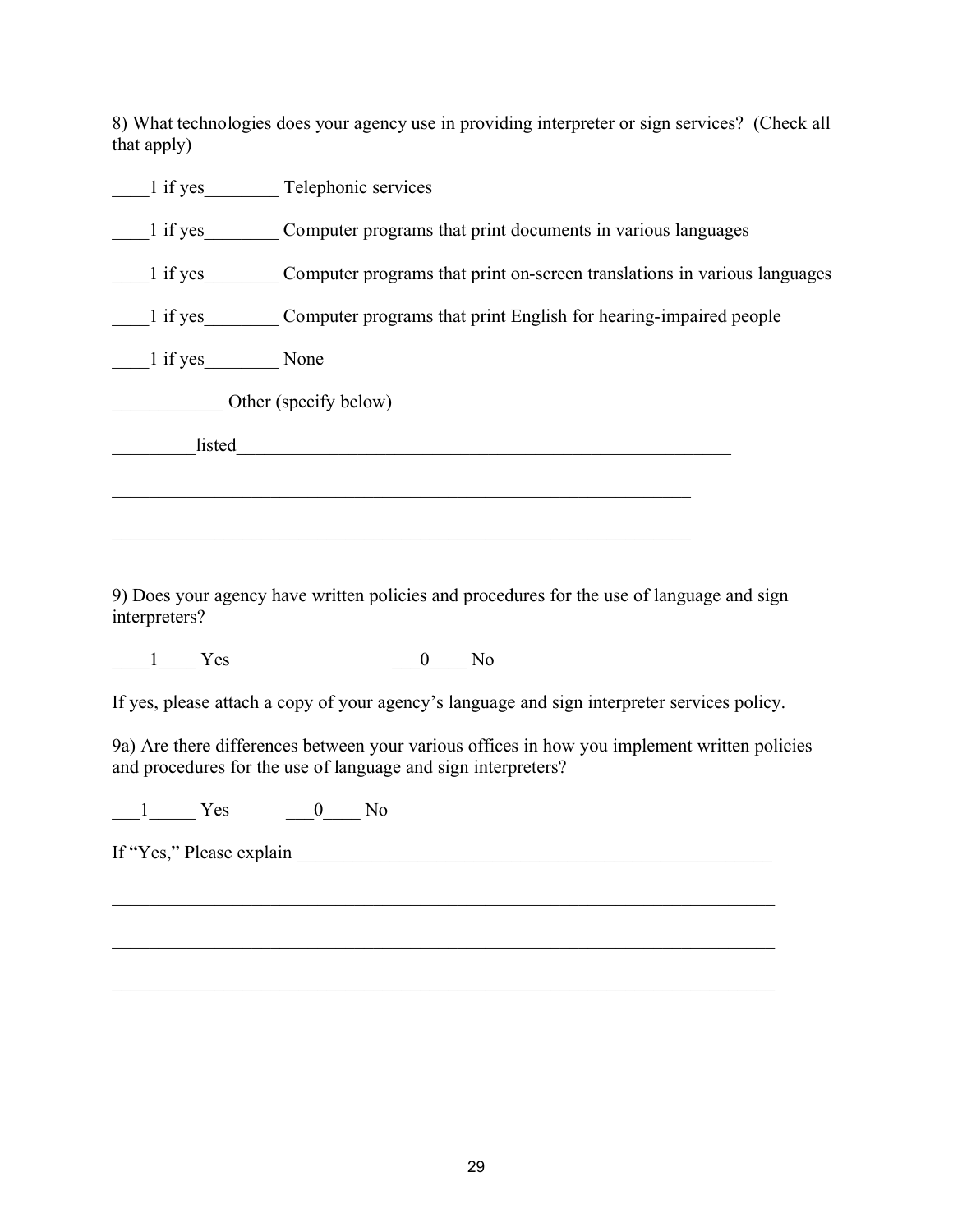10) Please indicate the extent to which you agree or disagree with the following statements: *Overall, the non-English language interpreters we use are punctual*.

| Strongly<br>disagree<br>disagree |  | undecided | agree | strongly<br>agree |
|----------------------------------|--|-----------|-------|-------------------|
|                                  |  |           |       |                   |

*Overall, the non-English language interpreters we use meet our expectations of quality.*

| strongly<br>disagree | disagree | undecided | agree | strongly<br>agree |
|----------------------|----------|-----------|-------|-------------------|
|                      |          |           |       |                   |

|          |          | Overall, the sign language interpreters we use are punctual. |       |          |
|----------|----------|--------------------------------------------------------------|-------|----------|
| strongly |          |                                                              |       | strongly |
| disagree | disagree | undecided                                                    | agree | agree    |
|          |          |                                                              |       |          |
|          |          |                                                              |       |          |

*Overall, the sign language interpreters we use meet our expectations of quality.*

| strongly<br>disagree | disagree | undecided | agree | strongly<br>agree |
|----------------------|----------|-----------|-------|-------------------|
|                      |          |           |       |                   |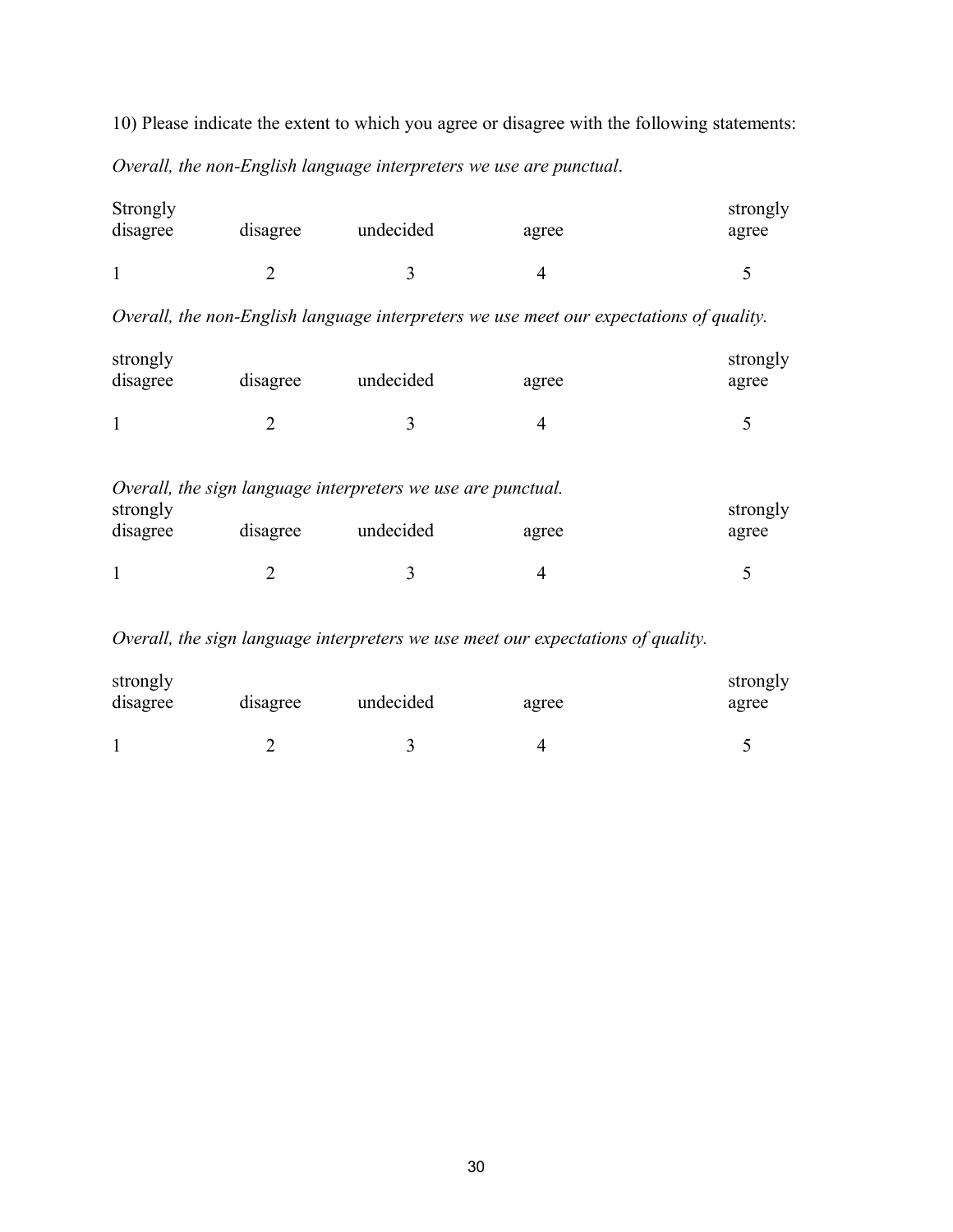11) When your agency needs interpreter services, how do you obtain them? Please check all that apply.

- \_1\_\_\_ assign one of our full-time or part-time staff interpreters
- 2 pick one from our list of qualified freelance interpreters
- 3 call an interpreter services agency
- \_4\_\_\_ call a telephonic interpreter services line
- 5 ask someone inside the agency for a referral
- \_6\_\_\_ ask someone outside the agency for a referral
- \_7\_\_\_ rely on parties to provide their own interpreters
- $8$  other (specify):

### **\* If you answered, "rely on parties to provide their own interpreters" above, are there any restrictions on who can provide interpretation?**

 $\mathcal{L}_\mathcal{L} = \{ \mathcal{L}_\mathcal{L} = \{ \mathcal{L}_\mathcal{L} = \{ \mathcal{L}_\mathcal{L} = \{ \mathcal{L}_\mathcal{L} = \{ \mathcal{L}_\mathcal{L} = \{ \mathcal{L}_\mathcal{L} = \{ \mathcal{L}_\mathcal{L} = \{ \mathcal{L}_\mathcal{L} = \{ \mathcal{L}_\mathcal{L} = \{ \mathcal{L}_\mathcal{L} = \{ \mathcal{L}_\mathcal{L} = \{ \mathcal{L}_\mathcal{L} = \{ \mathcal{L}_\mathcal{L} = \{ \mathcal{L}_\mathcal{$ 

 $\_0$  No  $\_1$  Yes (explain)

\_\_\_\_\_\_\_\_\_\_\_\_\_\_\_\_\_\_\_\_\_\_\_\_\_\_\_\_\_\_\_\_\_\_\_\_\_\_\_\_\_\_\_\_\_\_\_\_\_\_\_\_\_\_\_\_\_\_\_\_\_\_\_\_\_\_\_\_\_\_\_\_\_\_\_\_\_\_ 12) To what extent does your agency collaborate with other administrative agencies in the Commonwealth in obtaining interpreter services?

| Not at all | A small amount Undecided/ |            | A moderate | A great |
|------------|---------------------------|------------|------------|---------|
|            |                           | don't know | amount     | deal    |
|            |                           |            |            |         |

13) To what extent does your agency collaborate with other administrative agencies in the Commonwealth in the training/orientation of interpreters that you use?

| Not at all | A small amount Undecided |            | A moderate | A great |
|------------|--------------------------|------------|------------|---------|
|            |                          | don't know | amount     | deal    |
|            |                          |            |            |         |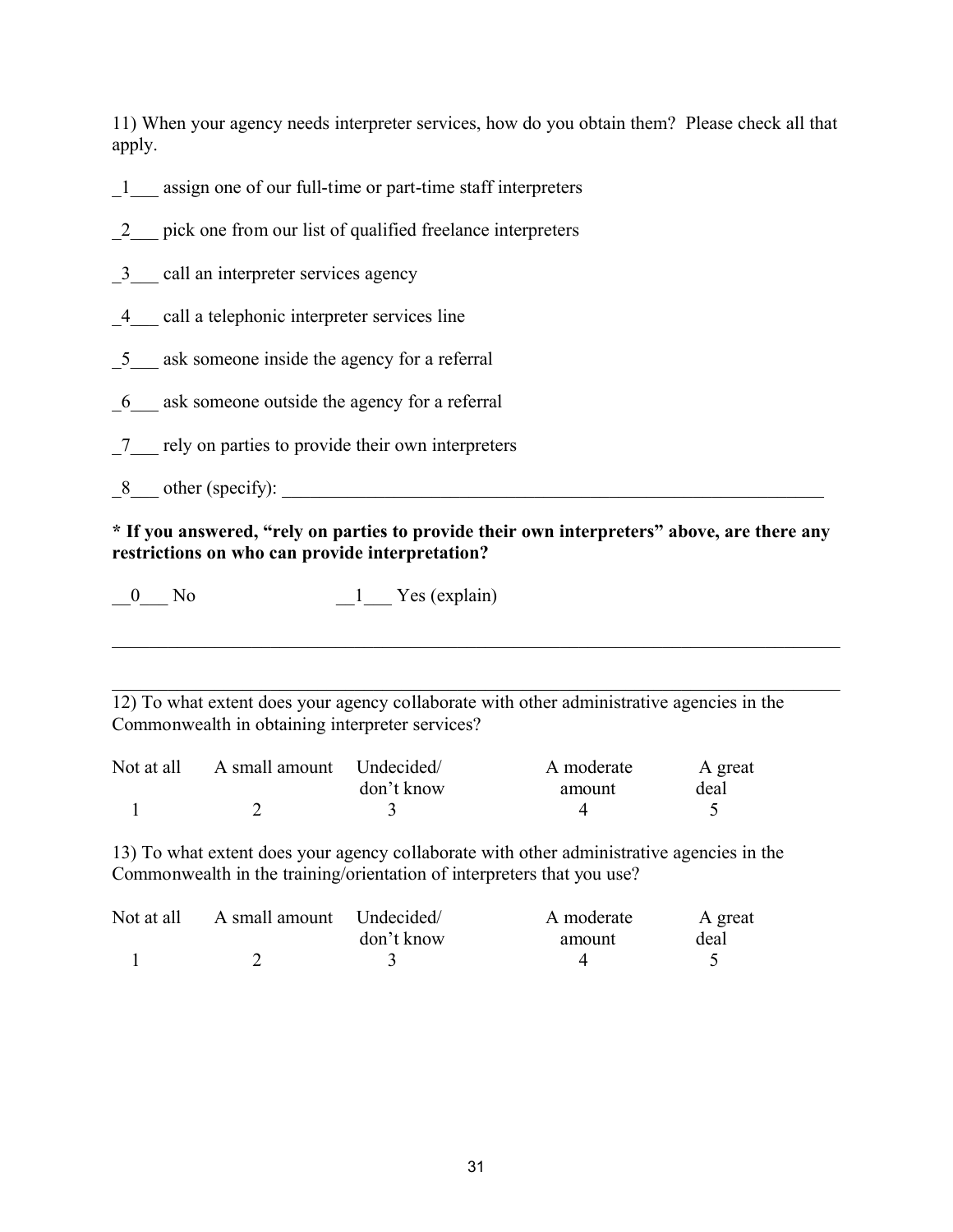14) Does your agency require any of the following from the interpreters you use? Check all that apply.

 $-1$  Written certification of their qualifications

2 Passing a qualifications test

\_3\_\_\_ Participation in continuing education/skills development relevant to interpreter services

 $\blacksquare$  Other (specify)  $\blacksquare$ 

15) Does your agency provide the interpreters you use training regarding your agency's work and the situations you commonly encounter?

0 No 1 Yes

16) What steps does your agency take to educate the interpreters about their ethical obligations to your agency/department and their clients?

1 In-house orienting, briefing, and/or training sessions

2 Outside orienting, briefing, and/or training sessions paid for by the agency

3 Outside orienting, briefing, and/or training sessions not paid for by the agency

4 Written explanations or other documents about ethical responsibilities provided by your agency or department to each interpreter

 $\frac{5}{2}$  None

\_\_\_\_\_\_ Other\_\_\_\_\_\_\_\_\_\_\_\_\_\_\_\_\_\_\_\_\_\_\_\_\_\_\_\_\_\_\_\_\_\_\_\_\_\_\_\_\_\_\_\_\_\_\_\_\_\_\_\_\_\_\_\_\_\_

17) Does your agency provide guidance to administrative law judges or hearing officers regarding the use of non-English language interpreters or sign interpreters?

 $\mathcal{L}_\text{max}$  , and the contribution of the contribution of the contribution of the contribution of the contribution of the contribution of the contribution of the contribution of the contribution of the contribution of t

 $\mathcal{L}_\text{max}$  , and the contribution of the contribution of the contribution of the contribution of the contribution of the contribution of the contribution of the contribution of the contribution of the contribution of t

 $\mathcal{L}_\mathcal{L} = \mathcal{L}_\mathcal{L} = \mathcal{L}_\mathcal{L} = \mathcal{L}_\mathcal{L} = \mathcal{L}_\mathcal{L} = \mathcal{L}_\mathcal{L} = \mathcal{L}_\mathcal{L} = \mathcal{L}_\mathcal{L} = \mathcal{L}_\mathcal{L} = \mathcal{L}_\mathcal{L} = \mathcal{L}_\mathcal{L} = \mathcal{L}_\mathcal{L} = \mathcal{L}_\mathcal{L} = \mathcal{L}_\mathcal{L} = \mathcal{L}_\mathcal{L} = \mathcal{L}_\mathcal{L} = \mathcal{L}_\mathcal{L}$ 

 $\mathcal{L}_\mathcal{L} = \mathcal{L}_\mathcal{L} = \mathcal{L}_\mathcal{L} = \mathcal{L}_\mathcal{L} = \mathcal{L}_\mathcal{L} = \mathcal{L}_\mathcal{L} = \mathcal{L}_\mathcal{L} = \mathcal{L}_\mathcal{L} = \mathcal{L}_\mathcal{L} = \mathcal{L}_\mathcal{L} = \mathcal{L}_\mathcal{L} = \mathcal{L}_\mathcal{L} = \mathcal{L}_\mathcal{L} = \mathcal{L}_\mathcal{L} = \mathcal{L}_\mathcal{L} = \mathcal{L}_\mathcal{L} = \mathcal{L}_\mathcal{L}$ 

 $\begin{array}{cccc} 0 & \text{No} & \text{1} & \text{Yes} \end{array}$ 

If yes, please specify: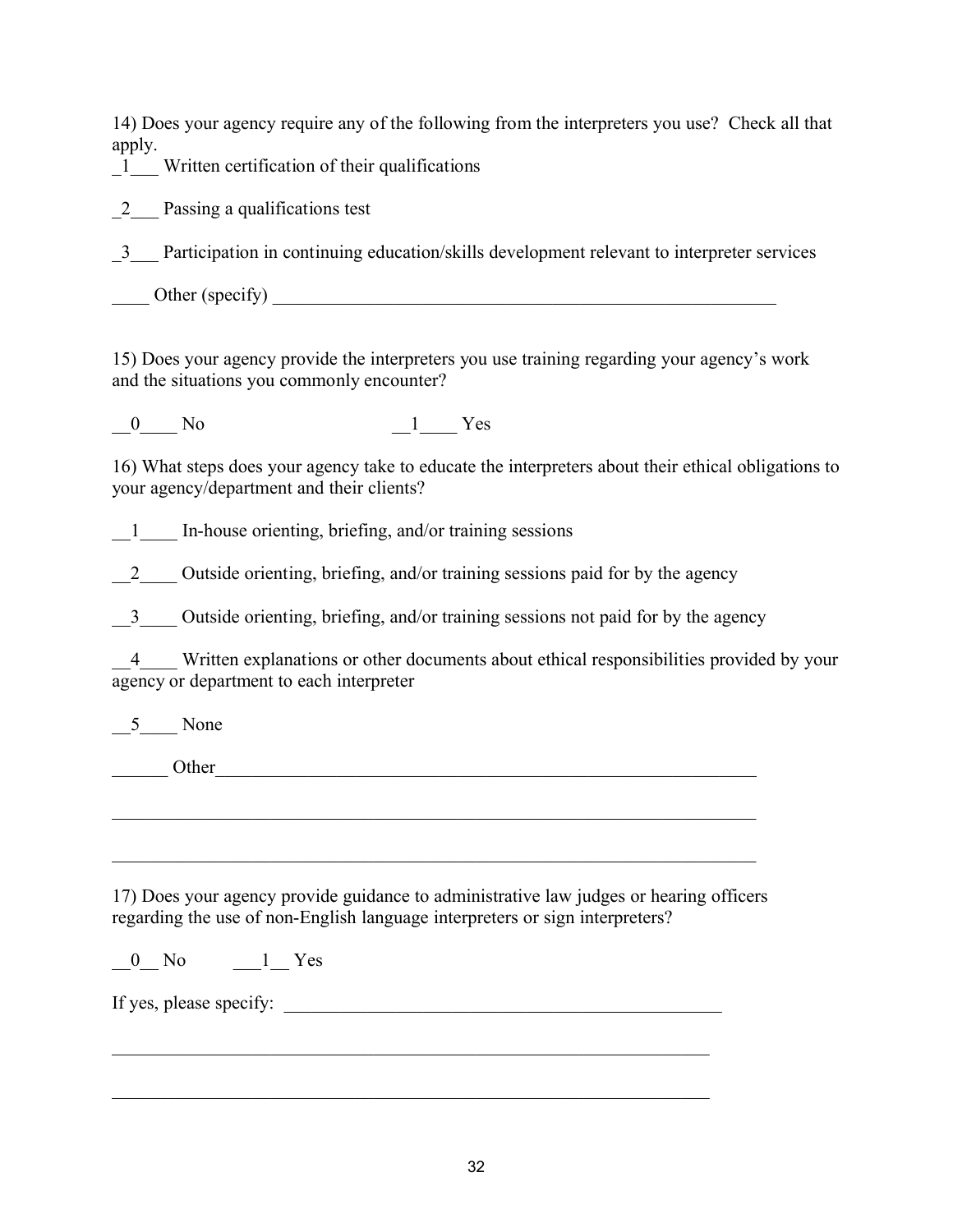18) Does your agency provide a mechanism that allows clients/litigants to notify your agency in advance that they need interpreter services?

0 No 1 Yes

If yes, please specify: \_\_\_\_\_\_\_\_\_\_\_\_\_\_\_\_\_\_\_\_\_\_\_\_\_\_\_\_\_\_\_\_\_\_\_\_\_\_\_\_\_\_\_\_\_\_\_

 $\mathcal{L}_\text{max}$  , and the contribution of the contribution of the contribution of the contribution of the contribution of the contribution of the contribution of the contribution of the contribution of the contribution of t

19) How does your agency make it known to litigants/clients that interpreter services are available? Please check all that apply:

|                | 1 Posted signs or notices              |
|----------------|----------------------------------------|
|                | 2 Pre-hearing notices                  |
|                | 3 Community outreach efforts (specify) |
|                |                                        |
|                |                                        |
| $\overline{4}$ | Other (specify)                        |
|                |                                        |

20) Finally, is there something important to your agency regarding language and/or sign interpreter services that we have not asked about, and that you would like us to know? Please use the space below.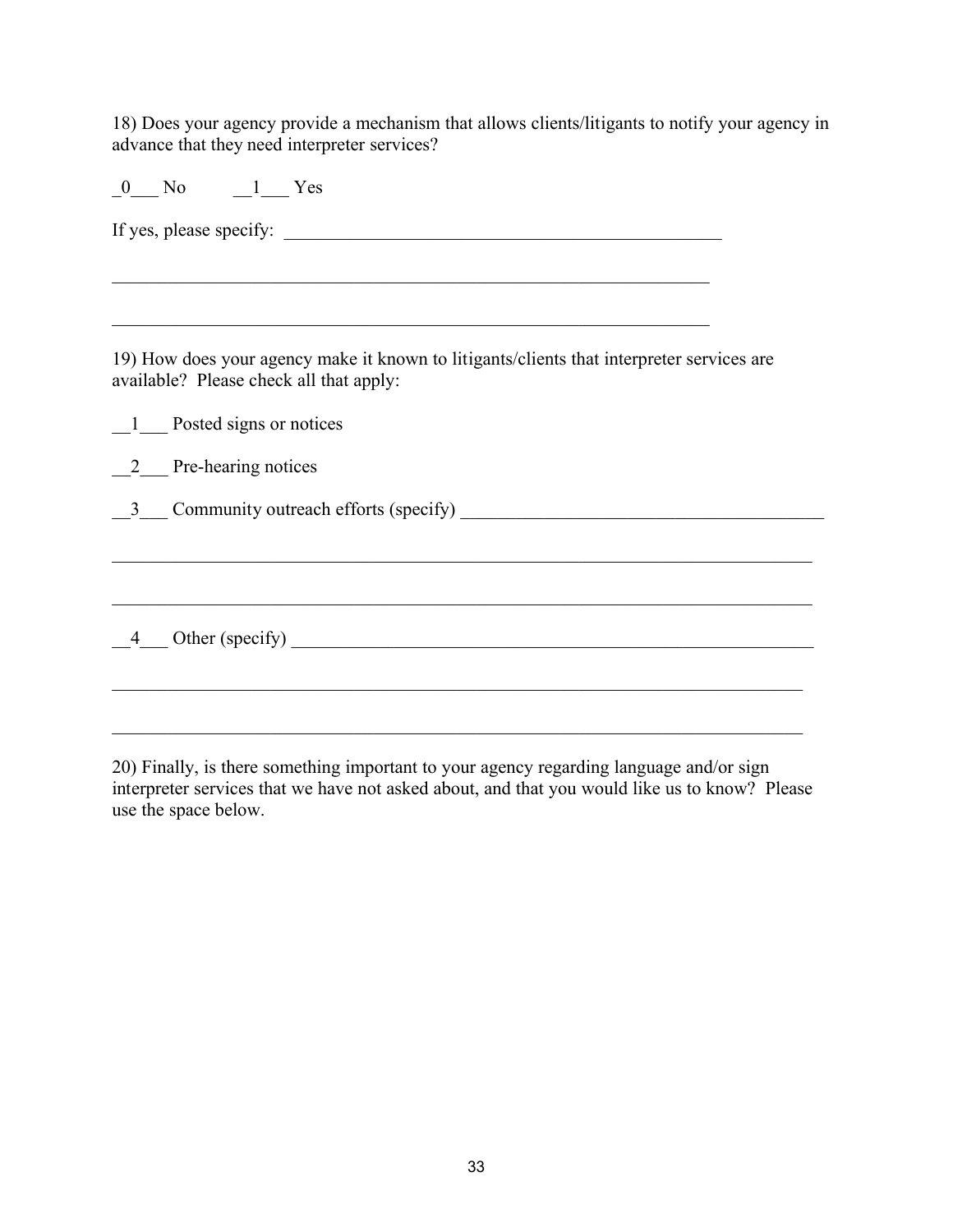**B. Tables for Interbranch Commission for Gender, Racial, and Ethnic Fairness Survey on Commonwealth Agency Interpreter and Translation Services Use**

#### **Table 1: Does Agency Conduct Hearings?**

|       | Frequency | Percent |
|-------|-----------|---------|
| N٥    |           | 26.2    |
| Yes   | 31        | 73.8    |
| Total |           | 100 O   |

**Table 2: Does Agency Conduct Intake Functions?**

|       | Frequency | Percent |
|-------|-----------|---------|
| No    | 10        | 23.8    |
| Yes   | 14        | 33.3    |
| N/A   | 18        | 42.9    |
| Total | 42        | 100.0   |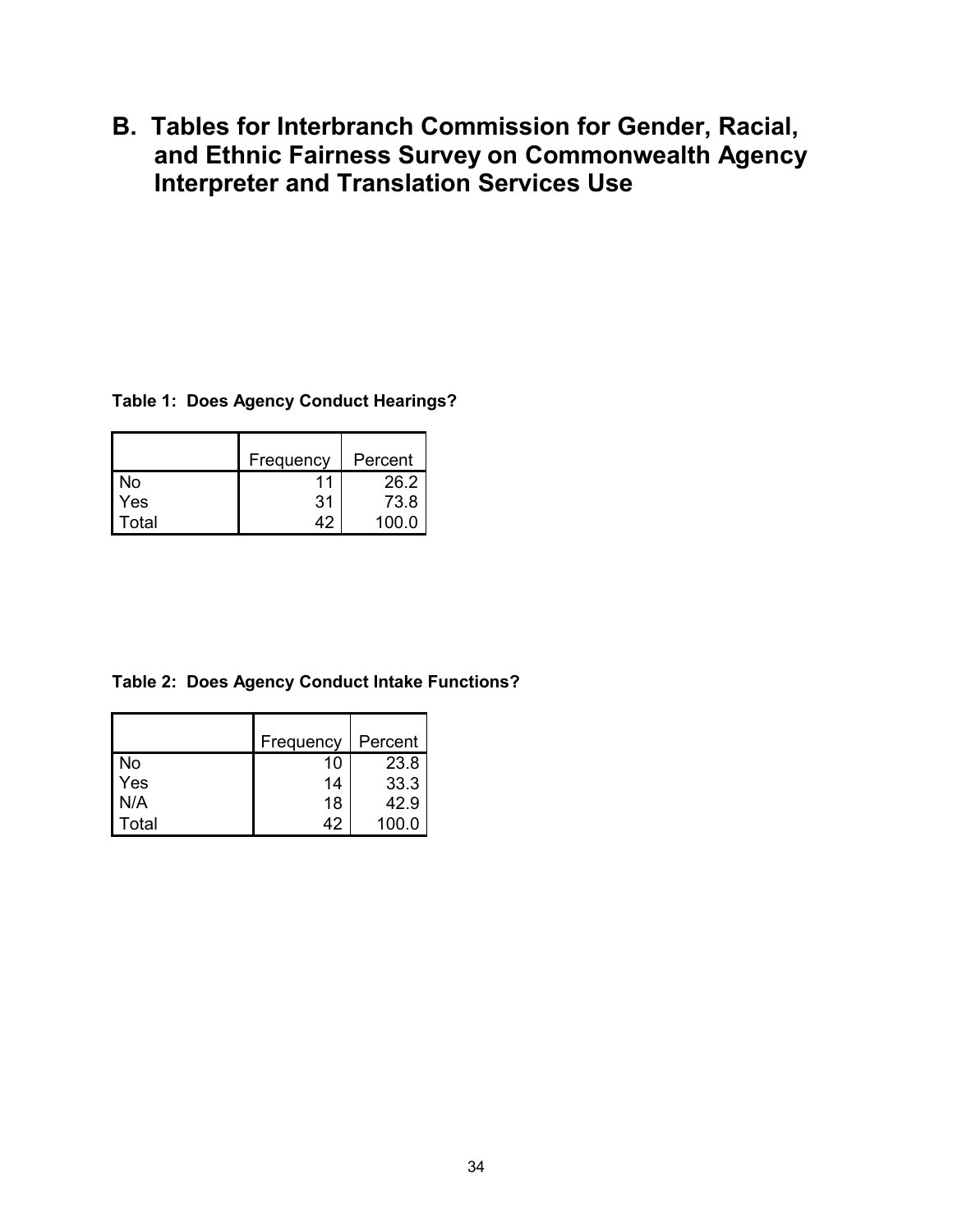|                             |                |         | Percent of<br>Applicable | Cumulative |
|-----------------------------|----------------|---------|--------------------------|------------|
|                             | Frequency      | Percent | Cases                    | Percent    |
| Never                       | 17             | 40.5    | 47.2                     | 47.2       |
| $1 - 5$<br>times a<br>year  | 11             | 26.0    | 30.6                     | 77.8       |
| 6 times a<br>year           | 1              | 2.0     | 2.8                      | 80.6       |
| Once a<br>month             | $\overline{2}$ | 4.0     | 5.6                      | 86.1       |
| $2 - 3$<br>times a<br>month | 1              | 2.0     | 2.8                      | 88.9       |
| $2 - 4$<br>times a<br>week  | $\overline{2}$ | 4.0     | 5.6                      | 94.4       |
| Once a<br>day               | 1              | 2.0     | 2.8                      | 97.2       |
| $2 - 5$<br>times a<br>day   | 1              | 2.0     | 2.8                      | 100.0      |
| Valid<br>cases              | 36             | 86.0    | 100.0                    |            |
| N/A                         | 6              | 14.0    |                          |            |
| Total                       | 42             | 100.0   |                          |            |

**Table 3: How Often Does Agency Require Document Interpretation Services?**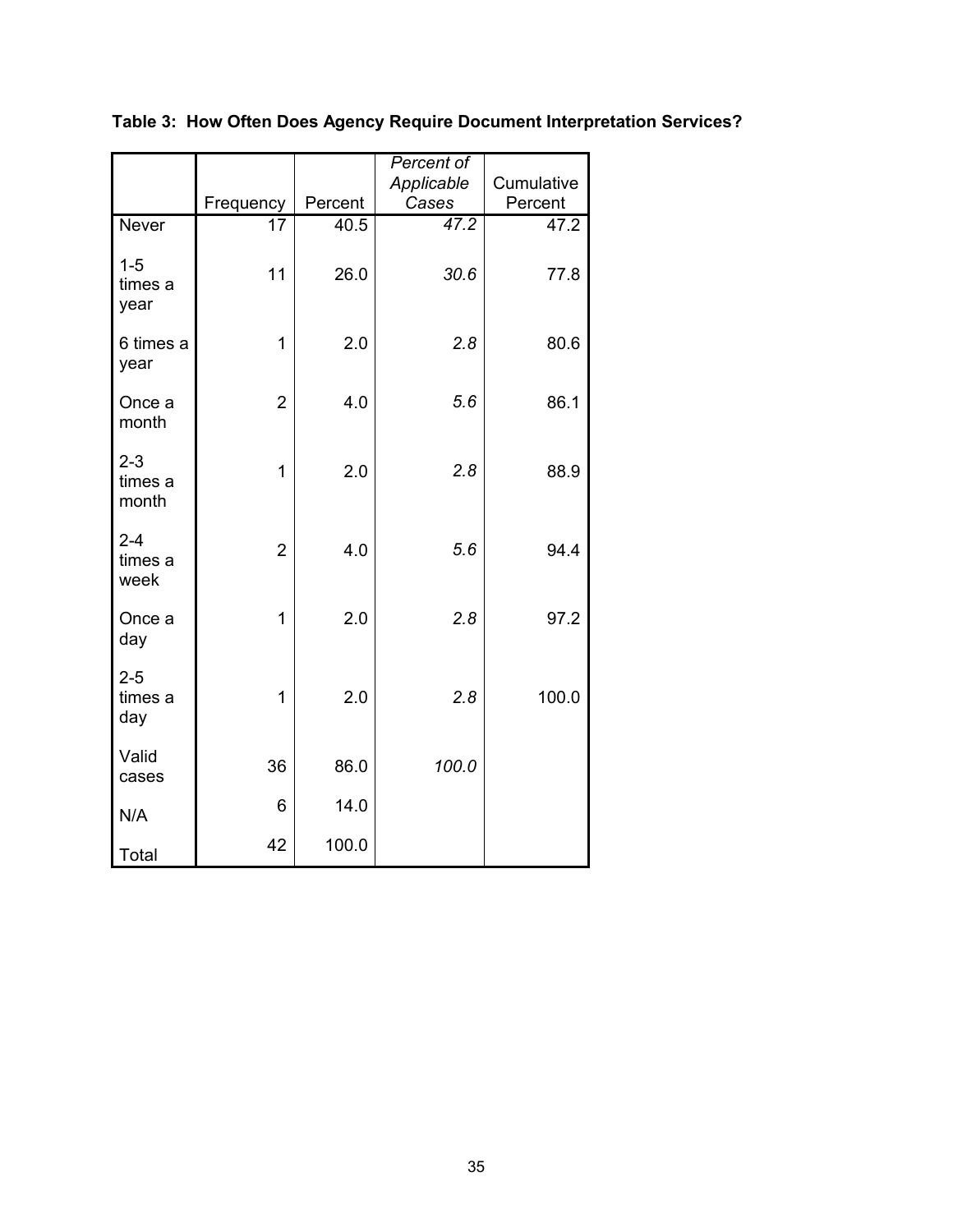|                                  |                |                   | Percent of |            |
|----------------------------------|----------------|-------------------|------------|------------|
|                                  |                |                   | Applicable | Cumulative |
|                                  | Frequency      | Percent           | Cases      | Percent    |
| Never                            | 13             | $\overline{31.0}$ | 36.1       | 36.1       |
| $1 - 5$<br>times a<br>year       | 9              | 21.4              | 25.0       | 61.1       |
| 6 times a<br>year                | $\overline{2}$ | 4.0               | 5.6        | 66.7       |
| Once a<br>month                  | $\overline{4}$ | 8.0               | 11.1       | 77.8       |
| $2 - 4$<br>times a<br>week       | $\overline{2}$ | 4.0               | 5.6        | 83.3       |
| Once a<br>day                    | $\overline{1}$ | 2.0               | 2.8        | 86.1       |
| $2 - 5$<br>times a<br>day        | $\overline{2}$ | 4.0               | 5.6        | 91.7       |
| More<br>than 5<br>times a<br>day | 3              | 7.0               | 8.3        | 100.0      |
| Valid<br>cases                   | 36             | 86.0              | 100.0      |            |
| N/A                              | 6              | 14.0              |            |            |
| Total                            | 42             | 100.0             |            |            |

**Table 4: How Often Does Agency Require Non-English Oral Interpretation Services?**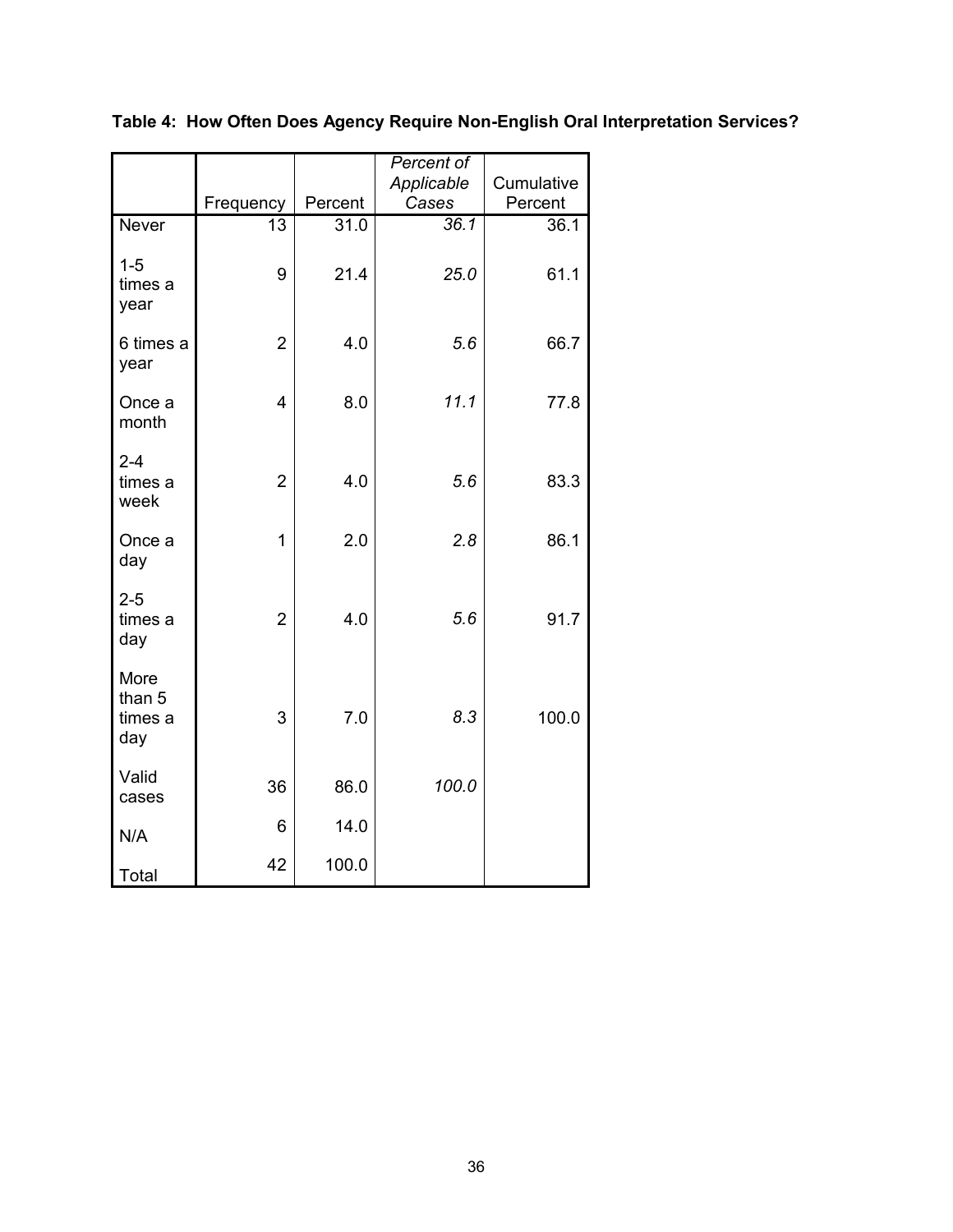|                                  |                |         | Percent of<br>Applicable | Cumulative |
|----------------------------------|----------------|---------|--------------------------|------------|
|                                  | Frequency      | Percent | Cases                    | Percent    |
| Never                            | 19             | 45.2    | 54.3                     | 54.3       |
| $1 - 5$<br>times a<br>year       | 11             | 26.2    | 31.4                     | 85.7       |
| Once a<br>month                  | 3              | 7.1     | 8.6                      | 94.3       |
| $2 - 4$<br>times a<br>week       | 1              | 2.4     | 2.9                      | 97.1       |
| More<br>than 5<br>times a<br>day | 1              | 2.4     | 2.9                      | 100.0      |
| Valid<br>cases                   | 35             | 84.0    | 100.0                    |            |
| N/A                              | $\overline{7}$ | 16.0    |                          |            |
| Total                            | 42             | 100.0   |                          |            |

**Table 5: How Often Does Agency Require Sign-language Interpretation Services?**

### **Table 6: Spending on Interpreter/Translation Services (in dollars)**

|                                                                                                 | <b>Number</b><br>of Cases | Mini-<br>mum<br>Spent | Maximum<br>Spent | Average   |
|-------------------------------------------------------------------------------------------------|---------------------------|-----------------------|------------------|-----------|
| How much did<br>agency spend last<br>fiscal year on<br>interpreter<br>services?                 | 23                        | .00                   | 545,000.00       | 46,397.30 |
| How much will<br>agency spend this<br>fiscal year on<br>interpreter<br>services?<br>Valid cases | 22<br>22                  | .00                   | 580,000.00       | 58,627.45 |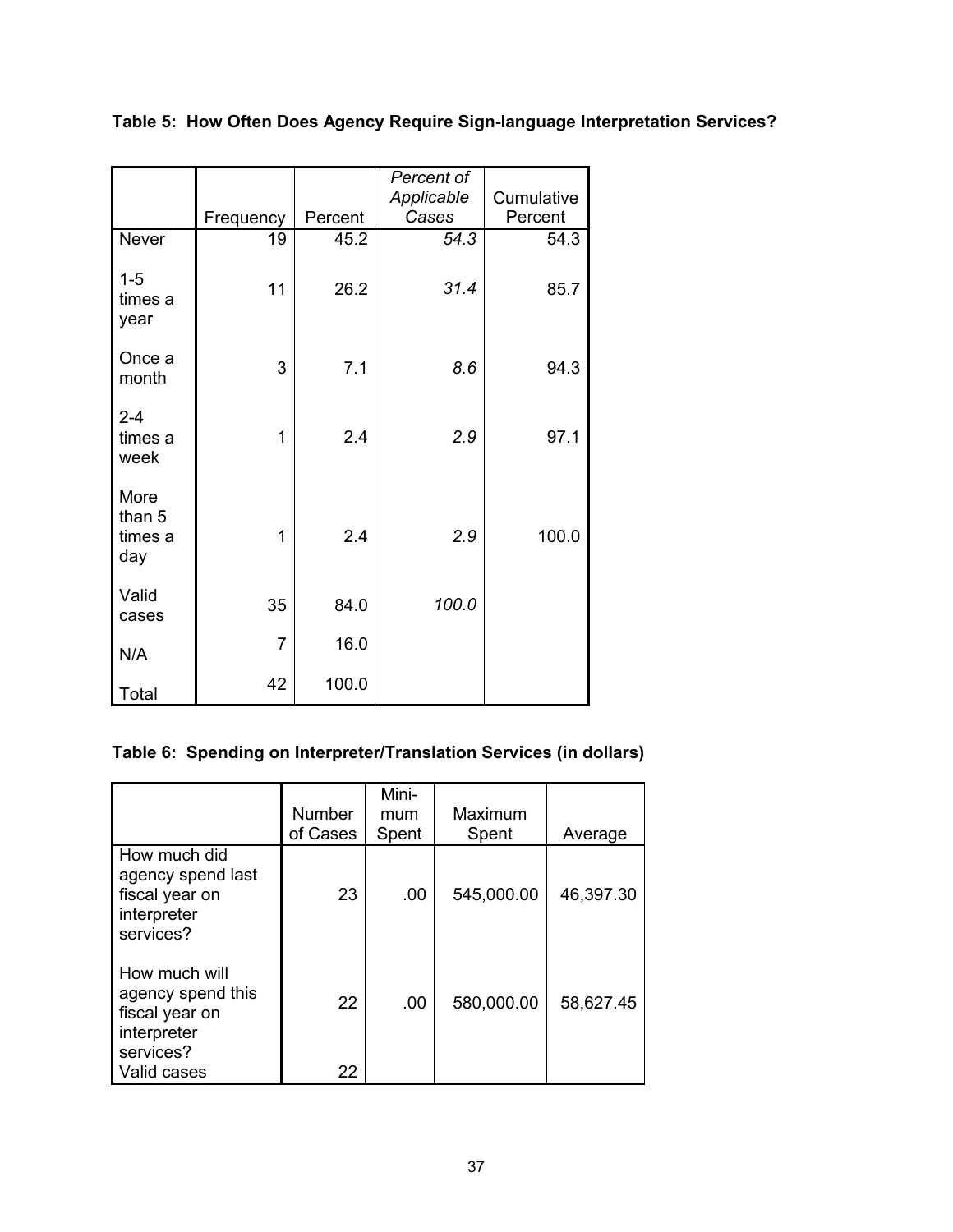|                |           |           | Percent of |            |
|----------------|-----------|-----------|------------|------------|
|                |           |           | Applicable | Cumulative |
| <b>Dollars</b> |           | Frequency | Cases      | Percent    |
|                | .00       | 3         | 13.0       | 13.0       |
|                | 50.00     | 2         | 8.7        | 21.7       |
|                | 200.00    | 1         | 4.3        | 26.1       |
|                | 242.00    | 1         | 4.3        | 30.4       |
|                | 400.00    | 1         | 4.3        | 34.8       |
|                | 500.00    | 4         | 17.4       | 52.2       |
|                | 586.00    | 1         | 4.3        | 56.5       |
|                | 900.00    | 1         | 4.3        | 60.9       |
|                | 1,500.00  | 1         | 4.3        | 65.2       |
|                | 2,728.00  | 1         | 4.3        | 69.6       |
|                | 4,260.00  | 1         | 4.3        | 73.9       |
|                | 7,710.00  | 1         | 4.3        | 78.3       |
|                | 25,000.00 | 1         | 4.3        | 82.6       |
|                | 138,462.0 | 1         | 4.3        | 87.0       |
|                | 168,350.0 | 1         | 4.3        | 91.3       |
|                | 169,700.0 | 1         | 4.3        | 95.7       |
|                | 545,000.0 | 1         | 4.3        | 100.0      |
|                | Total     | 23        | 100.0      |            |
| N/A            |           | 19        |            |            |
| Total          |           | 42        |            |            |

**Table 6a: How Much Did Agency Spend Last Fiscal Year on Translation Services specific agency amounts**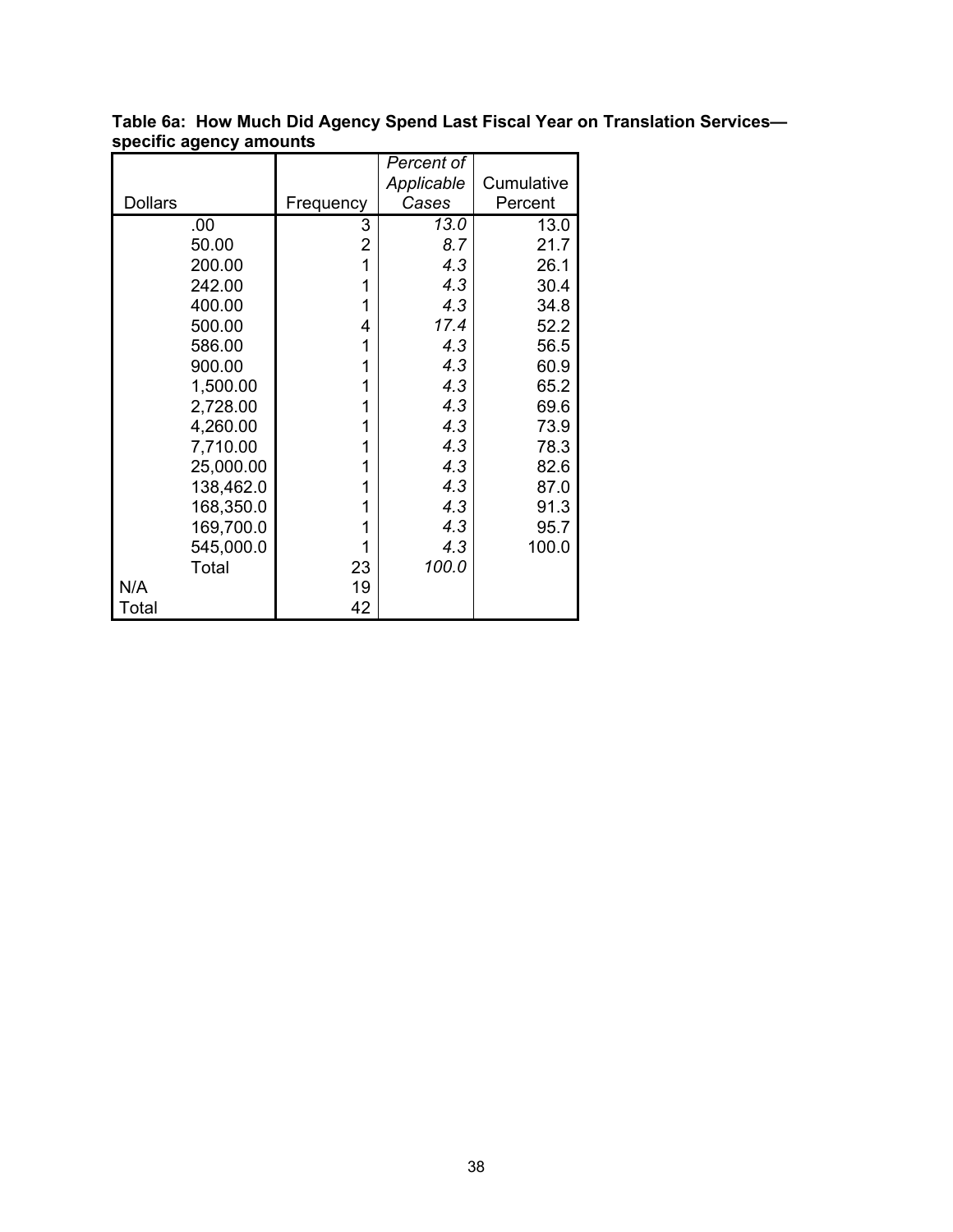|                |           |           | Percent of |            |
|----------------|-----------|-----------|------------|------------|
|                |           |           | Applicable | Cumulative |
| <b>Dollars</b> |           | Frequency | Cases      | Percent    |
| Valid          | .00       | 2         | 9.1        | 9.1        |
|                | 50.00     | 2         | 9.1        | 18.2       |
|                | 400.00    | 1         | 4.5        | 22.7       |
|                | 500.00    | 4         | 18.2       | 40.9       |
|                | 900.00    | 1         | 4.5        | 45.5       |
|                | 1,345.00  | 1         | 4.5        | 50.0       |
|                | 1,500.00  | 1         | 4.5        | 54.5       |
|                | 2,728.00  | 1         | 4.5        | 59.1       |
|                | 4,412.00  | 1         | 4.5        | 63.6       |
|                | 6,000.00  | 1         | 4.5        | 68.2       |
|                | 8,374.00  | 1         | 4.5        | 72.7       |
|                | 8,900.00  | 1         | 4.5        | 77.3       |
|                | 30,000.00 | 1         | 4.5        | 81.8       |
|                | 176,357.0 | 1         | 4.5        | 86.4       |
|                | 205,288.0 | 1         | 4.5        | 90.9       |
|                | 261,500.0 | 1         | 4.5        | 95.5       |
|                | 580,000.0 | 1         | 4.5        | 100.0      |
|                | Total     | 22        | 100.0      |            |
| N/A,           |           |           |            |            |
| not            |           | 20        |            |            |
| answer         |           |           |            |            |
| -ing           |           |           |            |            |
| Total          |           | 42        |            |            |

**Table 6b: How Much Will Agency Spend This Fiscal Year on Translation Services specific agency amounts**

**Table 6c: Ten Agencies Spending the Most Money on Translation Services**

**Agency \*(Agency Identity has been redacted in order to retain confidentiality.)**

**Total Spent in Last Fiscal Year** \$ 545,000 \$ 169,700 \$ 168,350 \$ 138,462 \$ 25,000 \$ 7,710 \$ 4,260  $\begin{array}{r} 7.128 \\ $8 \quad 2,728 \\ $4 \quad 1,500 \end{array}$  $\begin{array}{cc} 1,500 \\ 1,500 \end{array}$ \$ 900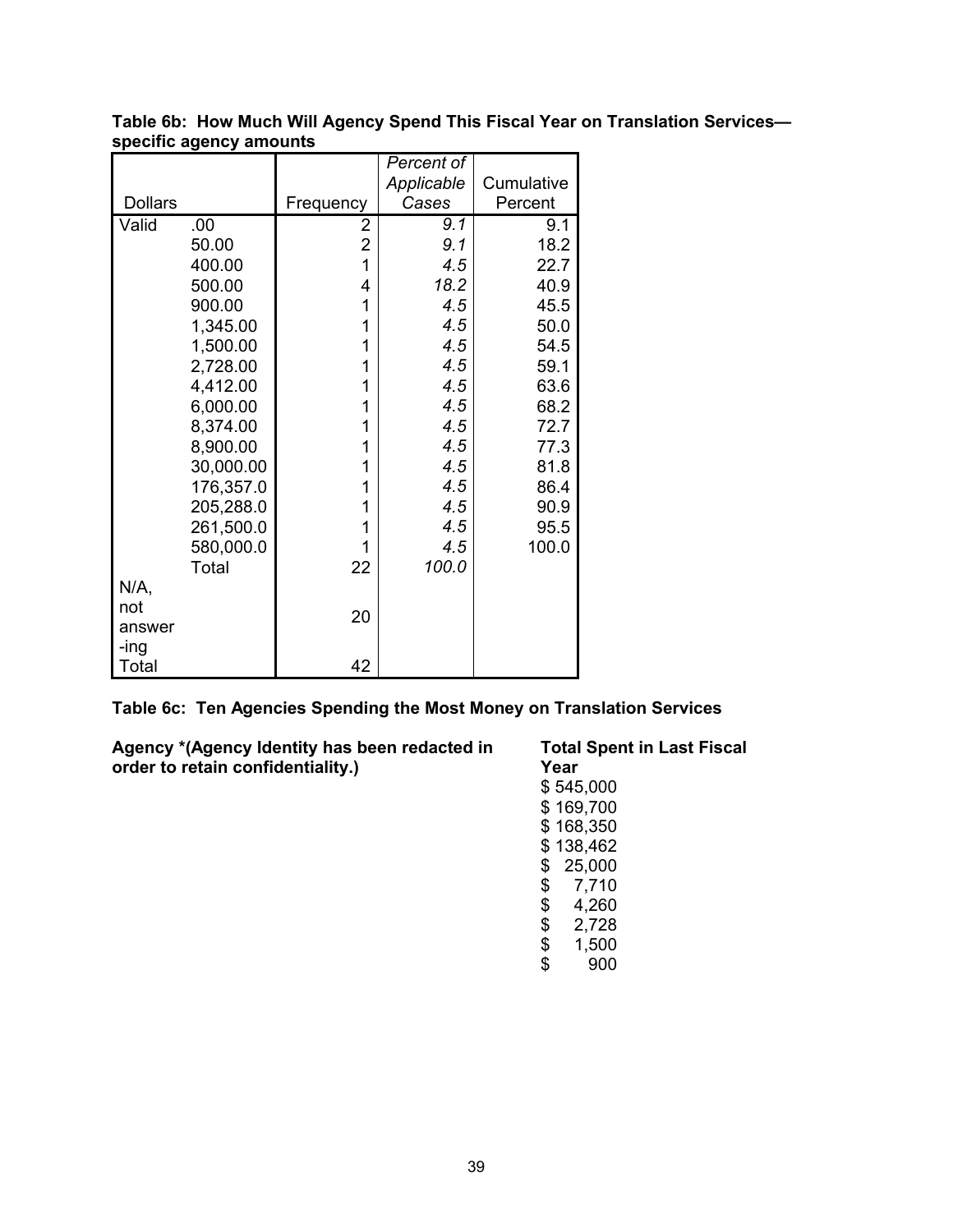|                    |            | How Often Does Agency Require Document Interpretation Services |         |           |        |         |         |         |       |
|--------------------|------------|----------------------------------------------------------------|---------|-----------|--------|---------|---------|---------|-------|
|                    |            |                                                                | $1 - 5$ |           |        | $2 - 3$ | $2 - 4$ | $2 - 5$ |       |
|                    |            |                                                                | times a | 6 times a | Once a | times a | times a | times a |       |
|                    |            | Never                                                          | year    | year      | month  | month   | week    | day     | Total |
| How Much           | .00.<br>\$ | n                                                              | 2       |           |        |         |         |         | 3     |
| Did Agency         | 50.00      |                                                                |         |           |        |         |         |         |       |
| Spend Last         | 200.00     |                                                                |         |           |        |         |         |         |       |
| <b>Fiscal Year</b> | 242.00     |                                                                |         |           |        |         |         |         |       |
| on                 | 400.00     |                                                                |         |           |        | O       |         |         |       |
| Interpreter        | 500.00     |                                                                |         |           |        | 0       |         |         |       |
| <b>Services</b>    | 586.00     |                                                                |         |           |        | 0       |         |         |       |
|                    | 900.00     |                                                                |         |           |        | 0       |         |         |       |
|                    | 1,500.00   |                                                                |         |           |        | 0       |         |         |       |
|                    | 2,728.00   |                                                                |         |           |        | 0       |         |         |       |
|                    | 4,260.00   |                                                                |         |           |        | 0       |         |         |       |
|                    | 7,710.00   |                                                                |         |           |        | 0       |         |         |       |
|                    | 25,000.00  |                                                                |         |           |        |         |         |         |       |
|                    | 138,462.0  |                                                                |         |           |        |         |         |         |       |
|                    | 168,350.0  |                                                                |         |           |        |         |         |         |       |
|                    | 169,700.0  |                                                                |         |           |        |         |         |         |       |
|                    | 545,000.0  |                                                                |         |           |        |         |         |         |       |
| <b>Total</b>       |            | 5                                                              | 11      |           |        |         |         |         | 23    |

**Table 6d: The Relationship Between Agency Spending on Interpreter Services and How Often Agencies Require Document Interpretation Services**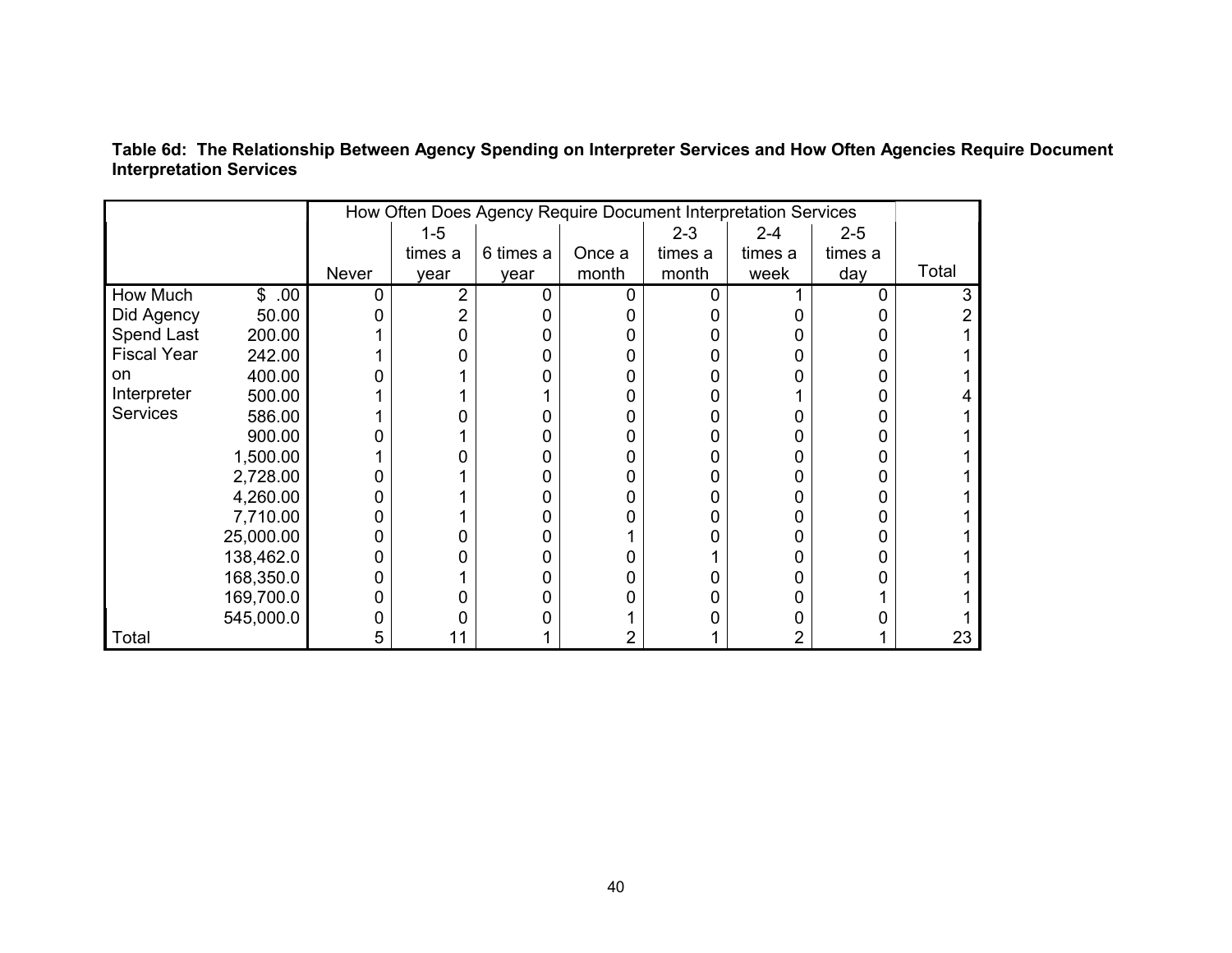|                             |       | How Often Does Agency Require Oral Interpretation Services |           |        |         |        |         |              | Total |
|-----------------------------|-------|------------------------------------------------------------|-----------|--------|---------|--------|---------|--------------|-------|
| How Much Did Agency         |       |                                                            |           |        | $2 - 4$ |        | $2 - 5$ | More than    |       |
| Spend Last Fiscal Year on   |       | 1-5 times a                                                | 6 times a | Once a | times a | Once a | times a | five times a |       |
| <b>Interpreter Services</b> | Never | year                                                       | year      | month  | week    | day    | day     | day          |       |
| \$.00                       |       |                                                            |           |        |         |        |         | U            |       |
| 50.00                       |       |                                                            |           |        |         |        |         |              |       |
| 200.00                      |       |                                                            |           |        |         |        |         |              |       |
| 242.00                      |       |                                                            |           |        |         |        |         |              |       |
| 400.00                      |       |                                                            |           |        |         |        |         |              |       |
| 500.00                      |       |                                                            |           |        |         |        |         |              |       |
| 586.00                      |       |                                                            |           |        |         |        |         |              |       |
| 900.00                      |       |                                                            |           |        |         |        |         |              |       |
| 1,500.00                    |       |                                                            |           |        |         |        |         |              |       |
| 2,728.00                    |       |                                                            |           |        |         |        |         |              |       |
| 4,260.00                    |       |                                                            |           |        |         |        |         |              |       |
| 7,710.00                    |       |                                                            |           |        |         |        |         |              |       |
| 25,000.00                   |       |                                                            |           |        |         |        |         |              |       |
| 138,462.0                   |       |                                                            |           |        |         |        |         |              |       |
| 168,350.0                   |       |                                                            |           |        |         |        |         |              |       |
| 169,700.0                   |       |                                                            |           |        |         |        |         |              |       |
| 545,000.0                   |       |                                                            |           |        |         |        |         |              |       |
| Total                       |       | 9                                                          |           | 4      |         |        |         |              | 23    |

**Table 6e: The Relationship Between Agency Spending on Interpreter Services and How Often Agencies Require Oral Interpretation Services**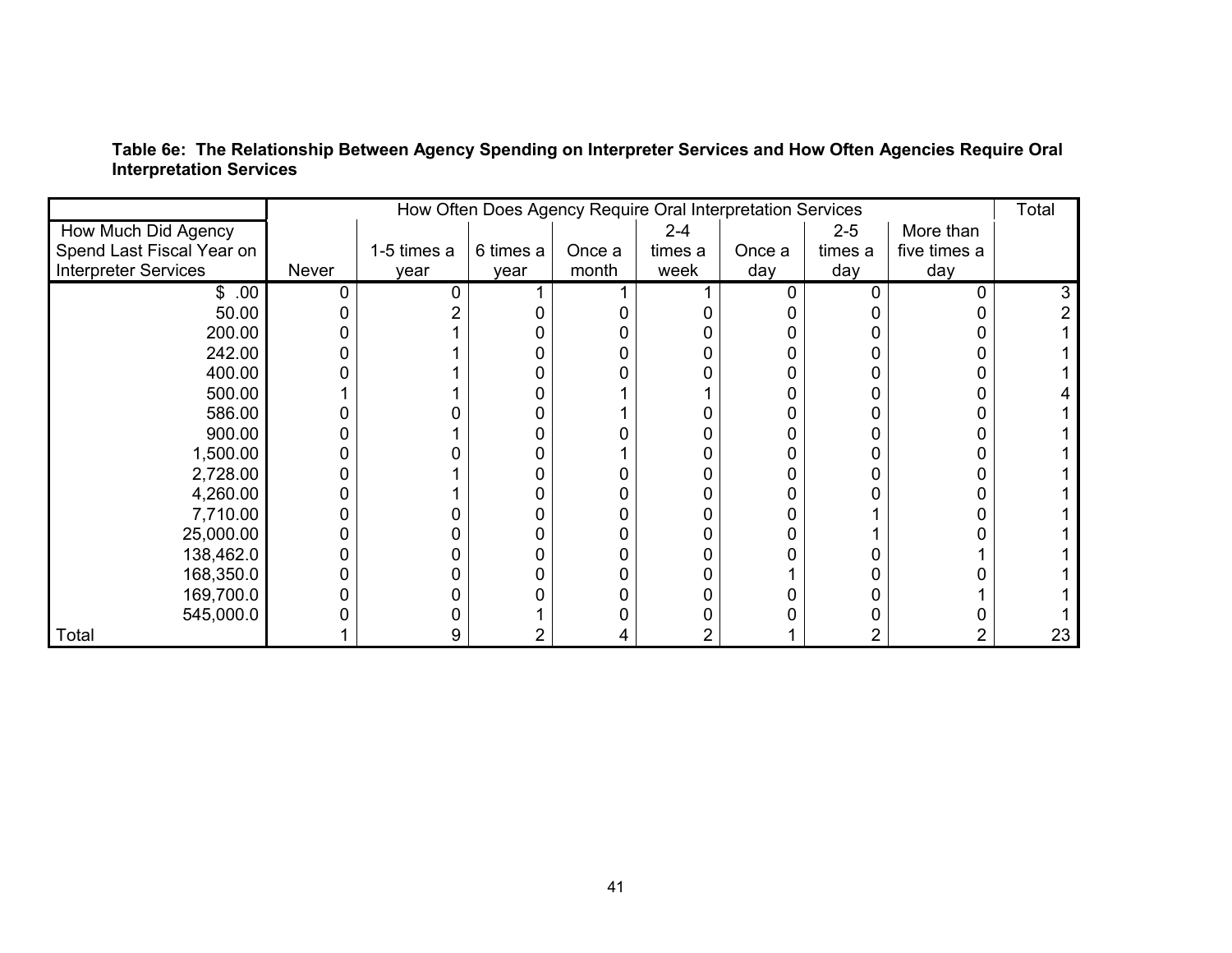**Table 6f: The Relationship Between Agency Spending on Interpreter Services and How Often Agencies Require Sign Interpretation Services** 

|                    |                     |                | How Often Does Agency Require Sign |        |         |       |  |  |
|--------------------|---------------------|----------------|------------------------------------|--------|---------|-------|--|--|
|                    |                     |                | <b>Interpretation Services</b>     |        |         |       |  |  |
|                    |                     |                |                                    |        | More    |       |  |  |
|                    |                     |                | $1 - 5$                            |        | than 5  |       |  |  |
|                    |                     |                | times a                            | Once a | times a |       |  |  |
|                    |                     | <b>Never</b>   | year                               | month  | day     | Total |  |  |
| How Much           | $\mathbb{S}$<br>.00 | $\overline{2}$ | 1                                  | 0      | 0       | 3     |  |  |
| Did Agency         | 50.00               | 0              |                                    | 0      | 0       | 1     |  |  |
| Spend Last         | 200.00              |                | O                                  | 0      | 0       |       |  |  |
| <b>Fiscal Year</b> | 242.00              |                | 0                                  | 0      | 0       |       |  |  |
| on                 | 400.00              | O              |                                    | 0      | 0       |       |  |  |
| Interpreter        | 500.00              |                | $\overline{2}$                     |        | 0       |       |  |  |
| <b>Services</b>    | 586.00              |                | 0                                  | 0      | 0       |       |  |  |
|                    | 900.00              | 0              |                                    | 0      | 0       |       |  |  |
|                    | 1,500.00            | 0              | 0                                  |        | 0       |       |  |  |
|                    | 2,728.00            | 0              |                                    | 0      | 0       |       |  |  |
|                    | 4,260.00            | 0              |                                    | 0      | 0       |       |  |  |
|                    | 7,710.00            | 0              |                                    | 0      | 0       |       |  |  |
|                    | 25,000.00           | 0              |                                    | 0      | 0       |       |  |  |
|                    | 138,462.0           |                | 0                                  | 0      | 0       |       |  |  |
|                    | 168,350.0           | 0              | 0                                  |        | 0       |       |  |  |
|                    | 169,700.0           | 0              |                                    | 0      | 0       |       |  |  |
|                    | 545,000.0           | 0              |                                    | 0      |         |       |  |  |
| Total              |                     | 7              | 11                                 | 3      |         | 22    |  |  |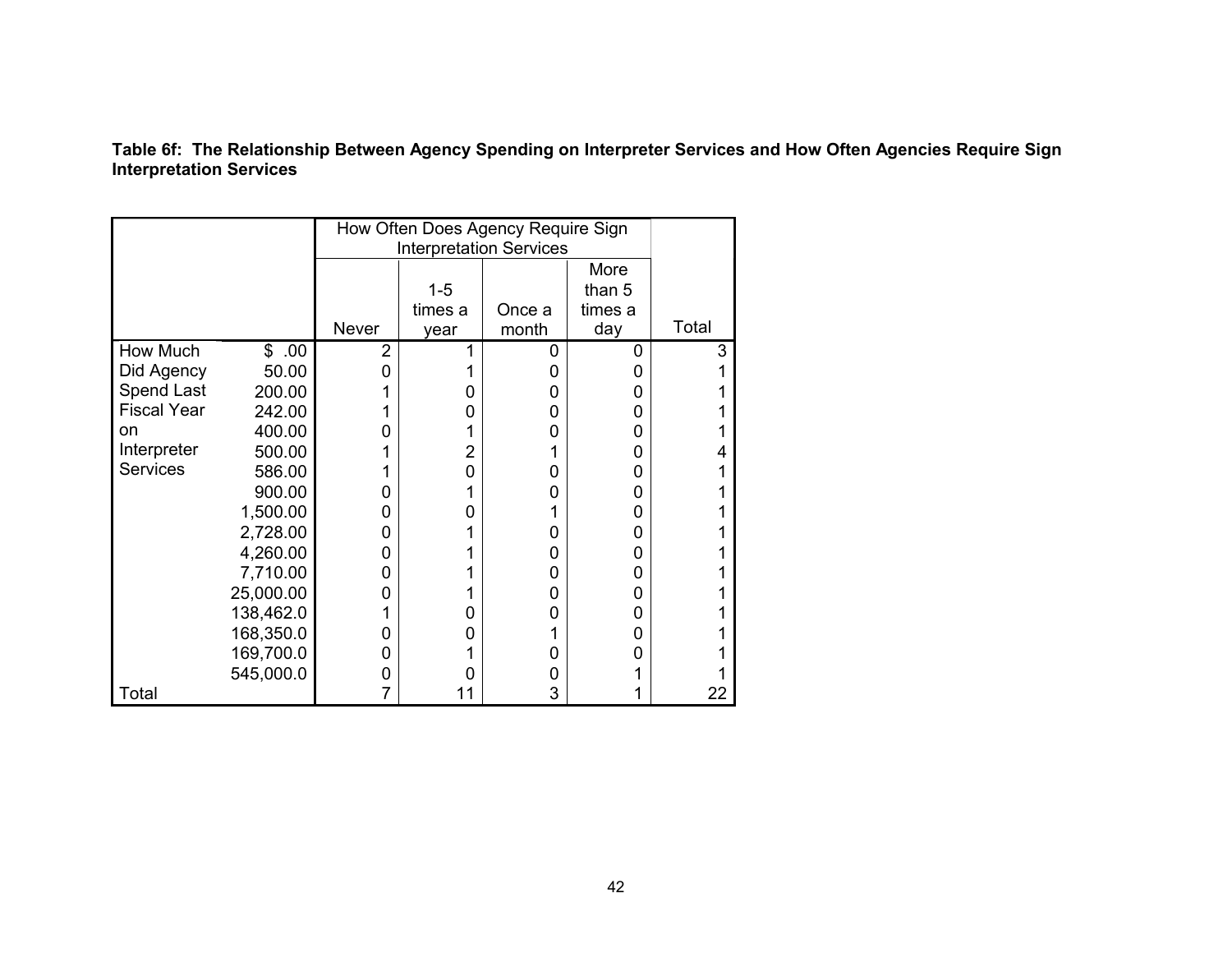#### **Table 7: What is the Source of Funding for Language Interpreter/Sign Services (first source mentioned)?**  $F_{\text{Frequency}}$  Percent *Percent of Applicable Cases* **Cumulative Percent** N/A or none mentioned <sup>19</sup> 45.2 *45.2* 45.2

| N/A or none<br>mentioned                               | 19 | 45.2 | 45.2 | 45.2 |
|--------------------------------------------------------|----|------|------|------|
| Administrative budget                                  | 1  | 2.4  | 2.4  | 47.6 |
| Agency motor license<br>funds                          | 1  | 2.4  | 2.4  | 50.0 |
| Charged directly to<br>state/federal<br>appropriations | 1  | 2.4  | 2.4  | 52.4 |
| Cost center of the<br>bureau requiring<br>services     | 1  | 2.4  | 2.4  | 54.8 |
| Federal funds for<br><b>Case Services</b>              | 1  | 2.4  | 2.4  | 57.1 |
| General appropriation                                  | 1  | 2.4  | 2.4  | 59.5 |
| <b>General Funds</b>                                   | 1  | 2.4  | 2.4  | 61.9 |
| General government<br>operations                       | 1  | 2.4  | 2.4  | 64.3 |
| General govt.<br>operations from merit<br>system       | 1  | 2.4  | 2.4  | 66.7 |
| General govt.<br>operations fund                       | 1  | 2.4  | 2.4  | 69.0 |
| General revenue                                        | 1  | 2.4  | 2.4  | 71.4 |
| HR budget                                              | 1  | 2.4  | 2.4  | 73.8 |
| <b>Individual SCI</b><br>budgets                       | 1  | 2.4  | 2.4  | 76.2 |
| Office of Victim's<br><b>Services</b>                  | 1  | 2.4  | 2.4  | 78.6 |
| Program budget                                         | 1  | 2.4  | 2.4  | 81.0 |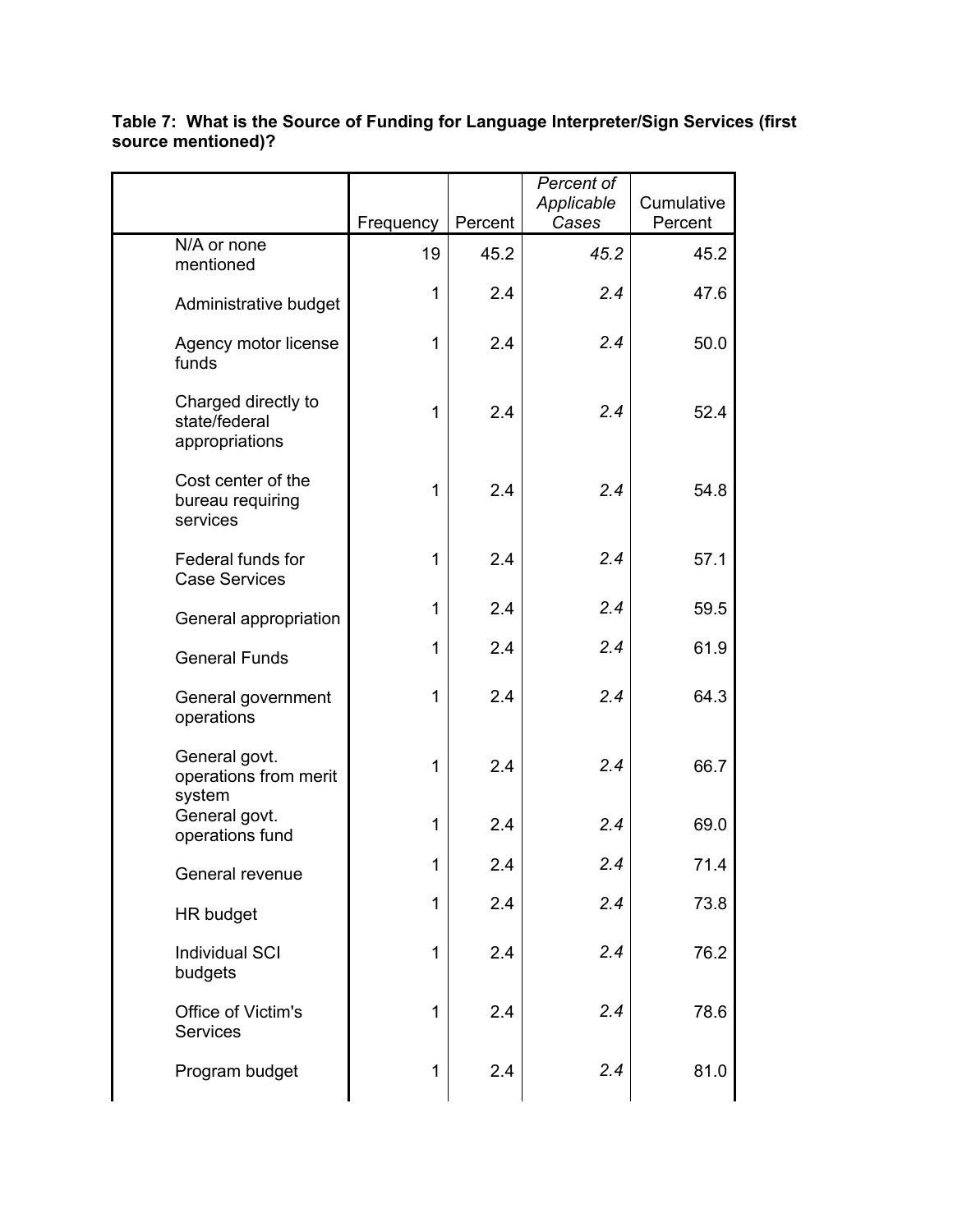| Purchase Order                    | 1  | 2.4   | 2.4   | 83.3  |
|-----------------------------------|----|-------|-------|-------|
| Special fund agency               | 1  | 2.4   | 2.4   | 85.7  |
| State funds-<br>Appropriation 263 | 1  | 2.4   | 2.4   | 88.1  |
| State funds                       | 1  | 2.4   | 2.4   | 90.5  |
| State general funds               | 1  | 2.4   | 2.4   | 92.9  |
| <b>UI Administrative</b><br>Fund  | 1  | 2.4   | 2.4   | 95.2  |
| UI Grant from Dept.<br>of Labor   | 1  | 2.4   | 2.4   | 97.6  |
| Utility assessments<br>budget     | 1  | 2.4   | 2.4   | 100.0 |
| Total                             | 42 | 100.0 | 100.0 |       |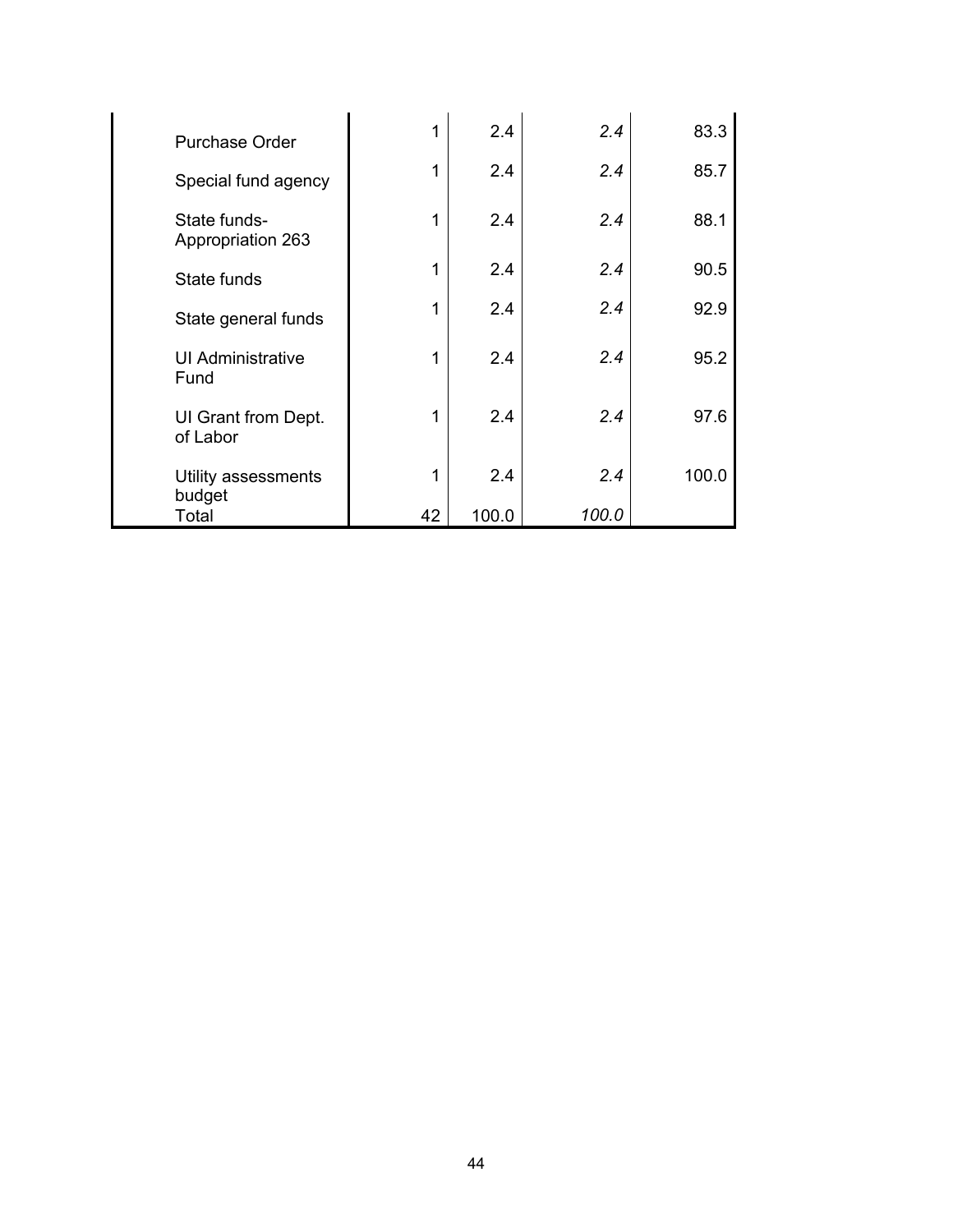|       |                                          |           |         | Percent of |           |
|-------|------------------------------------------|-----------|---------|------------|-----------|
|       |                                          |           |         | Applicable | Cumulativ |
|       |                                          | Frequency | Percent | Cases      | e Percent |
| Valid | N/A or none listed                       | 33        | 78.6    | 78.6       | 78.6      |
|       | <b>Banking fund</b>                      | 1         | 2.4     | 2.4        | 81.0      |
|       | <b>Billings to client</b><br>agencies    | 1         | 2.4     | 2.4        | 83.3      |
|       | <b>Education and</b><br>Outreach funds   | 1         | 2.4     | 2.4        | 85.7      |
|       | <b>Federal funds</b>                     | 1         | 2.4     | 2.4        | 88.1      |
|       | General operating<br>funds               | 1         | 2.4     | 2.4        | 90.5      |
|       | <b>Individual Bureau</b><br>budgets      | 1         | 2.4     | 2.4        | 92.9      |
|       | Other program funds                      | 1         | 2.4     | 2.4        | 95.2      |
|       | Telecommunication<br>relay services fund | 1         | 2.4     | 2.4        | 97.6      |
|       | Visa                                     | 1         | 2.4     | 2.4        | 100.0     |
|       | Total                                    | 42        | 100.0   | 100.0      |           |

**Table 7a: What is the Source of Funding for Language Interpreter/Sign Services (second source mentioned)?**

# **Table 7b: What is the Source of Funding (third mention)?**

|       |                                                         | Frequency | Percent | Percent of<br>Applicable<br>Cases | Cumulativ<br>e Percent |
|-------|---------------------------------------------------------|-----------|---------|-----------------------------------|------------------------|
| Valid | N/A or none<br>listed                                   | 41        | 97.6    | 97.6                              | 97.6                   |
|       | Victim's<br>compensation<br>assistance<br>program funds |           | 2.4     | 2.4                               | 100.0                  |
|       | Total                                                   | 42        | 100.0   | 100.0                             |                        |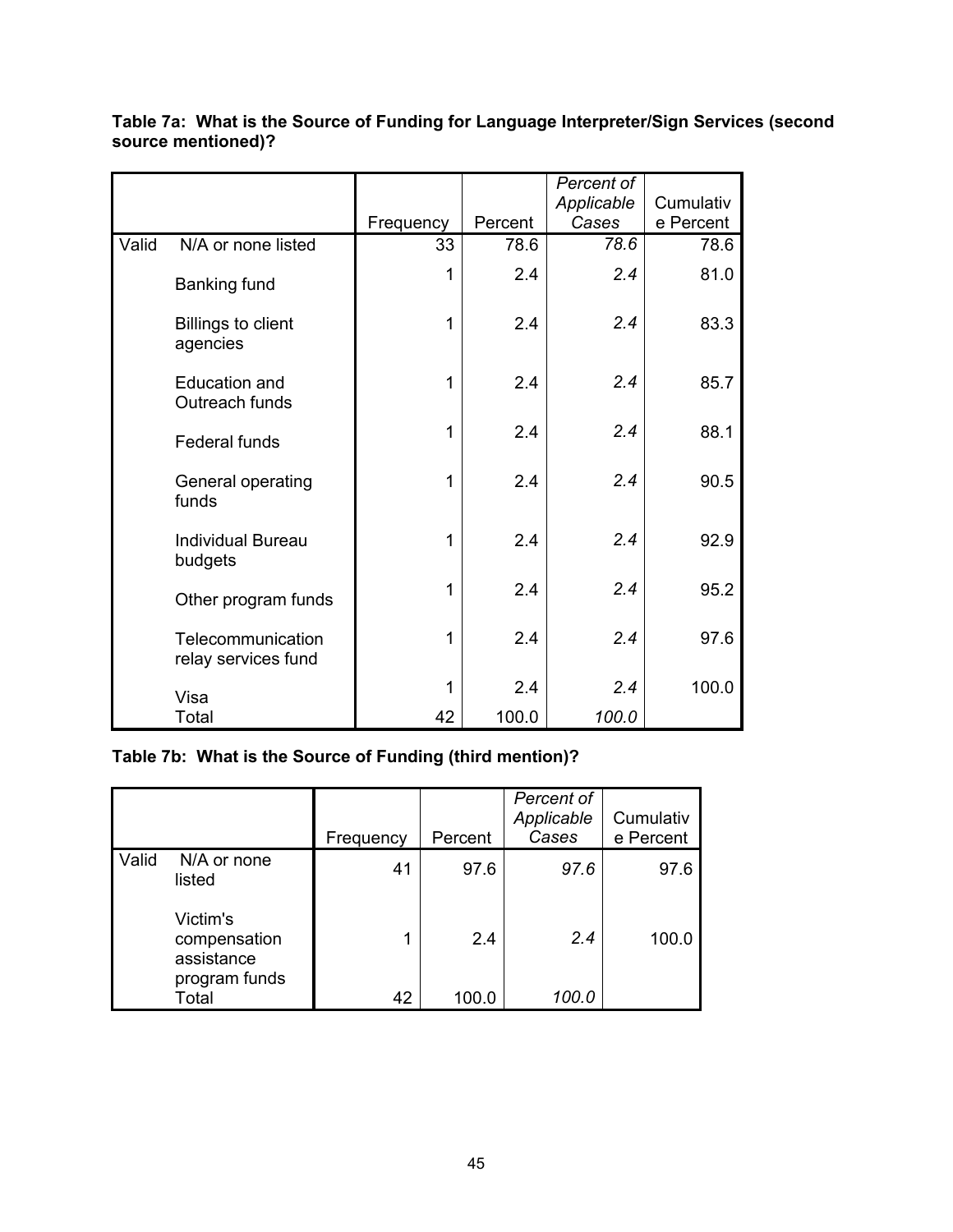|       |       | Frequency | Percent | Percent of<br>Applicable<br>Cases | Cumulative<br>Percent |
|-------|-------|-----------|---------|-----------------------------------|-----------------------|
|       | No    | 19        | 45.2    | 79.2                              | 79.2                  |
|       | Yes   | 5         | 11.9    | 20.8                              | 100.0                 |
|       | Total | 24        | 57.1    | 100.0                             |                       |
|       | N/A   | 18        | 42.9    |                                   |                       |
| Total |       | 42        | 100.0   |                                   |                       |

**Table 8: Does Agency Maintain Statistics on the Use of Language Translation Services?**

# **Table 8a: Does Agency Maintain Stats on Use of Sign Interpretation Services?**

|      |       | Frequency | Percent | Percent of<br>Applicable<br>Cases | Cumulative<br>Percent |
|------|-------|-----------|---------|-----------------------------------|-----------------------|
|      | No    | 21        | 50.0    | 87.5                              | 87.5                  |
|      | Yes   | 3         | 7.1     | 12.5                              | 100.0                 |
|      | Total | 24        | 57.1    | 100.0                             |                       |
|      | N/A   | 18        | 42.9    |                                   |                       |
| otal |       | 42        | 100.0   |                                   |                       |

### **Table 9: Most Frequently Needed Translation Service, First Mention**

|            | Frequency      | Percent | Percent of<br>Applicable<br>Cases | Cumulative<br>Percent |
|------------|----------------|---------|-----------------------------------|-----------------------|
| N/A        | 18             | 42.9    | 42.9                              | 42.9                  |
| English    |                | 2.4     | 2.4                               | 45.2                  |
| Russian    | $\overline{2}$ | 4.8     | 4.8                               | 50.0                  |
| Sign       |                | 16.7    | 16.7                              | 66.7                  |
| Spanish    | 13             | 31.0    | 31.0                              | 97.6                  |
| Vietnamese |                | 2.4     | 2.4                               | 100.0                 |
| Total      | 42             | 100.0   | 100.0                             |                       |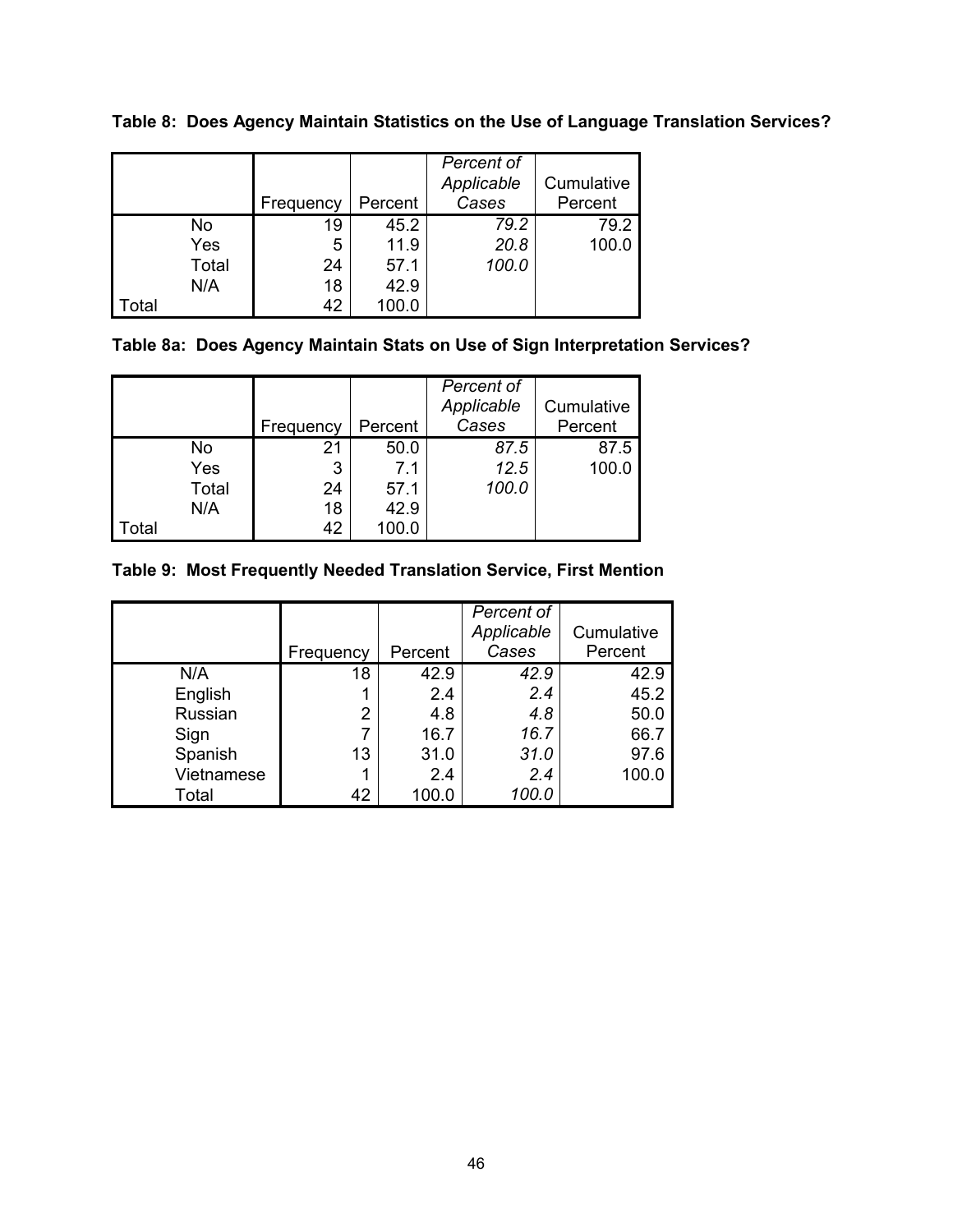**Table 9a: Most Frequently Needed Translation Service, Second Mention**

|                          | Frequency | Percent | Percent of<br>Applicable<br>Cases | Cumulative<br>Percent |
|--------------------------|-----------|---------|-----------------------------------|-----------------------|
| N/A or none<br>mentioned | 21        | 50.0    | 50.0                              | 50.0                  |
| Chinese                  |           | 2.4     | 2.4                               | 52.4                  |
| Korean                   |           | 2.4     | 2.4                               | 54.8                  |
| non-English              |           | 2.4     | 2.4                               | 57.1                  |
| Russian                  |           | 2.4     | 2.4                               | 59.5                  |
| Sign                     | 4         | 9.5     | 9.5                               | 69.0                  |
| Spanish                  |           | 16.7    | 16.7                              | 85.7                  |
| Swahili                  |           | 2.4     | 2.4                               | 88.1                  |
| Vietnamese               | 5         | 11.9    | 11.9                              | 100.0                 |
| Total                    | 42        | 100.0   | 100.0                             |                       |

# **Table 9b: Most Frequently Needed Translation Service, Third Mention**

|                          | Frequency      | Percent | Percent of<br>Applicable<br>Cases | Cumulative<br>Percent |
|--------------------------|----------------|---------|-----------------------------------|-----------------------|
| N/A or none<br>mentioned | 30             | 71.4    | 71.4                              | 71.4                  |
| Arabic                   |                | 2.4     | 2.4                               | 73.8                  |
| Chinese                  | $\overline{2}$ | 4.8     | 4.8                               | 78.6                  |
| French                   | 2              | 4.8     | 4.8                               | 83.3                  |
| Russian                  | 4              | 9.5     | 9.5                               | 92.9                  |
| Sign                     |                | 2.4     | 2.4                               | 95.2                  |
| Spanish                  |                | 2.4     | 2.4                               | 97.6                  |
| Vietnamese               |                | 2.4     | 2.4                               | 100.0                 |
| Total                    | 42             | 100.0   | 100.0                             |                       |

### **Table 9c: Most Frequently Needed Translation Service, Fourth Mention**

|                          | Frequency | Percent | Percent of<br>Applicable<br>Cases | Cumulative<br>Percent |
|--------------------------|-----------|---------|-----------------------------------|-----------------------|
| N/A or none<br>mentioned | 33        | 78.6    | 78.6                              | 78.6                  |
| Asian<br>languages       |           | 2.4     | 2.4                               | 81.0                  |
| Cambodian                | 2         | 4.8     | 4.8                               | 85.7                  |
| Chinese                  | 2         | 4.8     | 4.8                               | 90.5                  |
| Korean                   | 2         | 4.8     | 4.8                               | 95.2                  |
| Sign                     |           | 2.4     | 2.4                               | 97.6                  |
| Vietnamese               |           | 2.4     | 2.4                               | 100.0                 |
| Total                    | 42        | 100.0   | 100.0                             |                       |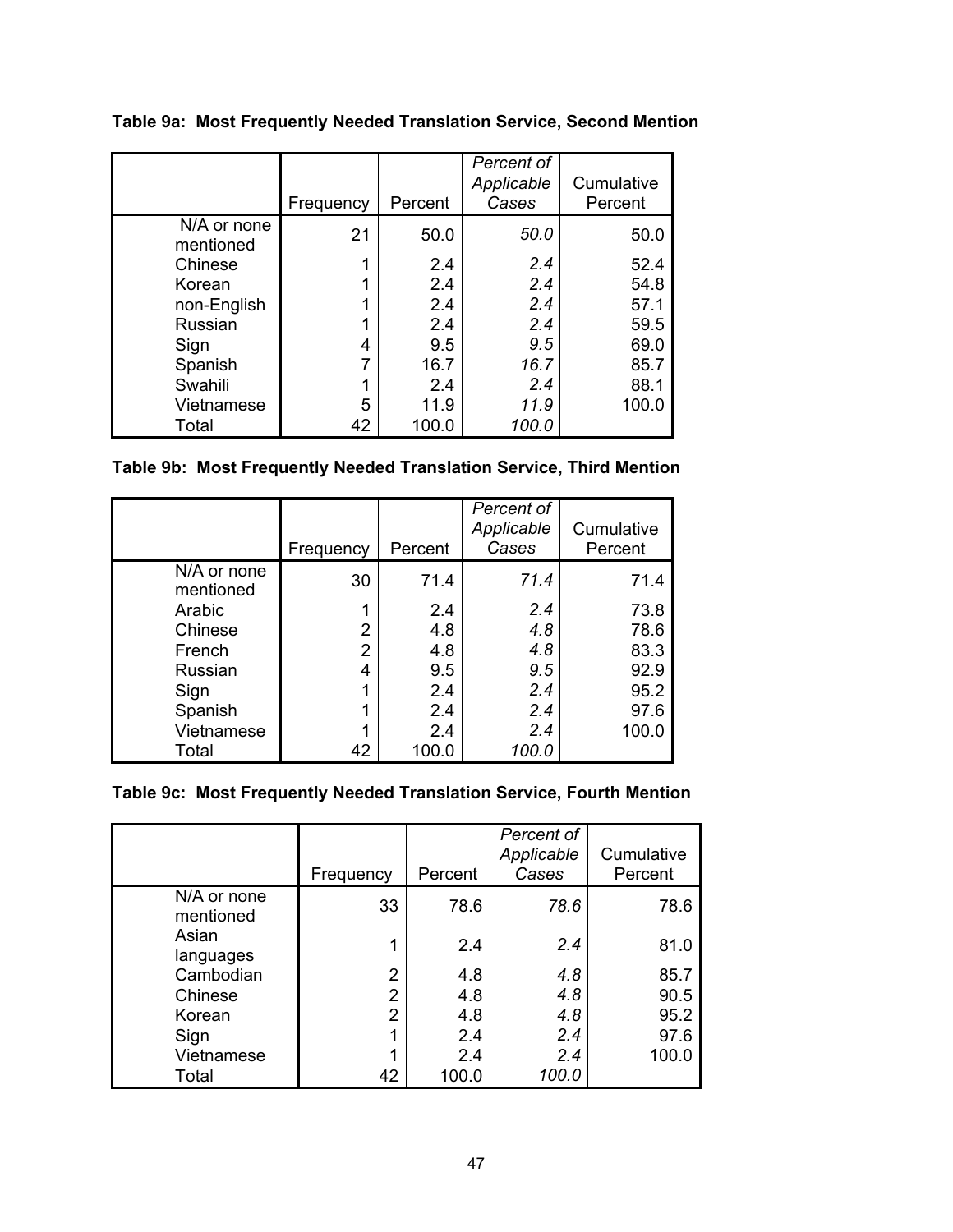|       |       | Frequency | Percent | Percent of<br>Applicable<br>Cases | Cumulative<br>Percent |
|-------|-------|-----------|---------|-----------------------------------|-----------------------|
|       | No    |           | 16.7    | 29.2                              | 29.2                  |
|       | Yes   | 17        | 40.5    | 70.8                              | 100.0                 |
|       | Total | 24        | 57.1    | 100.0                             |                       |
|       | N/A   | 18        | 42.9    |                                   |                       |
| Total |       | 42        | 100.0   |                                   |                       |

**Table 10: Use of Telephone Translation Services Technology**

| Table 10a: Use of Computer Programs That Print Documents in Non-English Languages |
|-----------------------------------------------------------------------------------|
|-----------------------------------------------------------------------------------|

|                   |       |           |         | Percent of<br>Applicable | Cumulative |
|-------------------|-------|-----------|---------|--------------------------|------------|
|                   |       | Frequency | Percent | Cases                    | Percent    |
|                   | No    | 22        | 52.4    | 91.7                     | 91.7       |
|                   | Yes   | 2         | 4.8     | 8.3                      | 100.0      |
|                   | Total | 24        | 57.1    | 100.0                    |            |
|                   | N/A   | 18        | 42.9    |                          |            |
| <sup>'</sup> otal |       | 42        | 100.0   |                          |            |

**Table 10b: Use of Computer Programs that Print Onscreen Non-English Translations** 

|       |       | Frequency | Percent | Percent of<br>Applicable<br>Cases | Cumulative<br>Percent |
|-------|-------|-----------|---------|-----------------------------------|-----------------------|
|       | No    | 23        | 54.8    | 95.8                              | 95.8                  |
|       | Yes   |           | 2.4     | 4.2                               | 100.0                 |
|       | Total | 24        | 57.1    | 100.0                             |                       |
|       | N/A   | 18        | 42.9    |                                   |                       |
| Total |       | 42        | 100.0   |                                   |                       |

**Table 10c: Use of Computer Programs that Print English Onscreen for Hearing Impaired People**

|       |       | Frequency | Percent | Percent of<br>Applicable<br>Cases | Cumulative<br>Percent |
|-------|-------|-----------|---------|-----------------------------------|-----------------------|
|       | No    | 20        | 47.6    | 83.3                              | 83.3                  |
|       | Yes   | 4         | 9.5     | 16.7                              | 100.0                 |
|       | Total | 24        | 57.1    | 100.0                             |                       |
|       | N/A   | 18        | 42.9    |                                   |                       |
| ʻotal |       | 42        | 100.0   |                                   |                       |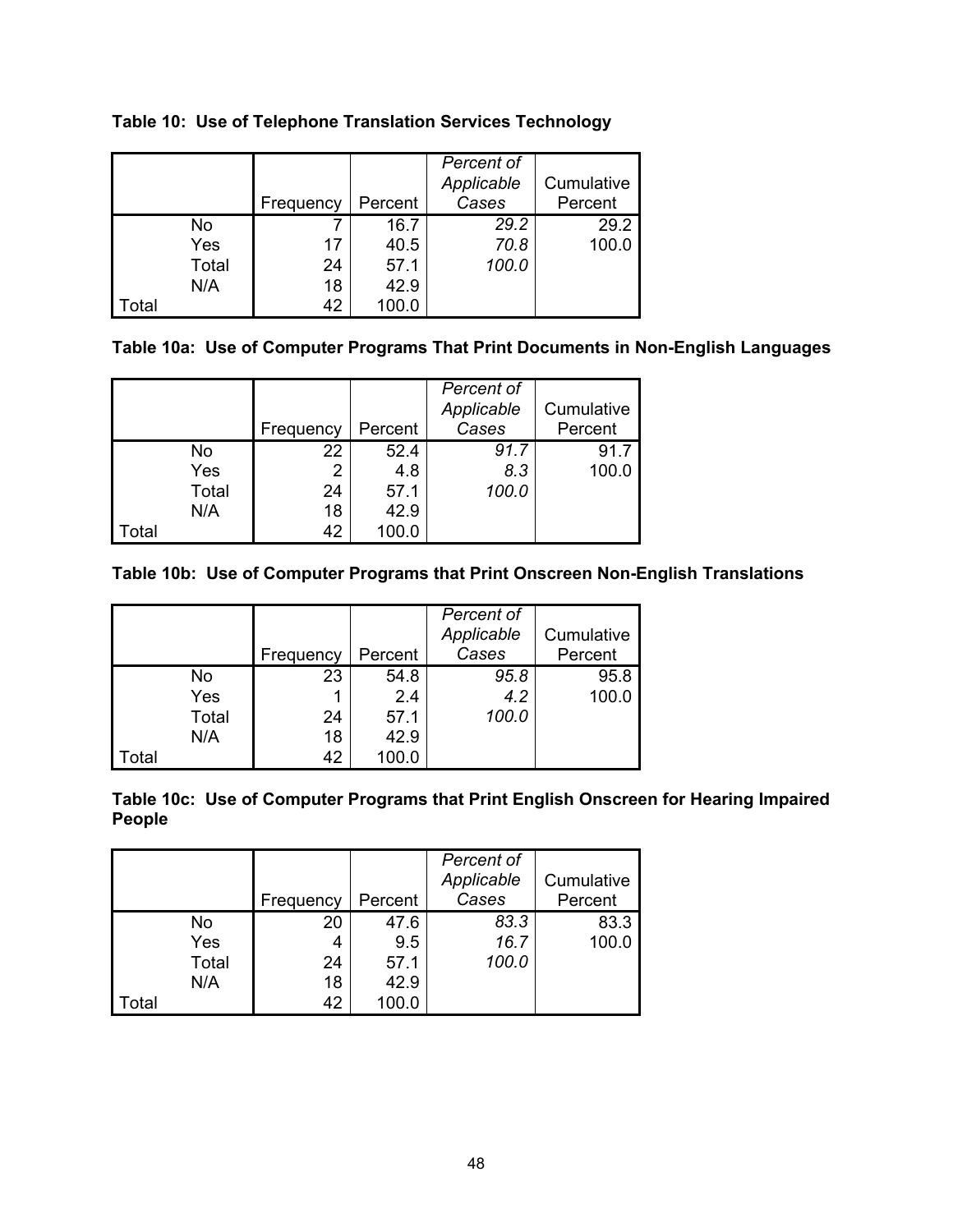### **Table 11: Use of Other Translation Technology (list)**

|                                                             | Frequency      | Percent | Percent of<br>Applicable<br>Cases | Cumulative<br>Percent |
|-------------------------------------------------------------|----------------|---------|-----------------------------------|-----------------------|
| N/A or none<br>mentioned                                    | 38             | 90.5    | 90.5                              | 90.5                  |
| Computer<br>programs for the<br>vision impaired             | $\overline{2}$ | 4.8     | 4.8                               | 95.2                  |
| Purchased routine<br>document stencils<br>in many languages | 1              | 2.4     | 2.4                               | 97.6                  |
| Website<br>documents in<br>Spanish                          | 1              | 2.4     | 2.4                               | 100.0                 |
| Total                                                       | 42             | 100.0   | 100.0                             |                       |

#### **Table 12: Does the Agency Have Written Policies For the Use of Language and Sign Interpreters?**

|                   |           |           |         | Percent of |            |
|-------------------|-----------|-----------|---------|------------|------------|
|                   |           |           |         | Applicable | Cumulative |
|                   |           | Frequency | Percent | Cases      | Percent    |
|                   | <b>No</b> | 14        | 33.3    | 58.3       | 58.3       |
|                   | Yes       | 10        | 23.8    | 41.7       | 100.0      |
|                   | Total     | 24        | 57.1    | 100.0      |            |
|                   | N/A       | 18        | 42.9    |            |            |
| <sup>.</sup> otal |           | 42        | 100.0   |            |            |

#### **Table 12a: Is There Variation Between Offices in How Policies are Implemented**

|      |     |           |         | Percent of |            |
|------|-----|-----------|---------|------------|------------|
|      |     |           |         | Applicable | Cumulative |
|      |     | Frequency | Percent | Cases      | Percent    |
|      | No  | 24        | 57.1    | 100.0      | 100.0      |
|      | N/A | 18        | 42.9    |            |            |
| otal |     | 42        |         |            |            |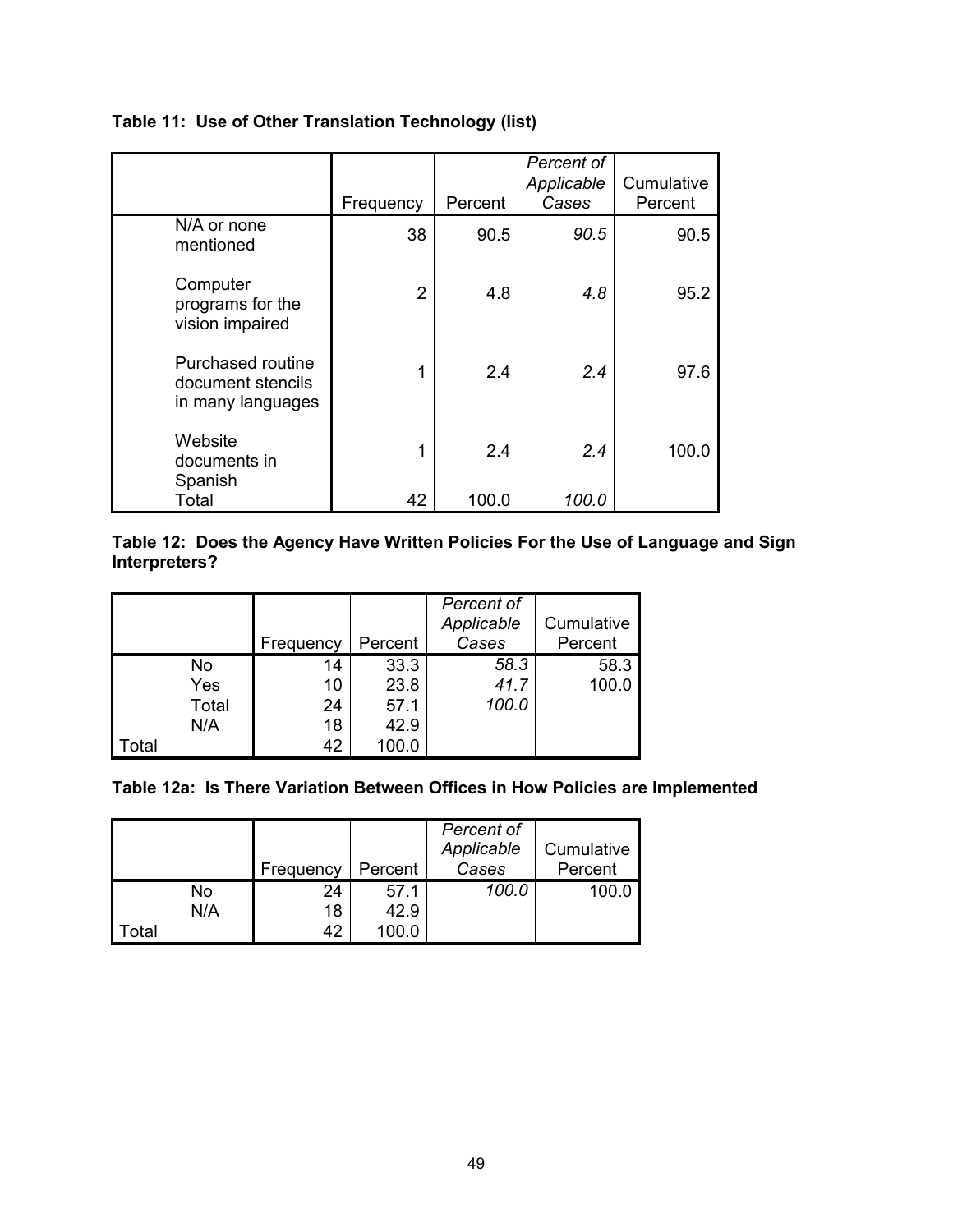|                    | Table 13: Responses to the Question, "Overall, the non-English language Interpreters we |  |  |
|--------------------|-----------------------------------------------------------------------------------------|--|--|
| use are punctual?" |                                                                                         |  |  |

|                       |           |         | Percent of |            |
|-----------------------|-----------|---------|------------|------------|
|                       |           |         | Applicable | Cumulative |
|                       | Frequency | Percent | Cases      | Percent    |
| Undecided             | 4         | 9.5     | 23.5       | 23.5       |
| Agree                 | 8         | 19.0    | 47.1       | 70.6       |
| Strongly<br>Agree     | 5         | 11.9    | 29.4       | 100.0      |
| Total                 | 17        | 40.5    | 100.0      |            |
| N/A or no<br>response | 25        | 59.5    |            |            |
| Total                 | 42        | 100.0   |            |            |

**Table 13a: Responses to the Question, "Overall, the non-English language interpreters we use meet our expectations of quality?"**

|                       |           |         | Percent of<br>Applicable | Cumulative |
|-----------------------|-----------|---------|--------------------------|------------|
|                       | Frequency | Percent | Cases                    | Percent    |
| <b>Disagree</b>       |           | 2.4     | 5.3                      | 5.3        |
| <b>Undecided</b>      | 2         | 4.8     | 10.5                     | 15.8       |
| Agree                 | 10        | 23.8    | 52.6                     | 68.4       |
| Strongly<br>Agree     | 6         | 14.3    | 31.6                     | 100.0      |
| Total                 | 19        | 45.2    | 100.0                    |            |
| N/A or no<br>response | 23        | 54.8    |                          |            |
| Total                 | 42        | 100.0   |                          |            |

**Table 14: Responses to the Question, "Overall, the sign language interpreters we use are punctual?"**

|                       | Frequency | Percent | Percent of<br>Applicable<br>Cases | Cumulative<br>Percent |
|-----------------------|-----------|---------|-----------------------------------|-----------------------|
| Undecided             | 3         | 7.1     | 17.6                              | 17.6                  |
| Agree                 | 7         | 16.7    | 41.2                              | 58.8                  |
| Strongly<br>Agree     | 7         | 16.7    | 41.2                              | 100.0                 |
| Total                 | 17        | 40.5    | 100.0                             |                       |
| N/A or no<br>response | 25        | 59.5    |                                   |                       |
| Total                 | 42        | 100.0   |                                   |                       |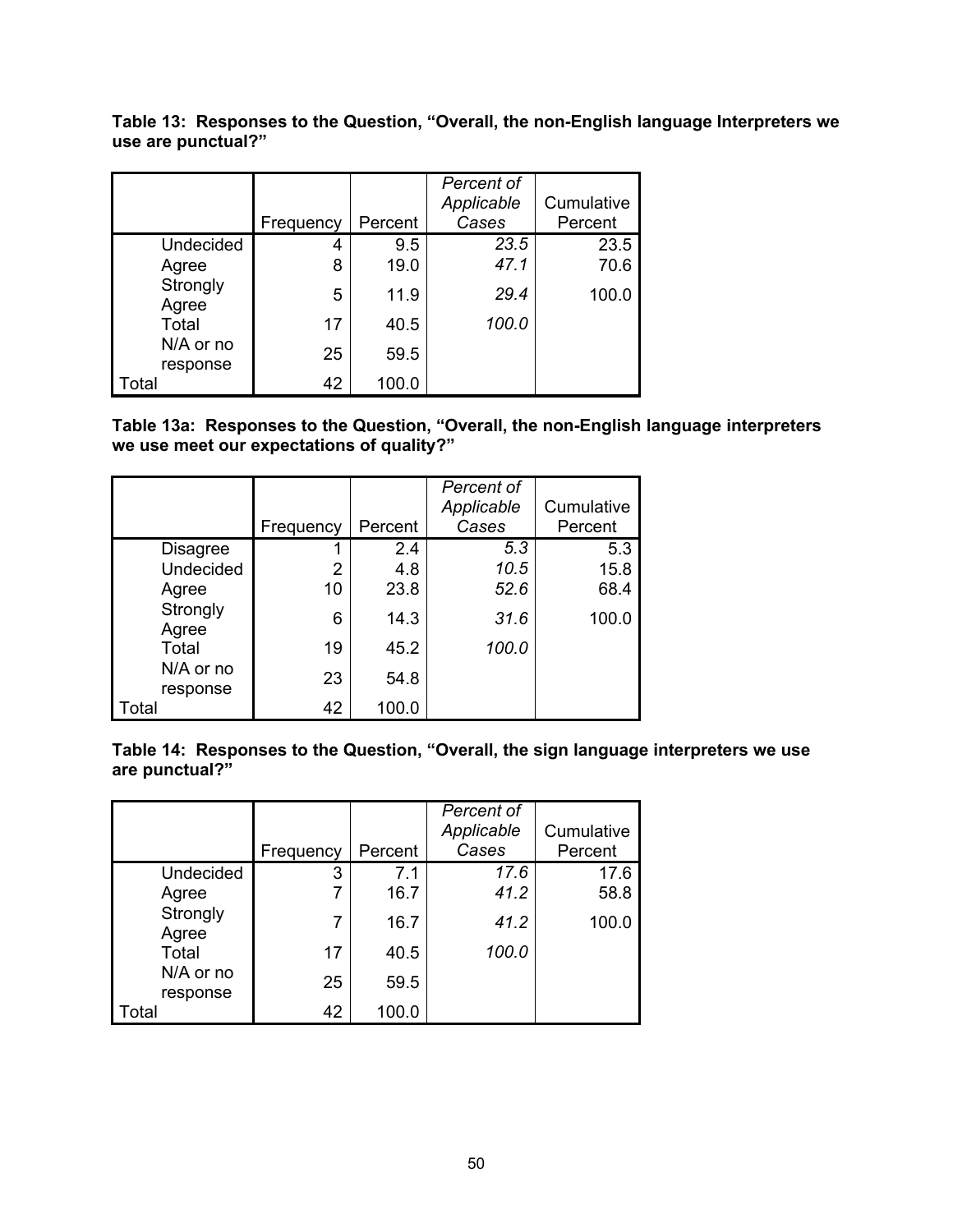**Table 14a: Responses to the Question, "Overall, the sign language interpreters we use meet our expectations of quality?"**

|                       |           |         | Percent of |            |
|-----------------------|-----------|---------|------------|------------|
|                       |           |         | Applicable | Cumulative |
|                       | Frequency | Percent | Cases      | Percent    |
| Undecided             | 3         | 7.1     | 17.6       | 17.6       |
| Agree                 | 7         | 16.7    | 41.2       | 58.8       |
| Strongly<br>Agree     | 7         | 16.7    | 41.2       | 100.0      |
| Total                 | 17        | 40.5    | 100.0      |            |
| N/A or no<br>response | 25        | 59.5    |            |            |
| Total                 | 42        | 100.0   |            |            |

#### **Table 15: How Do Agencies Obtain Interpreter Services? First Mention**

|                                                                 | Frequency      | Percent | Percent of<br>Applicable<br>Cases | Cumulative<br>Percent |
|-----------------------------------------------------------------|----------------|---------|-----------------------------------|-----------------------|
| Assign one of<br>agency's full<br>time<br>interpreters          | 5              | 11.9    | 20.8                              | 20.8                  |
| Pick one from<br>list of qualified<br>freelance<br>interpreters | $\overline{2}$ | 4.8     | 8.3                               | 29.2                  |
| Call an<br>interpreter<br>services<br>agency                    | 11             | 26.2    | 45.8                              | 75.0                  |
| Call a<br>telephonic<br>interpreter<br>services line            | 3              | 7.1     | 12.5                              | 87.5                  |
| Ask someone<br>outside the<br>agency for a<br>referral          | 1              | 2.4     | 4.2                               | 91.7                  |
| Rely on parties<br>to provide their<br>own<br>interpreters      | 1              | 2.4     | 4.2                               | 95.8                  |
| Other                                                           | $\mathbf 1$    | 2.4     | 4.2                               | 100.0                 |
| Total                                                           | 24             | 57.1    | 100.0                             |                       |
| N/A                                                             | 18             | 42.9    |                                   |                       |
| Total                                                           | 42             | 100.0   |                                   |                       |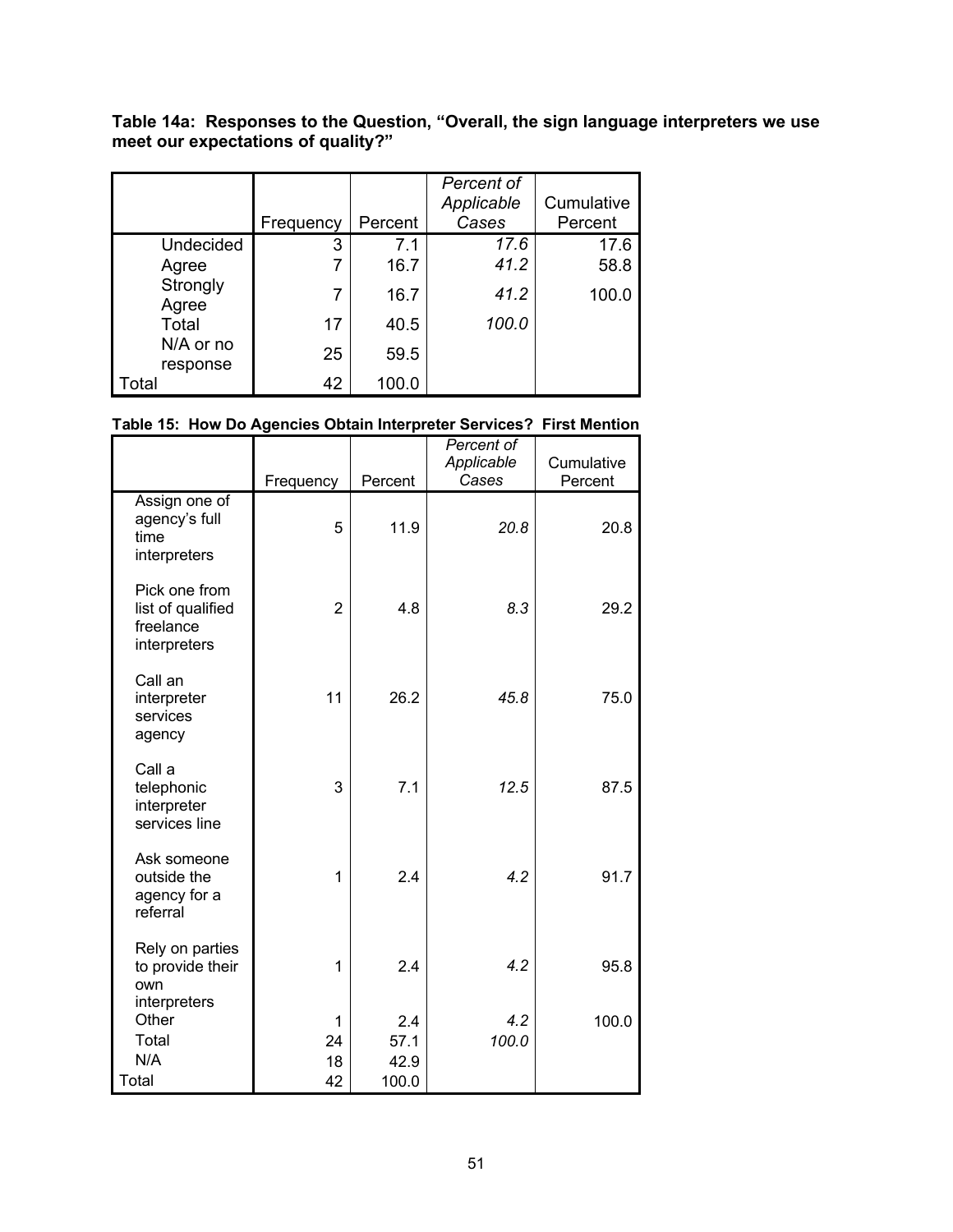|                                                                 |                     |                              | Percent of    |            |
|-----------------------------------------------------------------|---------------------|------------------------------|---------------|------------|
|                                                                 |                     |                              | Applicable    | Cumulative |
|                                                                 | Frequency           | Percent                      | Cases         | Percent    |
| None listed                                                     | 7                   | 16.7                         | 29.2          | 29.2       |
| Pick one from<br>list of qualified<br>freelance<br>interpreters | $\overline{2}$      | 4.8                          | 8.3           | 37.5       |
| Call an<br>interpreter<br>services<br>agency                    | $\mathbf 1$         | 2.4                          | 4.2           | 41.7       |
| Call a<br>telephonic<br>interpreter<br>services line            | $\overline{7}$      | 16.7                         | 29.2          | 70.8       |
| Ask someone<br>outside the<br>agency for a<br>referral          | $\overline{2}$      | 4.8                          | 8.3           | 79.2       |
| Rely on<br>parties to<br>provide their<br>own<br>interpreters   | $\overline{2}$      | 4.8                          | 8.3           | 87.5       |
| Other<br>Total<br>N/A<br>Total                                  | 3<br>24<br>18<br>42 | 7.1<br>57.1<br>42.9<br>100.0 | 12.5<br>100.0 | 100.0      |

**Table 15a: How Do Agencies Obtain Interpreter Services? Second Mention**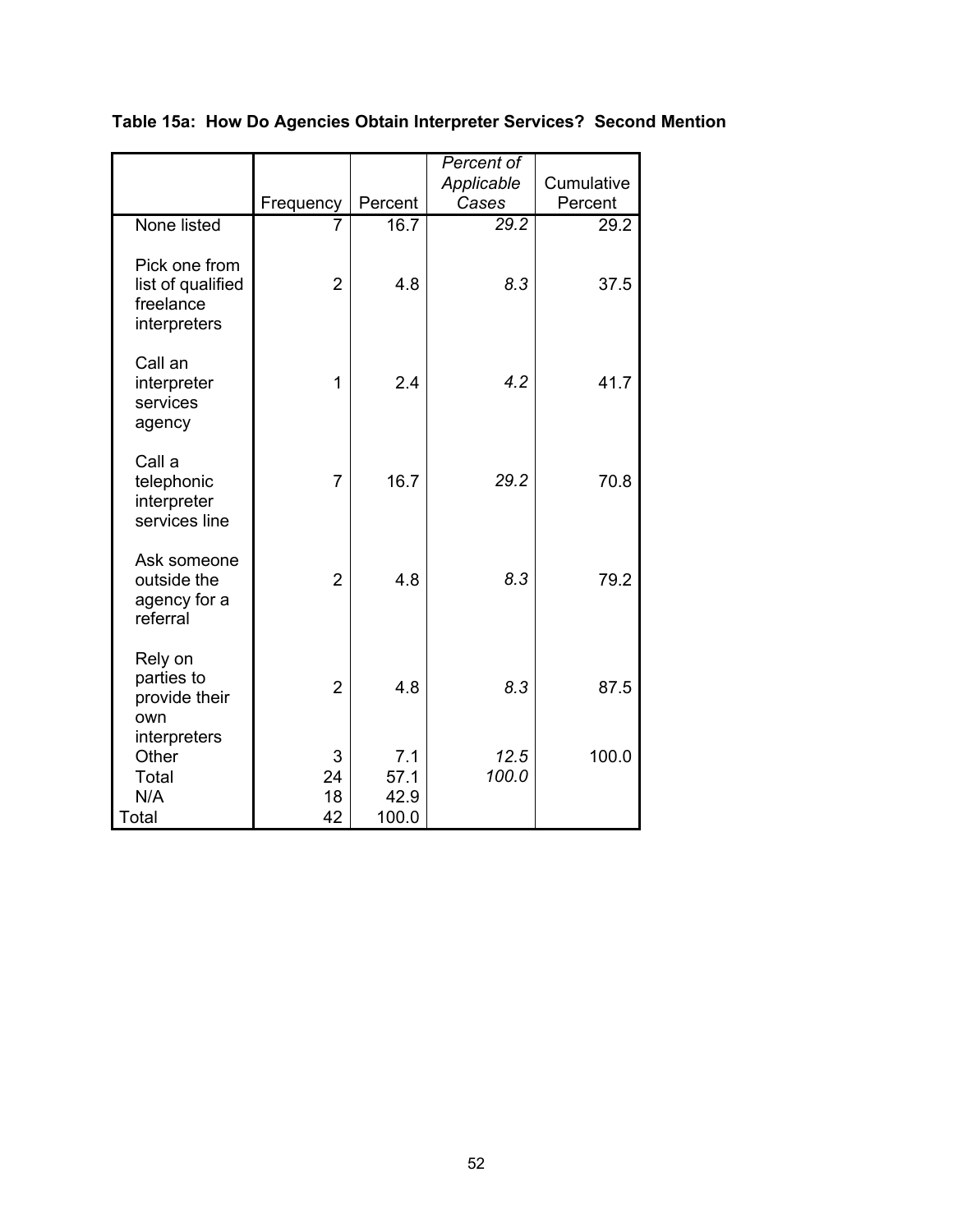|                                                               |                |         | Percent of |            |
|---------------------------------------------------------------|----------------|---------|------------|------------|
|                                                               |                |         | Applicable | Cumulative |
|                                                               | Frequency      | Percent | Cases      | Percent    |
| None listed                                                   | 14             | 33.3    | 58.3       | 58.3       |
| Call an<br>interpreter<br>services<br>agency                  | $\overline{2}$ | 4.8     | 8.3        | 66.7       |
| Call a<br>telephonic<br>interpreter<br>services line          | 1              | 2.4     | 4.2        | 70.8       |
| Ask someone<br>outside the<br>agency for a<br>referral        | $\overline{2}$ | 4.8     | 8.3        | 79.2       |
| Rely on<br>parties to<br>provide their<br>own<br>interpreters | 3              | 7.1     | 12.5       | 91.7       |
| Other                                                         | $\overline{2}$ | 4.8     | 8.3        | 100.0      |
| Total                                                         | 24             | 57.1    | 100.0      |            |
| N/A                                                           | 18             | 42.9    |            |            |
| Total                                                         | 42             | 100.0   |            |            |

**Table 15b: How Do Agencies Obtain Interpreter Services? Third Mention**

# **Table 15c: How Do Agencies Obtain Interpreter Services? Fourth Mention**

|                                                      |           |         | Percent of<br>Applicable | Cumulative |
|------------------------------------------------------|-----------|---------|--------------------------|------------|
|                                                      | Frequency | Percent | Cases                    | Percent    |
| None listed                                          | 22        | 52.4    | 91.7                     | 91.7       |
| Call a<br>telephonic<br>interpreter<br>services line |           | 2.4     | 4.2                      | 95.8       |
| Other                                                |           | 2.4     | 4.2                      | 100.0      |
| Total                                                | 24        | 57.1    | 100.0                    |            |
| N/A                                                  | 18        | 42.9    |                          |            |
| Total                                                | 42        | 100.0   |                          |            |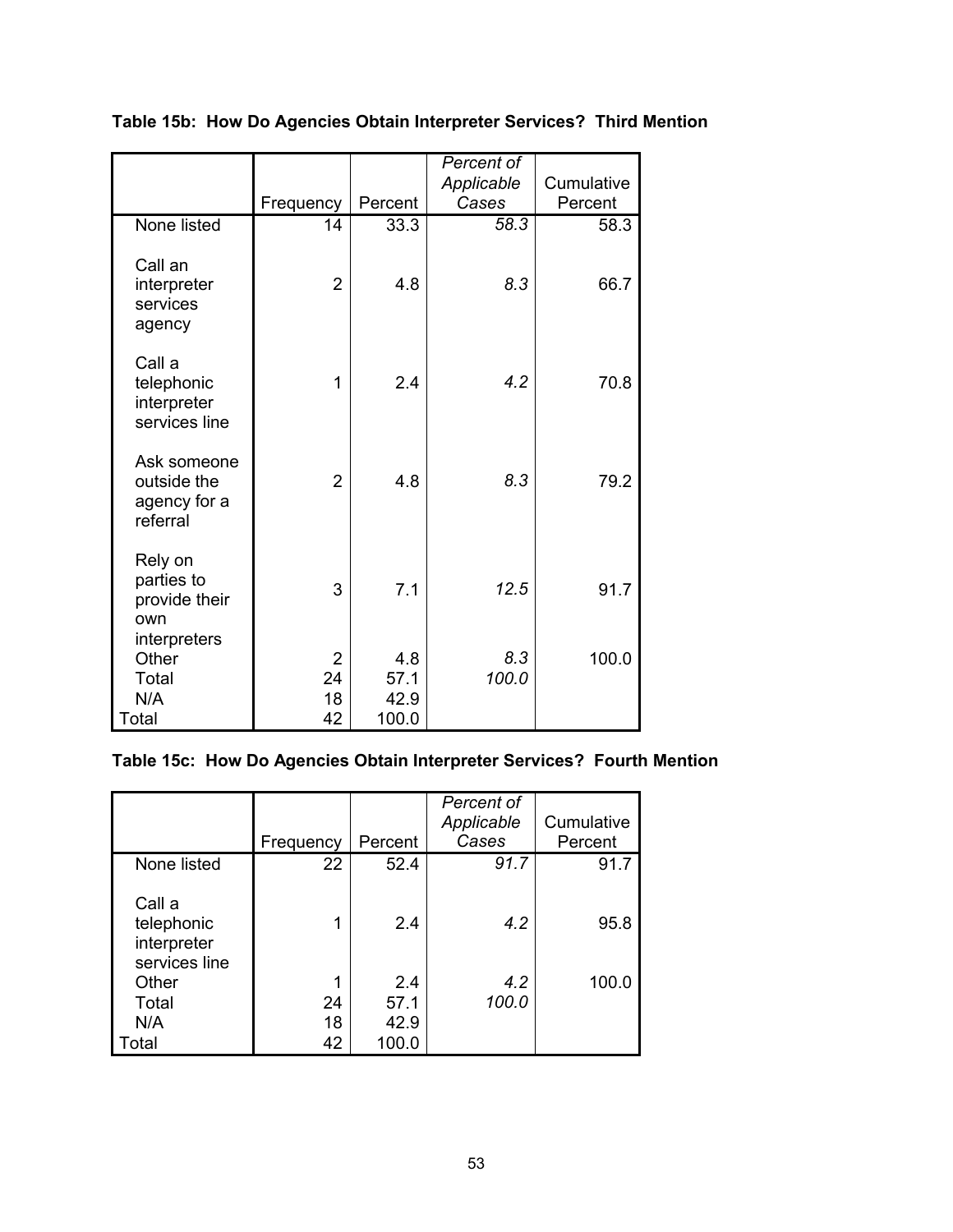| Table 16: Specified Other Ways of Obtaining Services |
|------------------------------------------------------|
|------------------------------------------------------|

|                                                         | Frequency | Percent | Percent of<br>Applicable<br>Cases | Cumulative<br>Percent |
|---------------------------------------------------------|-----------|---------|-----------------------------------|-----------------------|
| N/A                                                     | 32        | 76.2    | 76.2                              | 76.2                  |
| <b>DGS</b> contract                                     | 2         | 4.8     | 4.8                               | 81.0                  |
| DGS contract #9985-30                                   | 1         | 2.4     | 2.4                               | 83.3                  |
| DGS contract CN00014316<br>for language services        | 1         | 2.4     | 2.4                               | 85.7                  |
| SAP approved and those<br>with specialty in legal field | 1         | 2.4     | 2.4                               | 88.1                  |
| Statewide contracts                                     | 1         | 2.4     | 2.4                               | 90.5                  |
| Use staff with language<br>fluency                      | 4         | 9.5     | 9.5                               | 100.0                 |
| Total                                                   | 42        | 100.0   | 100.0                             |                       |

**Table 17: Are There Restrictions on Who Can Provide Services if the Respondent Checked "Rely on parties to provide their own interpreters"?**

|       | Frequency | Percent | Percent of<br>Applicable<br>Cases | Cumulative<br>Percent |
|-------|-----------|---------|-----------------------------------|-----------------------|
| No    | 5         | 11.9    | 71.4                              | 71.4                  |
| Yes   | 2         | 4.8     | 28.6                              | 100.0                 |
| Total |           | 16.7    | 100.0                             |                       |
| N/A   | 35        | 83.3    |                                   |                       |
| otal  | 42        | 100.0   |                                   |                       |

**Table 18: To What Extent Does Agency Collaborate With Other Agencies in Obtaining Interpreter Services?**

|                      |           |         | Percent of<br>Applicable | Cumulative |
|----------------------|-----------|---------|--------------------------|------------|
|                      | Frequency | Percent | Cases                    | Percent    |
| Not at all           | 9         | 21.4    | 37.5                     | 37.5       |
| A small<br>amount    | 8         | 19.0    | 33.3                     | 70.8       |
| A moderate<br>amount | 4         | 9.5     | 16.7                     | 87.5       |
| A great deal         | 3         | 7.1     | 12.5                     | 100.0      |
| Total                | 24        | 57.1    | 100.0                    |            |
| N/A                  | 18        | 42.9    |                          |            |
| Total                | 42        | 100.0   |                          |            |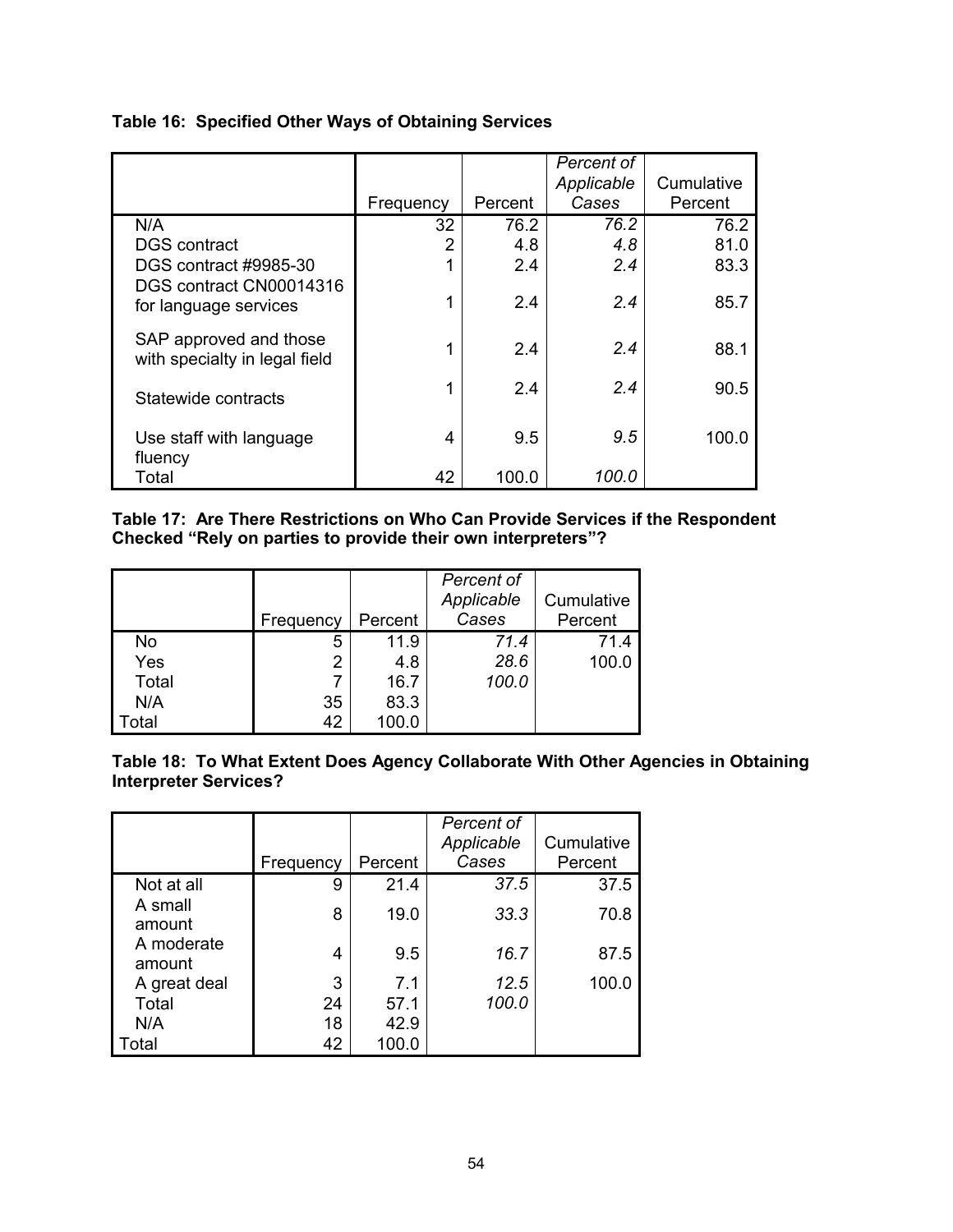**Table 18a: To What Extent Does Agency Collaborate With Other Agencies in Training Those Providing Interpreter Services?**

|                   |                |         | Percent of |            |
|-------------------|----------------|---------|------------|------------|
|                   |                |         | Applicable | Cumulative |
|                   | Frequency      | Percent | Cases      | Percent    |
| Not at all        | 19             | 45.2    | 82.6       | 82.6       |
| A small<br>amount | $\overline{2}$ | 4.8     | 8.7        | 91.3       |
| Undecided         | 2              | 4.8     | 8.7        | 100.0      |
| Total             | 23             | 54.8    | 100.0      |            |
| N/A               | 19             | 45.2    |            |            |
| Total             | 42             | 100.0   |            |            |

### **Table 19: What Does Agency Require from Interpreters, Any Mentions**

|                                                        |           | Percent | Percent of<br>Applicable<br>Cases | Cumulative<br>Percent |
|--------------------------------------------------------|-----------|---------|-----------------------------------|-----------------------|
|                                                        | Frequency |         |                                   |                       |
| Nothing listed                                         | 6         | 14.3    | 25.0                              | 25.0                  |
| Written<br>certification of<br>their<br>qualifications | 6         | 14.3    | <b>25.0</b>                       | 50.0                  |
| Other                                                  | 12        | 26.1    | 50.0                              | 100.0                 |
| Total                                                  | 24        | 57.1    | 100.0                             |                       |
| N/A                                                    | 18        | 42.9    |                                   |                       |
| Total                                                  | 42        | 100.0   |                                   |                       |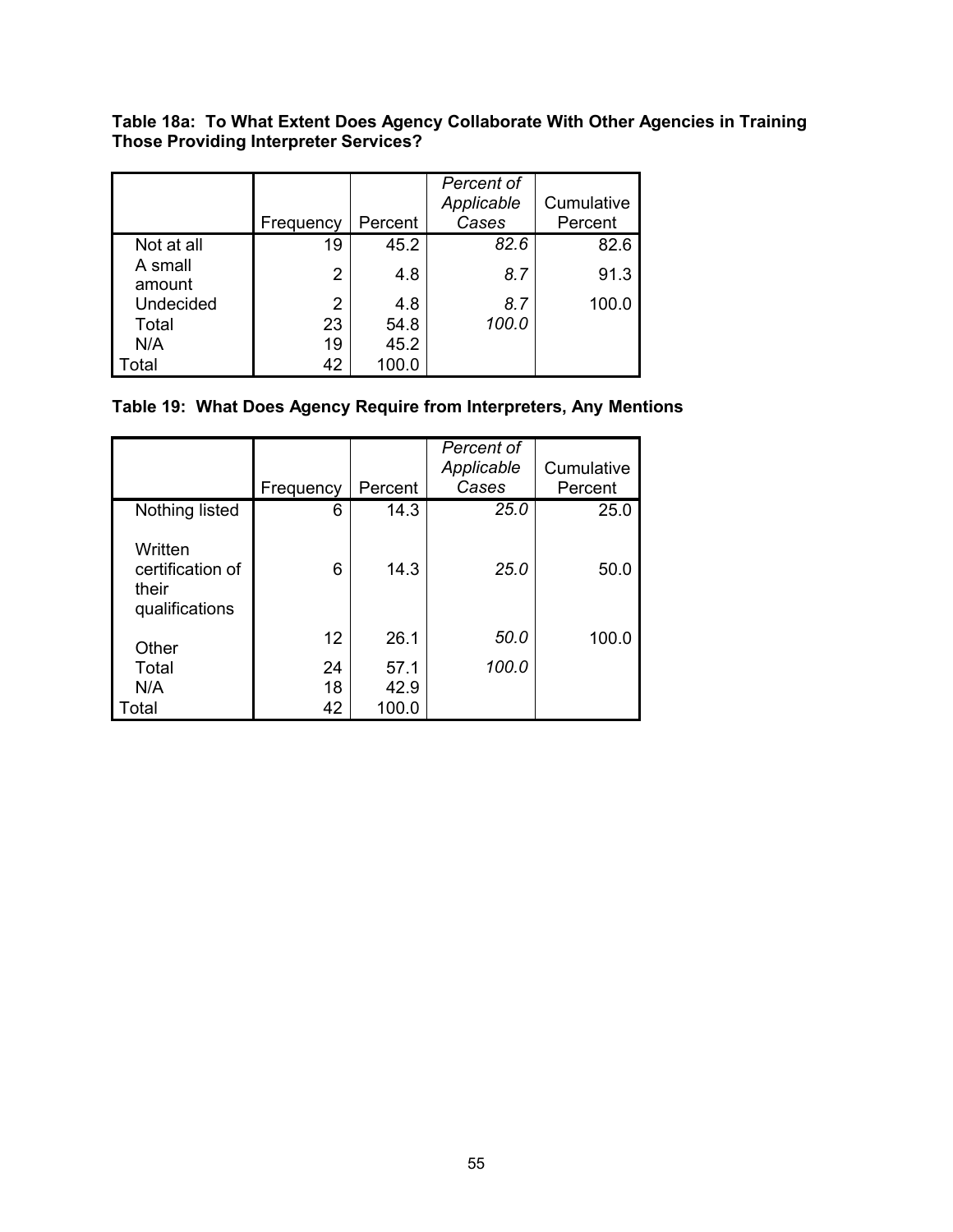|                                                                                |                 |         | Percent of |            |
|--------------------------------------------------------------------------------|-----------------|---------|------------|------------|
|                                                                                |                 |         | Applicable | Cumulative |
|                                                                                | Frequency       | Percent | Cases      | Percent    |
| N/A or nothing listed                                                          | $\overline{31}$ | 73.8    | 73.8       | 73.8       |
| Acts in accordance<br>with Americans with<br>Disabilities Act and<br>PA Act 57 | 1               | 2.4     | 2.4        | 76.2       |
| ASL interpreter must<br>be registered with<br>Office of the Deaf               | $\mathbf{1}$    | 2.4     | 2.4        | 78.6       |
| Commonwealth<br>approved/certified in<br>legal field                           | 1               | 2.4     | 2.4        | 81.0       |
| Determined by<br>contract agency                                               | 1               | 2.4     | 2.4        | 83.3       |
| <b>DGS</b> contract serves<br>as quality control                               | 1               | 2.4     | 2.4        | 85.7       |
| Language line<br>contract covers<br>qualifications                             | 1               | 2.4     | 2.4        | 88.1       |
| Must state<br>qualifications on<br>record at hearing                           | $\mathbf{1}$    | 2.4     | 2.4        | 90.5       |
| Rely on<br>Commonwealth<br>(contract) screening                                | 1               | 2.4     | 2.4        | 92.9       |
| Should be on DGS<br>contract 9985-30 list                                      | 1               | 2.4     | 2.4        | 95.2       |
| <b>Statewide DGS</b><br>contract<br>CN00014316                                 | 1               | 2.4     | 2.4        | 97.6       |
| We use a list<br>provided by L&I                                               | 1               | 2.4     | 2.4        | 100.0      |
| Total                                                                          | 42              | 100.0   | 100.0      |            |

# **Table 19a: Other Agency Requirements from Interpreters--Specified**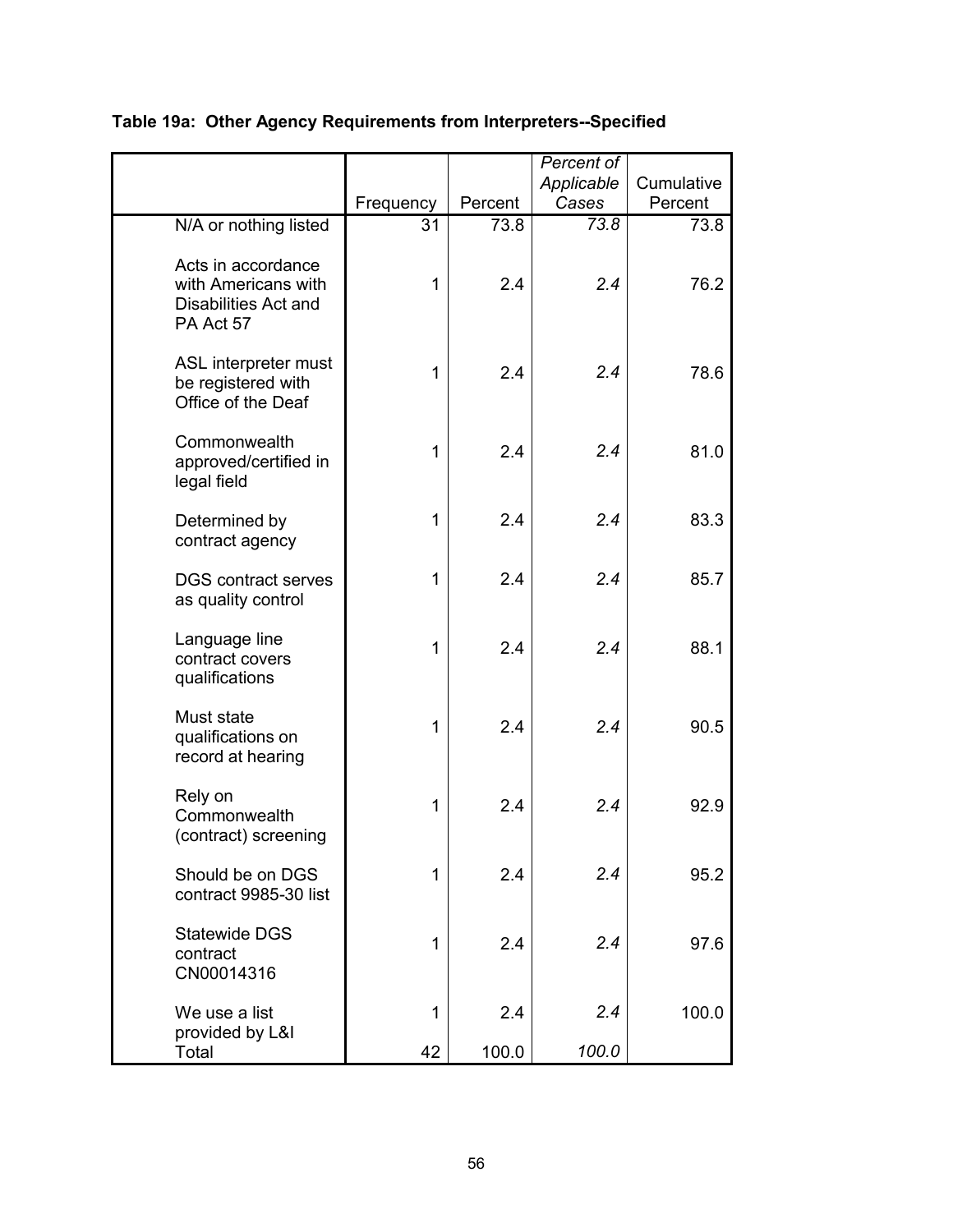|                   |       |           |         | Percent of<br>Applicable | Cumulative |
|-------------------|-------|-----------|---------|--------------------------|------------|
|                   |       | Frequency | Percent | Cases                    | Percent    |
|                   | No    | 18        | 42.9    | 75.0                     | 75.0       |
|                   | Yes   | 6         | 14.3    | 25.0                     | 100.0      |
|                   | Total | 24        | 57.1    | 100.0                    |            |
|                   | N/A   | 18        | 42.9    |                          |            |
| <sup>:</sup> otal |       | 42        | 100.0   |                          |            |

**Table 20: Does Agency Provide Agency-Specific Training for Commonly Encountered Situations?**

**Table 21: What Steps Does Agency Take to Educate the Interpreters They Use About Their Ethical Obligations to Agency and Clients?**

|                                                    | Frequency      | Percent               | Percent of<br>Applicable<br>Cases | Cumulative<br>Percent |
|----------------------------------------------------|----------------|-----------------------|-----------------------------------|-----------------------|
| None<br>mentioned                                  | 12             | 28.6                  | 50.0                              | 50.0                  |
| In-house<br>orienting,<br>briefing, or<br>training | 5              | 11.9                  | 20.8                              | 70.8                  |
| Other                                              | 7              | 16.6                  | 29.2                              | 100.0                 |
| Total<br>N/A<br>Total                              | 24<br>18<br>42 | 57.1<br>42.9<br>100.0 | 100.0                             |                       |

**Table 22: Does Agency Provide Judges/Hearing Officers Guidance Regarding the Use of Non-English Language or Sign Interpreters?**

|       |       | Frequency | Percent | Percent of<br>Applicable<br>Cases | Cumulative<br>Percent |
|-------|-------|-----------|---------|-----------------------------------|-----------------------|
|       | No    | 17        | 40.5    | 70.8                              | 70.8                  |
|       | Yes   |           | 16.7    | 29.2                              | 100.0                 |
|       | Total | 24        | 57.1    | 100.0                             |                       |
|       | N/A   | 18        | 42.9    |                                   |                       |
| Total |       | 42        | 100.0   |                                   |                       |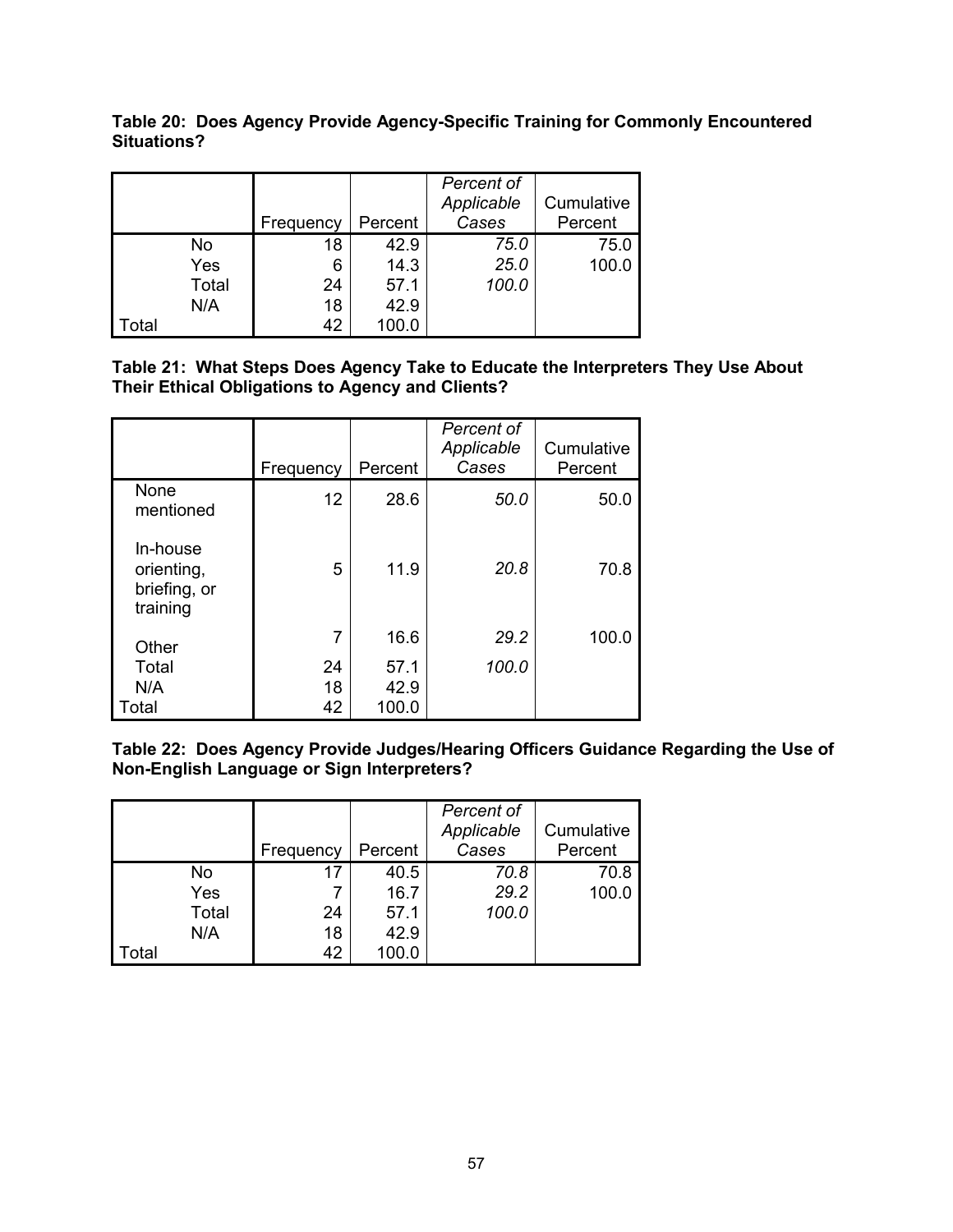|      |           | Frequency | Percent | Percent of<br>Applicable<br>Cases | Cumulative<br>Percent |
|------|-----------|-----------|---------|-----------------------------------|-----------------------|
|      | <b>No</b> | 8         | 19.0    | 33.3                              | 33.3                  |
|      | Yes       | 16        | 38.1    | 66.7                              | 100.0                 |
|      | Total     | 24        | 57.1    | 100.0                             |                       |
|      | N/A       | 18        | 42.9    |                                   |                       |
| otal |           | 42        | 100.0   |                                   |                       |

**Table 23: Does Agency Provide a Mechanism for Clients to Notify the Agency in Advance About Interpreter Needs?**

|                | Table 24: How Does Agency Make It Known that Interpreter Services Are Available--First |  |  |
|----------------|----------------------------------------------------------------------------------------|--|--|
| <b>Mention</b> |                                                                                        |  |  |

|                                  | Frequency | Percent | Percent of<br>Applicable<br>Cases | Cumulative<br>Percent |
|----------------------------------|-----------|---------|-----------------------------------|-----------------------|
| None<br>mentioned                | 9         | 21.4    | 37.5                              | 37.5                  |
| Posted signs<br>or notices       | 9         | 21.4    | 37.5                              | 75.0                  |
| Pre-hearing<br>notices           | 5         | 11.9    | 20.8                              | 95.8                  |
| Community<br>outreach<br>efforts | 1         | 2.4     | 4.2                               | 100.0                 |
| Total                            | 24        | 57.1    | 100.0                             |                       |
| N/A                              | 18        | 42.9    |                                   |                       |
| Total                            | 42        | 100.0   |                                   |                       |